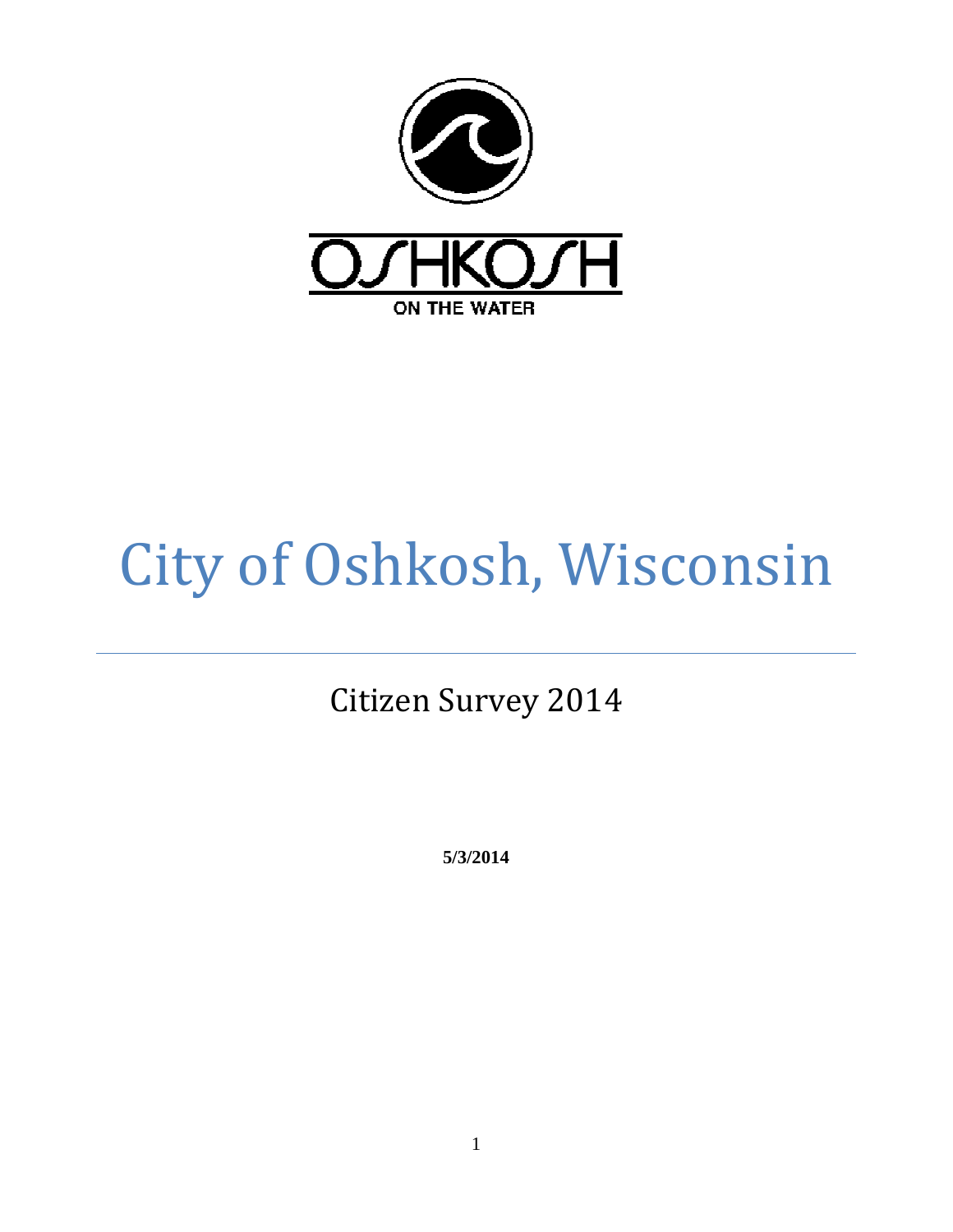



A survey of citizens in Oshkosh was undertaken by the Public Policy Analysis class at the University of Wisconsin – Oshkosh in cooperation with the City of Oshkosh in the Spring of 2014. This report will analyze the results of this survey and provide insight into the perspectives of the citizens on a variety of issues. The 2014 Oshkosh Citizen Survey included twelve primary sections and multiple sub-sections, along with a question requesting general demographic data as well as an opportunity for comments from the respondents. Three hundred and twenty-eight (328) surveys were returned and the resulting data has been entered into a statistical analysis program. Depending upon the nature of the question, individuals were asked to respond to each question based on four following possible rating options: 1.) excellent, good, fair and poor 2.) very important, somewhat important, no opinion, somewhat unimportant, and very unimportant 3.) strongly agree, somewhat agree, neither agree/disagree, somewhat disagree, strongly disagree and no opinion or 4.) daily, weekly, occasionally, seasonally, and annually or less. The survey was sent to 1,500 properties chosen randomly from the residential parcels provided from a data base of utility customers in the City. The 328 responses constitute a 21.9 percent response rate which is lower than the norm for citizen surveys. The survey response was 17.0 percent return in 2009, 22.5 percent return in 2010, 16.5 percent in 2011, 17.8 percent in 2012 and 19.5 in 2013. The relationship between sample size and precision of the survey instrument at a 95 percent confidence rate frequently used in surveys is shown below. The 328 responses create a margin of error of approximately 5.4 percent. A level of 5 percent is considered acceptable for most survey results. The confidence rate is 94.6 percent.

| Sample Size | Margin of Error |
|-------------|-----------------|
| 100         | 10%             |
| 300         | 5.5%            |
| 400         | 5.0%            |
| 800         | 3.5%            |

2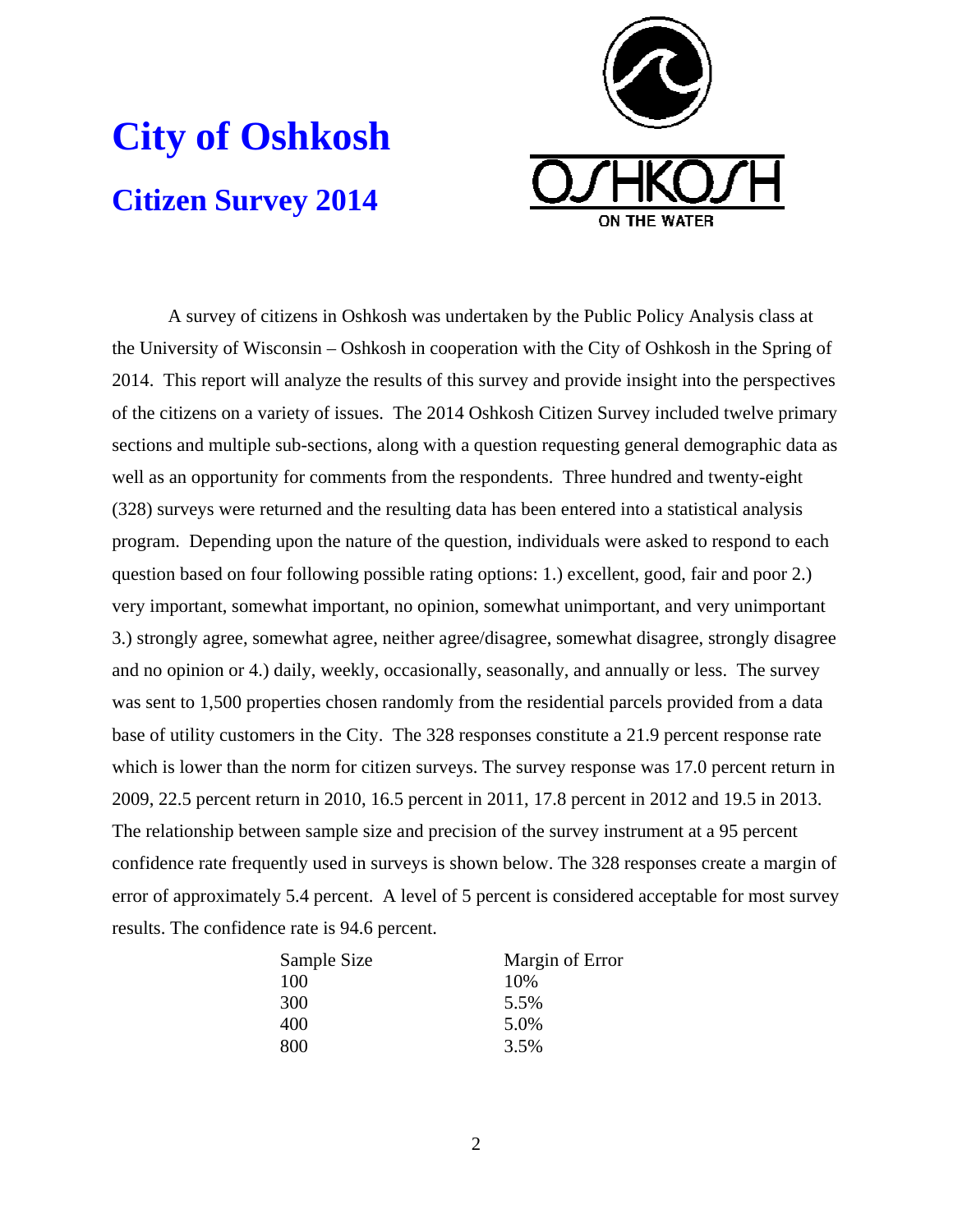## **Please indicate how frequently, if ever, you utilize the following City services. - Question 1**

|                                   | <b>Daily</b> | Weekly | <b>Occasionally</b> | <b>Seasonally</b> | <b>Annually</b> |
|-----------------------------------|--------------|--------|---------------------|-------------------|-----------------|
| <b>Bike and Pedestrian Trials</b> | 5.54%        | 9.77%  | 20.85%              | 23.45%            | 40.39%          |
| Lake Shore Golf Course            | 1.03%        | 1.38%  | 13.79%              | 8.62%             | 75.17%          |
| <b>Pollock Aquatic Center</b>     | 0.34%        | 1.36%  | 11.22%              | 18.71%            | 68.37%          |
| Leach Amphitheatre                | 0.00%        | 2.67%  | 39.67%              | 21.00%            | 36.67%          |
| <b>Oshkosh Public Museum</b>      | 0.33%        | 2.33%  | 39.20%              | 7.97%             | 50.17%          |
| <b>Senior Services Center</b>     | 2.05%        | 6.14%  | 18.77%              | 3.07%             | 69.97%          |
| <b>Public Library Services</b>    | 0.98%        | 23.93% | 40.33%              | 3.28%             | 31.48%          |
| <b>Police Services</b>            | 1.02%        | 2.03%  | 21.02%              | 1.69%             | 74.24%          |
| Fire                              | 1.39%        | 0.00%  | 9.41%               | 1.39%             | 87.80%          |
| <b>EMS</b>                        | 0.69%        | 0.00%  | 10.42%              | 0.00%             | 88.89%          |
| Permits and Inspections           | 0.34%        | 0.68%  | 15.93%              | 3.05%             | 80.00%          |
| <b>Enforcement of Codes</b>       | 0.35%        | 2.10%  | 6.64%               | 1.75%             | 89.16%          |
| <b>City Parking Facilities</b>    | 2.36%        | 9.12%  | 38.85%              | 6.76%             | 42.91%          |
| <b>Community Media Services</b>   | 2.39%        | 3.75%  | 20.14%              | 2.05%             | 71.67%          |
| <b>Transit System</b>             | 2.14%        | 4.27%  | 6.76%               | 1.42%             | 85.41%          |
| <b>Recycling Collection Svcs</b>  | 2.52%        | 79.25% | 11.32%              | 0.94%             | 5.97%           |
| <b>Refuse Collection Service</b>  | 1.57%        | 73.67% | 9.72%               | 4.08%             | 10.97%          |
| Leaf and Brush Pick up            | 0.00%        | 8.39%  | 25.48%              | 48.71%            | 17.42%          |

The following table shows the responses on a percentage basis:

The frequencies of use did not dramatically change from 2013. The use of community media services showed the largest decrease of use with a daily use in 2013 of 13.4% to 2014 of 2.39%. City parking facilities have showed an increase in usage going from 13.4% in 2013 to 38.85% at the occasional level.

## **Funding of City Services – Question 2**

This section was designed to determine preferences for the manner in which city services are funded, including raising or lowering taxes through grants and/or fees. The specific question asked of respondents was:

## *Currently, the City of Oshkosh funds services through a combination of property taxes, state aid, state and federal grants, and fees and charges. Please answer the following questions by checking the box that best represents your opinions.*

The responses are outlined in the graph below, which also contains data from the Oshkosh Citizen Survey from 2009 through 2014. All data is displayed as a percentage of all answers for that particular year.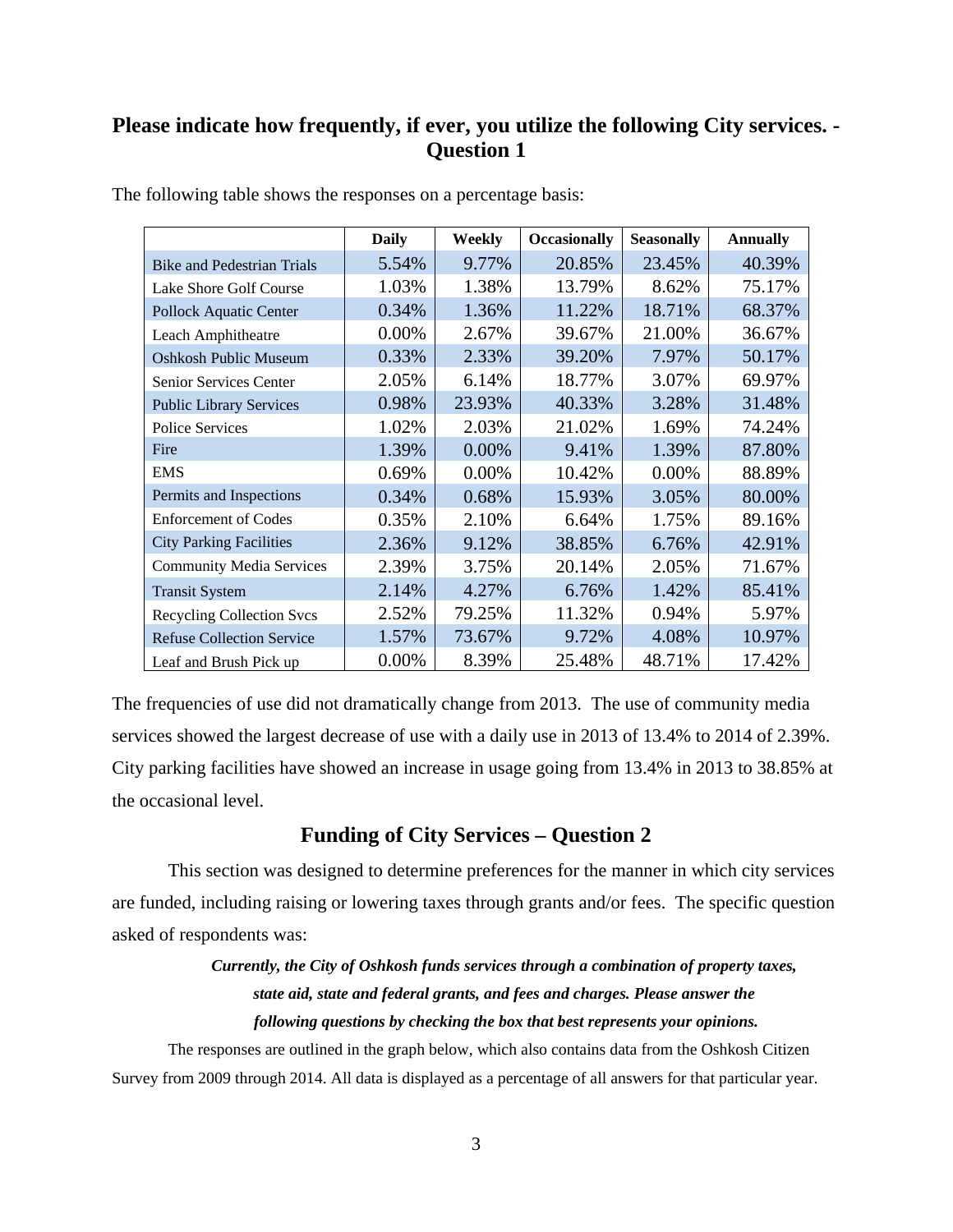|                                  | Year of       | <b>Strongly</b> | Somewhat | <b>Neither</b>  | Somewhat        | <b>Strongly</b> | N <sub>0</sub>   |
|----------------------------------|---------------|-----------------|----------|-----------------|-----------------|-----------------|------------------|
|                                  | <b>Survey</b> | Agree           | Agree    | Agree or        | <b>Disagree</b> | <b>Disagree</b> | Opinion          |
|                                  |               |                 |          | <b>Disagree</b> |                 |                 |                  |
| 1) The City could reduce taxes   | 2009          | 48.7            | 31.4     | 10.2            | 6.8             | 3.0             | n/a              |
| and maintain current services by | 2010          | 34.3            | 31.4     | 20              | 2.9             | 5.7             | 5.7              |
| being more efficient.            | 2011          | 41.9            | 35.6     | 8.9             | 5.5             | 5.5             | 2.5              |
|                                  | 2012          | 48.4            | 31.9     | 8.3             | 7.1             | 4.3             | 4.9              |
|                                  | 2013          | 34.6            | 31.5     | 13.4            | 10.6            | 3.8             | 6.2              |
|                                  | 2014          | 33.8            | 39.0     | 13.4            | 4.3             | 2.7             | 6.7              |
| 2) The City should focus on      | 2009          | 27.2            | 44.2     | 18.3            | 8.5             | 1.8             | n/a              |
| reducing taxes by pursuing       | 2010          | 23.8            | 45.1     | 18.4            | 9.0             | 3.7             | 8.6              |
| grants (many of which require    | 2011          | 20.4            | 39.6     | 23              | 7.7             | 3.8             | 5.5              |
| local funding match).            | 2012          | 31.4            | 40       | 22.9            | $\overline{0}$  | 5.7             | $\overline{0}$   |
|                                  | 2013          | 18.5            | 38.7     | 24.7            | 6.8             | 1.7             | 9.6              |
|                                  | 2014          | 18.9            | 40.9     | 20.4            | 6.7             | 3.7             | 9.5              |
| 3) The City should focus on      | 2009          | 7.4             | 19.9     | 20.3            | 28.6            | 23.8            | n/a              |
| reducing taxes by increasing     | 2010          | $\Omega$        | 14.3     | 40              | 25.7            | 20              | $\Omega$         |
| service fees and charges.        | 2011          | 7.2             | 25.5     | 19.6            | 19.6            | 25.1            | 3                |
|                                  | 2012          | 6.7             | 29.6     | 20.2            | 20.2            | 23.3            | 5.2              |
|                                  | 2013          | 4.8             | 18.2     | 18.2            | 23.3            | 29.8            | 5.8              |
|                                  | 2014          | 7.3             | 15.2     | 18.3            | 22.6            | 31.7            | 4.9              |
| 4) I will support an increase in | 2009          | n/a             | n/a      | n/a             | n/a             | n/a             | n/a              |
| taxes if it would maintain or    | 2010          | 22.9            | 25.7     | 14.3            | 20              | 17.1            | $\boldsymbol{0}$ |
| increase the services I value.   | 2011          | 16.7            | 27.8     | 13.2            | 14.5            | 26.1            | 1.7              |
|                                  | 2012          | 15.9            | 34.7     | 11.6            | 12.7            | 25.1            | 6                |
|                                  | 2013          | 13.4            | 26.0     | 17.8            | 13.7            | 23.6            | 5.5              |
|                                  | 2014          | 11.6            | 29.9     | 15.2            | 13.1            | 24.7            | 5.5              |
|                                  |               |                 |          |                 |                 |                 |                  |

When comparing the results for this question over a six-year period, several tendencies and observations occur.

- 72.8% of residents somewhat or strongly agree that the city should reduce taxes and maintain current services by being more efficient. In general, the responses are consistent with the previous five years of responses. The exception was a stark increase (7.5%) in those who somewhat agree that the city could reduce taxes and be more efficient. This shift came from those who somewhat disagreed with the statement the previous year.
- 59.8% of the residents somewhat or strongly agree that the city should focus on reducing taxes by pursuing grants (many of which require a local funding match).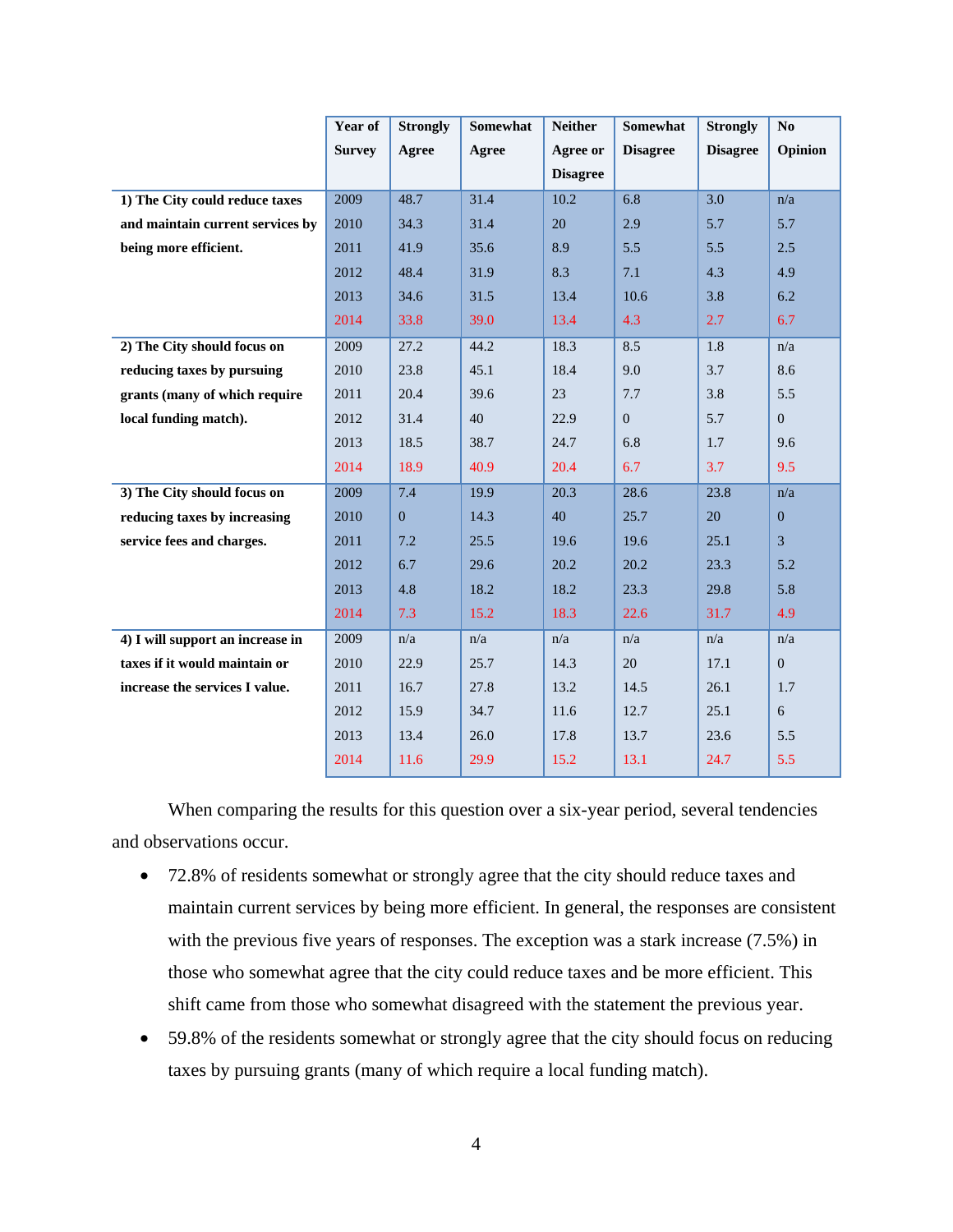- 54.3% of the residents somewhat or strongly disagree that the city should focus on reducing taxes by increasing service fees and charges.
- 41.5% of the residents somewhat or strongly agree that they will support an increase in taxes if it would maintain or increase the services they value. 37.8% oppose an increase in taxes. There is a similar distribution both in favor and in opposition to this increase. Citizens who were surveyed have consistently disagreed with the idea of raising taxes or

fees. However, citizens who were surveyed, according to this data, have a stronger opinion to increase taxes to maintain the services they value, as opposed to reducing taxes by increasing service fees and charges.

Age, gender, years lived in Oshkosh, and number of children had no significant impact on many of these questions. Evaluating the previous questions against the demographics shows that those respondents who own their residence favored reducing taxes and maintaining current service levels by becoming more efficient more so than did those respondents who rent their residence. The sampling size for those who rent in comparison to those who own is much different and may atone for the differences in opinion. However, the difference in opinion is likely attributed to amnesty from taxation when renting. There was a small difference in opinions regarding reducing taxes and maintaining services when evaluated against income. There was less support from those respondents making between \$50,000-\$74,999 and S100,000-\$149,000 in reducing taxes and maintaining services in comparison to the other wage categories.

Interestingly, males are 10% more likely to agree that the city should pursue grants to reduce taxes. Those who own their own residence believe more strongly, about 16%, that the city should pursue grants to reduce taxes. There was less support from those respondents making less than \$24,999 per year and the greatest support to reduce taxes by those making in excess of \$150,000.

Men more strongly agreed than women that the city should reduce taxes by increasing service fees. Both genders were similarly situated and represented as the majority in firmly disagreeing with this approach. Interestingly, those who rent are more ambivalent to either supporting or disagreeing with reducing taxes and increasing service fees -- although there was more disagreement with this approach of reducing taxes than support.

Females were less likely to disagree than males in regards to the concept of increasing taxes if it will maintain or increase service levels. Again, those who rent support an increase in

5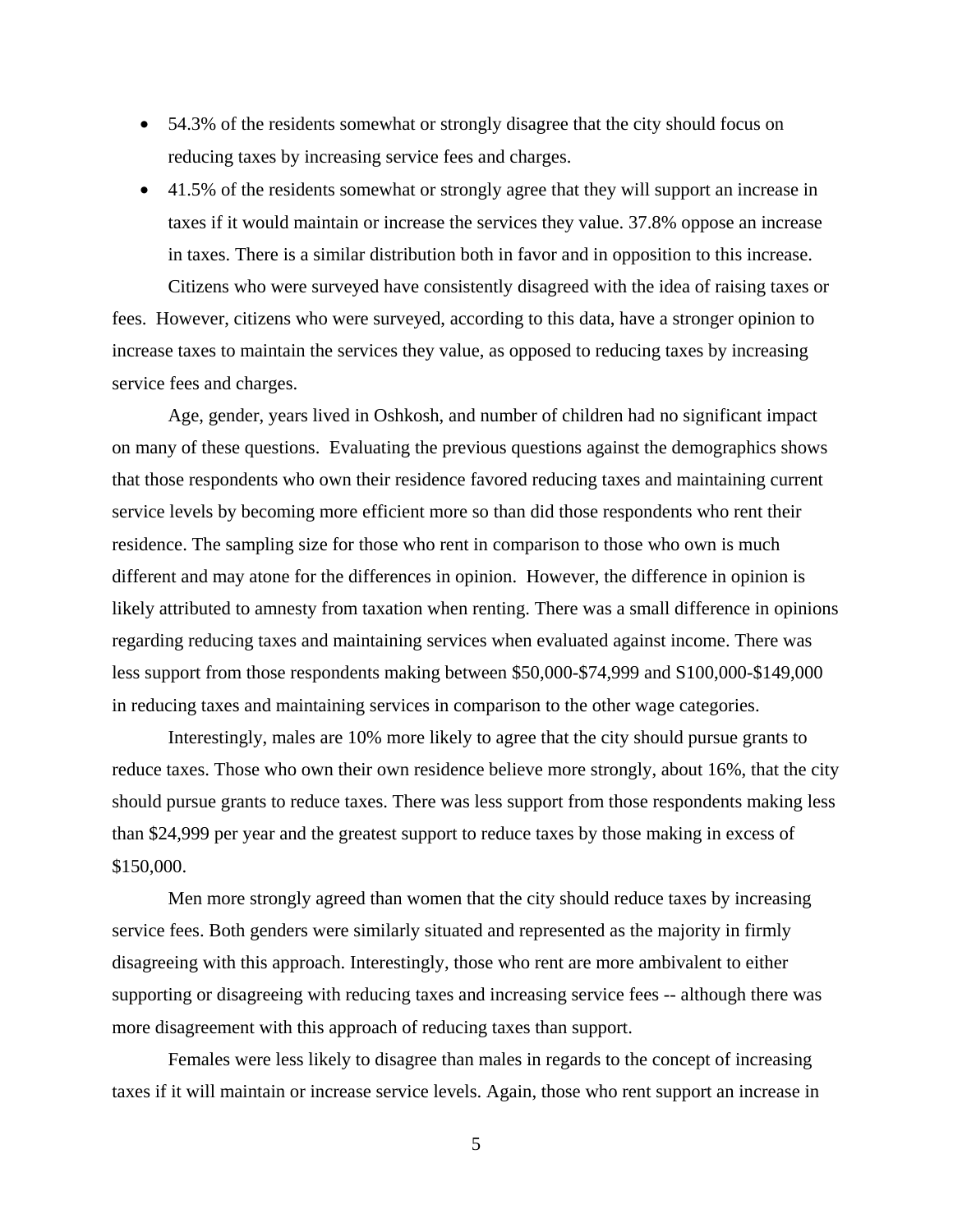taxes as opposed to those who own. Those with an income of \$75,000 or greater supported an increase in taxes to maintain or increase services more than those who earned less.

## **Safety in Neighborhoods - Questions 3, 4, and 5**

#### **3) How safe or unsafe you feel in your neighborhood after dark?**

There were 328 valid responses to the feeling of safety after dark rating. 79.2 % of responses rated feeling "safe" (151) or "very safe" (109) after dark, compared to less than 6.4 % who feel "unsafe" (16) or "very unsafe" (5). The remaining 14% (46) of responses reported feeling "Neither Safe or Unsafe". With over 93.2% of respondents rating the City of Oshkosh above "unsafe" and only one response of "very unsafe," there is a clear majority indicating that most residents feel safe in their neighborhood after dark. 0.3% of survey respondents did not answer this question or put "Don't Know". When compared to the 2012 survey results, the general consensus of those that responded felt safer in 2013.

|      | Safe<br>Very. | Safe          | Neither        | Jnsafe | Very<br>Jnsafe | Don't Know |
|------|---------------|---------------|----------------|--------|----------------|------------|
| 2012 | 68            | $\cap$<br>ے ک | $\sim$<br>ັບ 1 | ົ<br>⊷ | ∸              | 10         |
| 2013 | 109           | 151<br>⊥ J ⊥  | 46             | 16     |                |            |



#### **Percentage by year**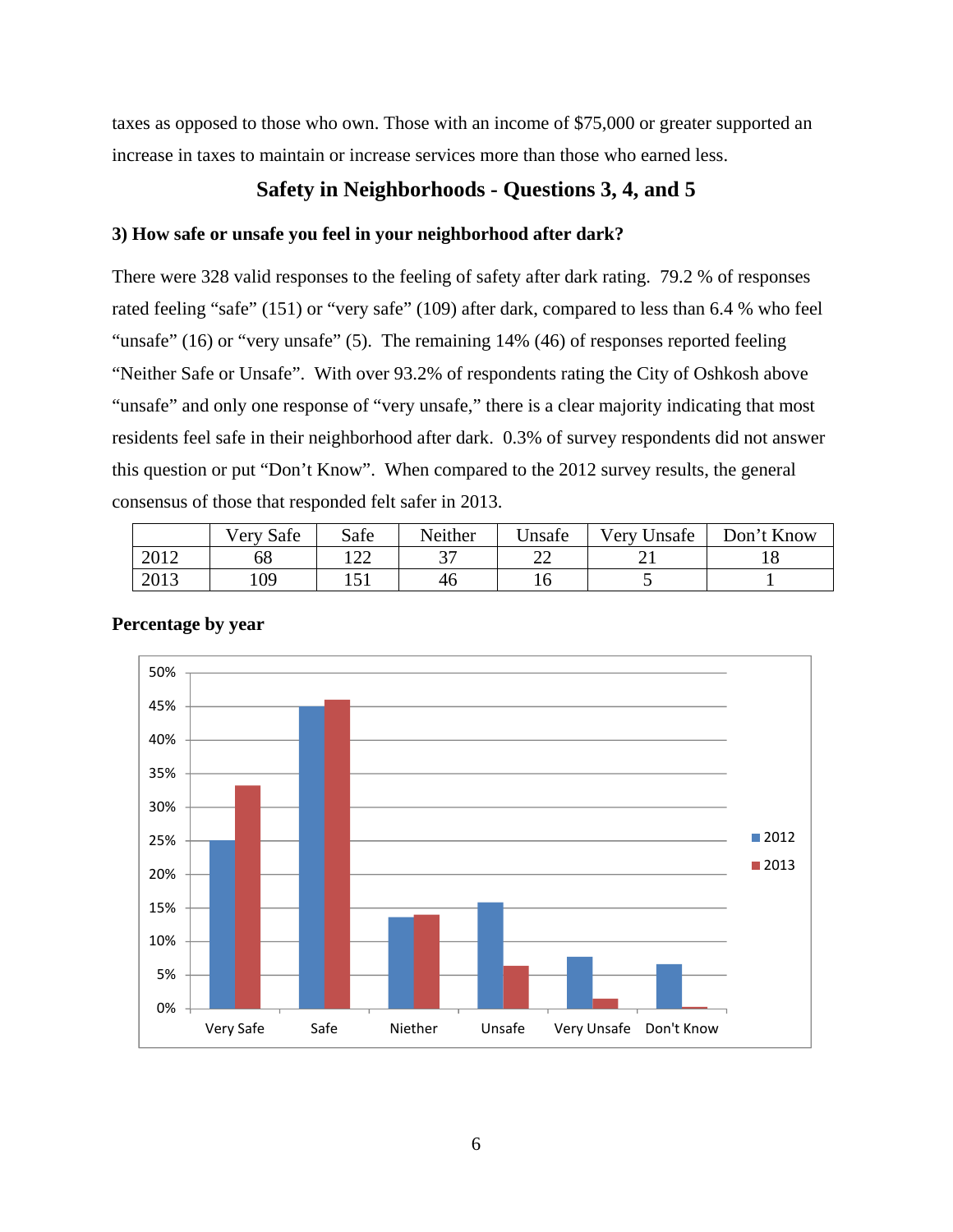#### **3A. How safe based on Gender**

|               | Very Safe | Safe | Neither | Unsafe | Very Unsafe | Don't Know |
|---------------|-----------|------|---------|--------|-------------|------------|
| Male          |           |      |         |        |             |            |
| Female        |           | 60   |         |        |             |            |
| Not Specified |           |      |         |        |             |            |

Males had a tendency to feel safer (either Very safe or safe) at 84% than females at 73%.



#### **3B. How safe you feel by where you live.**

Those respondents that live South of the Fox River and West of Hwy 41 felt safer (either Very Safe or Safe) at 88% than those that lived South of the Fox River and East of Hwy 41 at 80% and North of the Fox River at 76%.

|                         | Very Safe | Safe | Neither | Unsafe | Very Unsafe | Don't Know |
|-------------------------|-----------|------|---------|--------|-------------|------------|
| North of Fox            | 40        | 62   |         |        |             |            |
| South of Fox/East of 41 | 34        |      |         |        |             |            |
| South of Fox/West of 41 | າາ        | າາ   |         |        |             |            |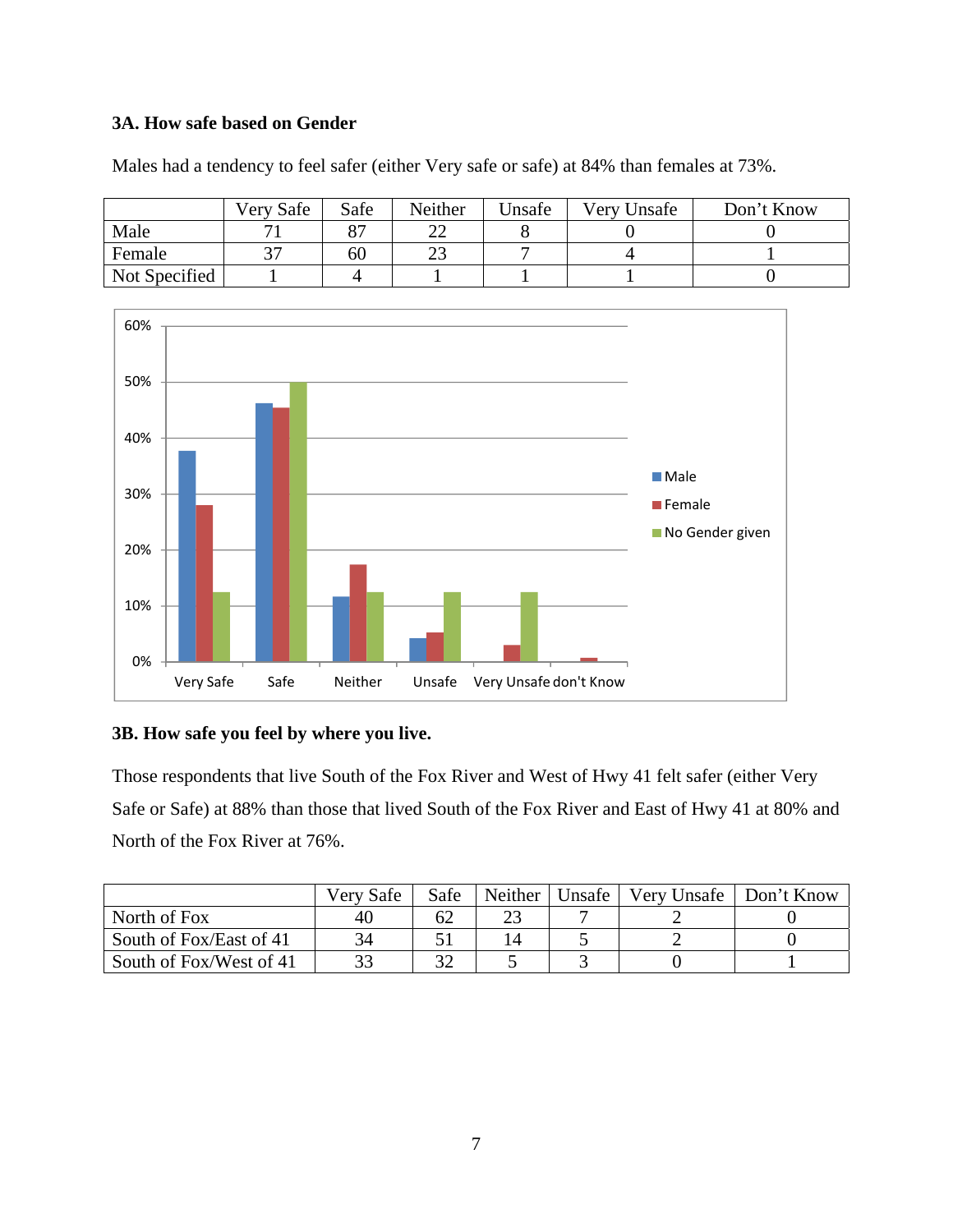

#### **3C. How safe you feel by income level.**

Respondents that have a higher income level felt safer (Very Safe or Safe) than those that had a lower income. Those that made less than \$50,000 reported a 60% to 70% felling of being safe, where those above \$50,000 had an 80% or higher rating of their safety.

|                       | Very Safe | Safe | Neither | Unsafe | Very Unsafe | Don't Know |
|-----------------------|-----------|------|---------|--------|-------------|------------|
| Less than $$24,999$   |           | 15   |         |        |             |            |
| $$25,000 - $49,999$   | 20        | 24   | 18      |        |             |            |
| $$50,000 - $74,999$   | 27        | 39   |         |        |             |            |
| \$75,000 - \$99,999   | 19        | 28   |         |        |             |            |
| $$100,000 - $149,999$ | 20        | 20   |         |        |             |            |
| Above \$150,000       |           | 10   |         |        |             |            |

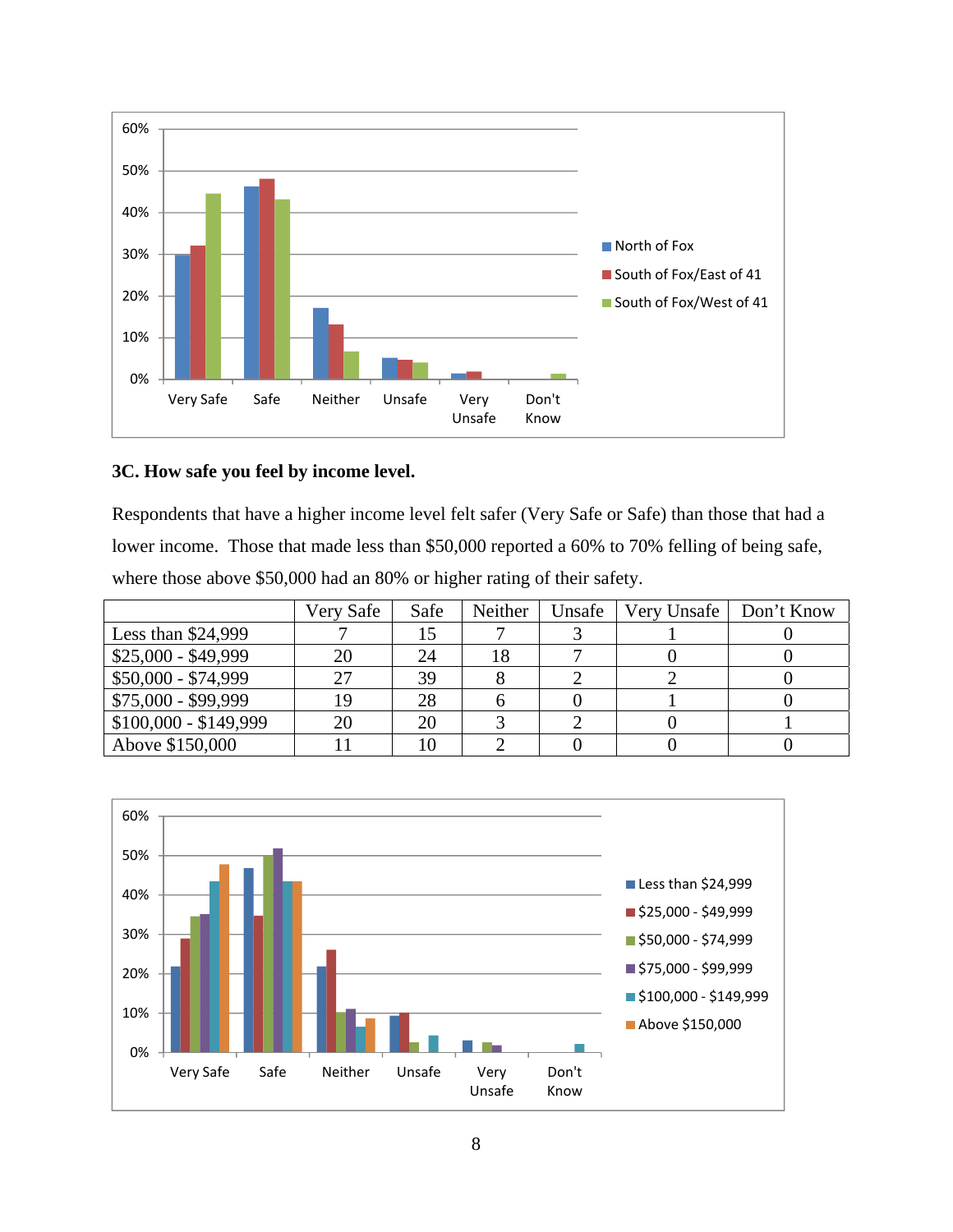#### **4) During the past 12 months, were you or anyone in your household the victim of a crime?**

There were 328 valid responses to the victim of a crime question: 89% responded "No", 10% of respondents answered "Yes", and 1% of survey respondents did not answer this question. It is unknown whether the crimes occurred in the City of Oshkosh, or if the perpetrator was an Oshkosh resident. When compared to the 2012 survey results the percentage of people that were victims of crimes was very similar to the 2013 survey, even though the percentage of people who felt safe in Oshkosh increased (see question 3).

| Y es | No     | No Response |
|------|--------|-------------|
| ىس   | $\cap$ |             |
|      | า∩^    |             |



#### Percentage households

#### **4A. Victim of crime by gender.**

Of those that responded that they had been a victim of a crime and gave their gender, males had a tendency to feel safer than females; however, they were almost as likely to be a victim of a crime.

|      | Male | Female |
|------|------|--------|
| Yes. |      |        |
| Nο   |      |        |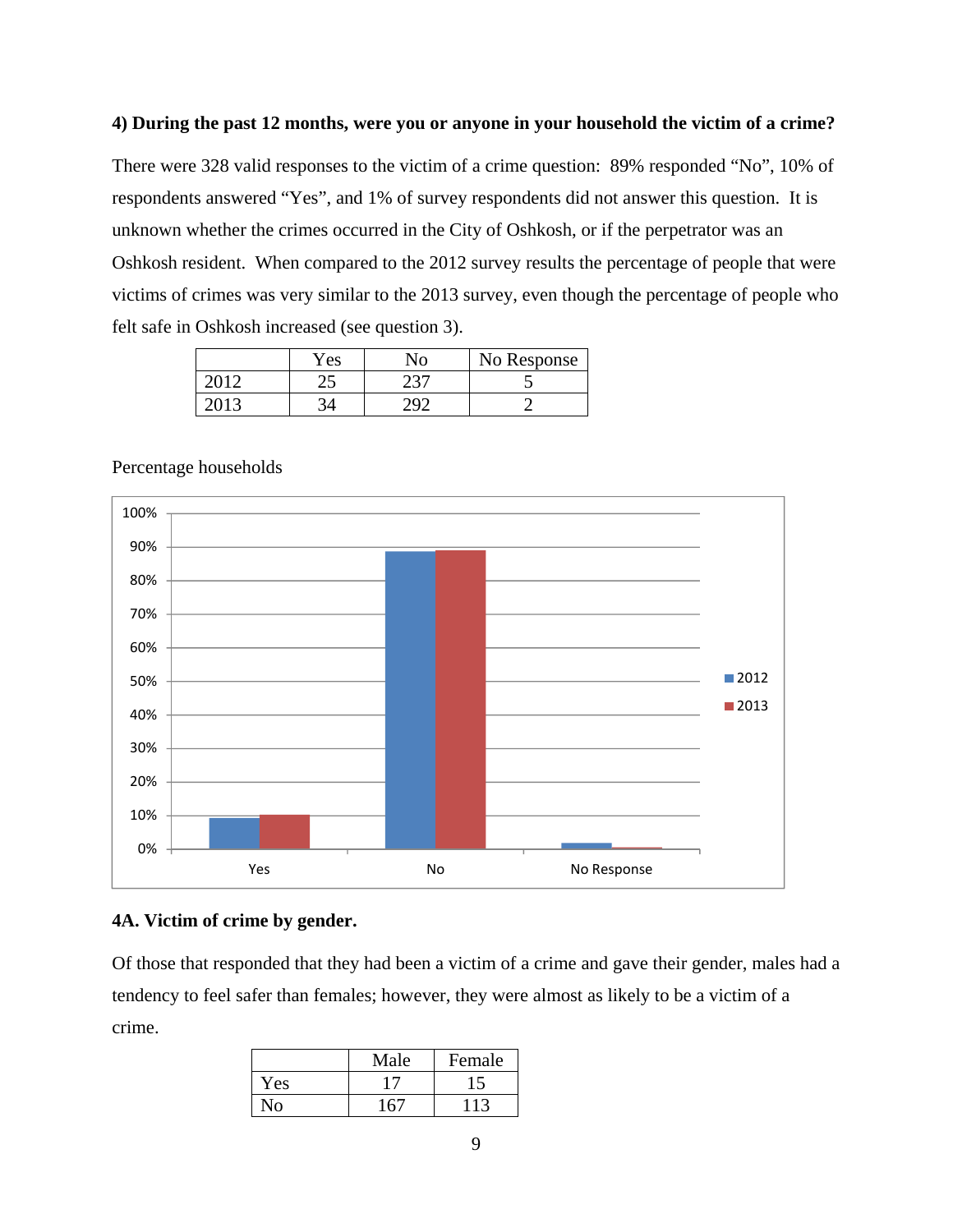

#### **4B. Victim of crime based on where you live**

Residents' feeling of safety base on location correlates well with whether or not they were a victim of a crime. South of the Fox River and west of hwy 41 had the lowest percentage of people who responded that they were victims of crimes (7%), while those that live in that same corridor responded with the highest feeling of safety (88%).

|             | North of the Fox | South of the Fox/East of 41   South of the Fox/West of 41 |
|-------------|------------------|-----------------------------------------------------------|
| Yes         |                  |                                                           |
| No          |                  |                                                           |
| No Response |                  |                                                           |

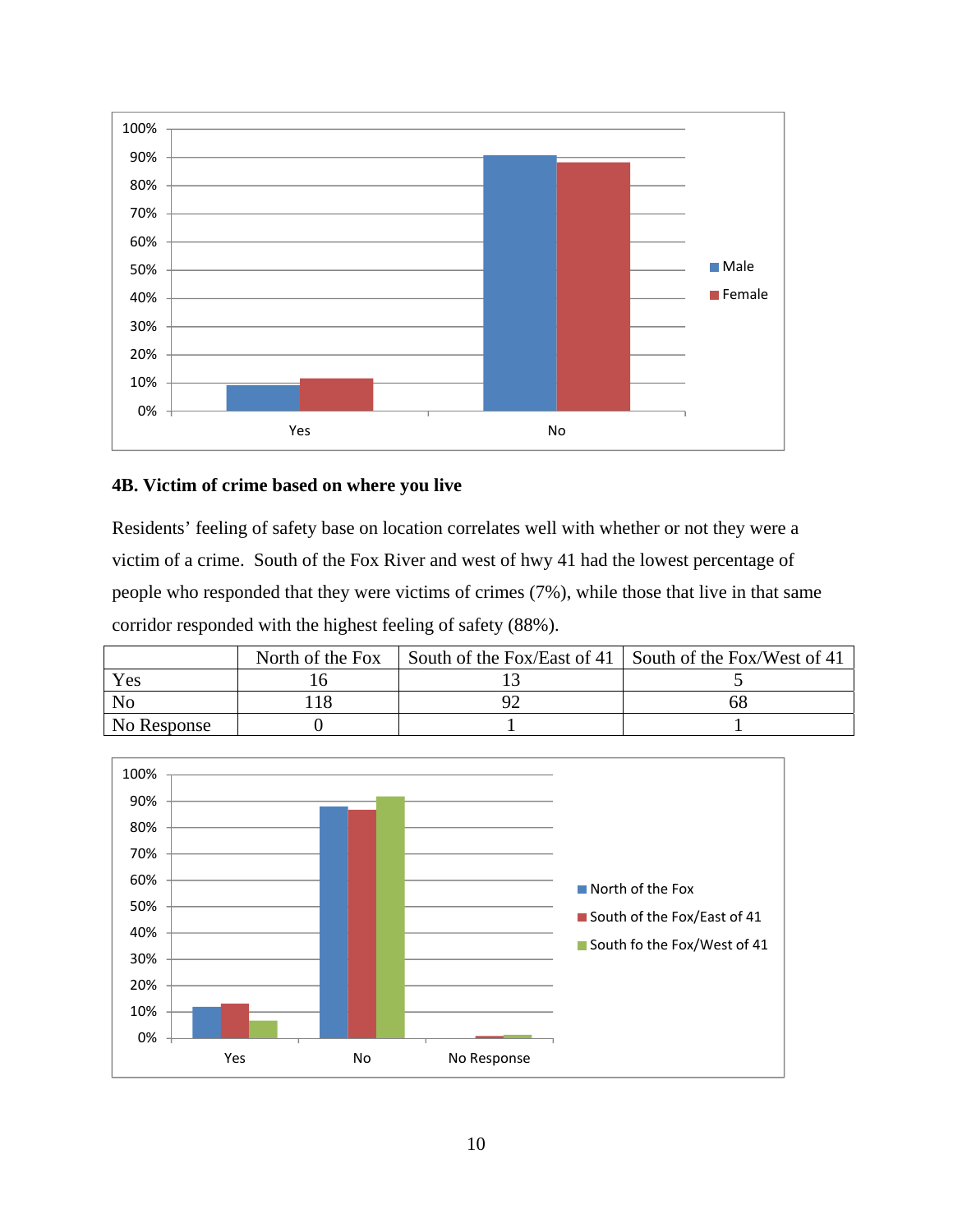#### **4C. Victim of crime by income level.**

Respondents that had income levels of \$25,000 to \$75,000 were more likely to be victims of a crime than the other reported income levels. Of the two income levels in that bracket, those that made above \$50,000 reported a higher feeling of safety, but were most often the victim of a crime.

|                | Less than<br>\$24,999 | $$25,000 -$<br>\$49,999 | $$50,000 -$<br>\$74,999 | $$75,000 -$<br>\$99,999 | $$100,000 -$<br>\$149,999 | Above<br>\$150,000 |
|----------------|-----------------------|-------------------------|-------------------------|-------------------------|---------------------------|--------------------|
| Yes            |                       |                         |                         |                         |                           |                    |
| N <sub>0</sub> | 20<br>ے ر             | 57                      | 64                      | 50<br>ے ر               | 4 <sub>1</sub>            | ∠∠                 |



#### **5) If "Yes", did you report all of these crimes?**

When compared to the previous question if "anyone in their household had been the victim of a crime", there was an unexplained increase in responses to whether the respondent reported all these crimes (six more people claimed that they reported a crime than those that reported that they were a victim). Despite the unexplained increase, 58% of households that were a victim of a crime reported those crimes, 33% did not report. From 2012 to 2013 there was slight increase in those that reported crimes instead of not reporting crimes. We believe that in 2012 people mistakenly reported "don't know" instead of having the proper "no response".

|      | $\rm\,Yes$ | No | Don't Know | No Response |
|------|------------|----|------------|-------------|
| 2012 | 1 Q        |    |            |             |
| 2012 | رے         |    |            | າດດ         |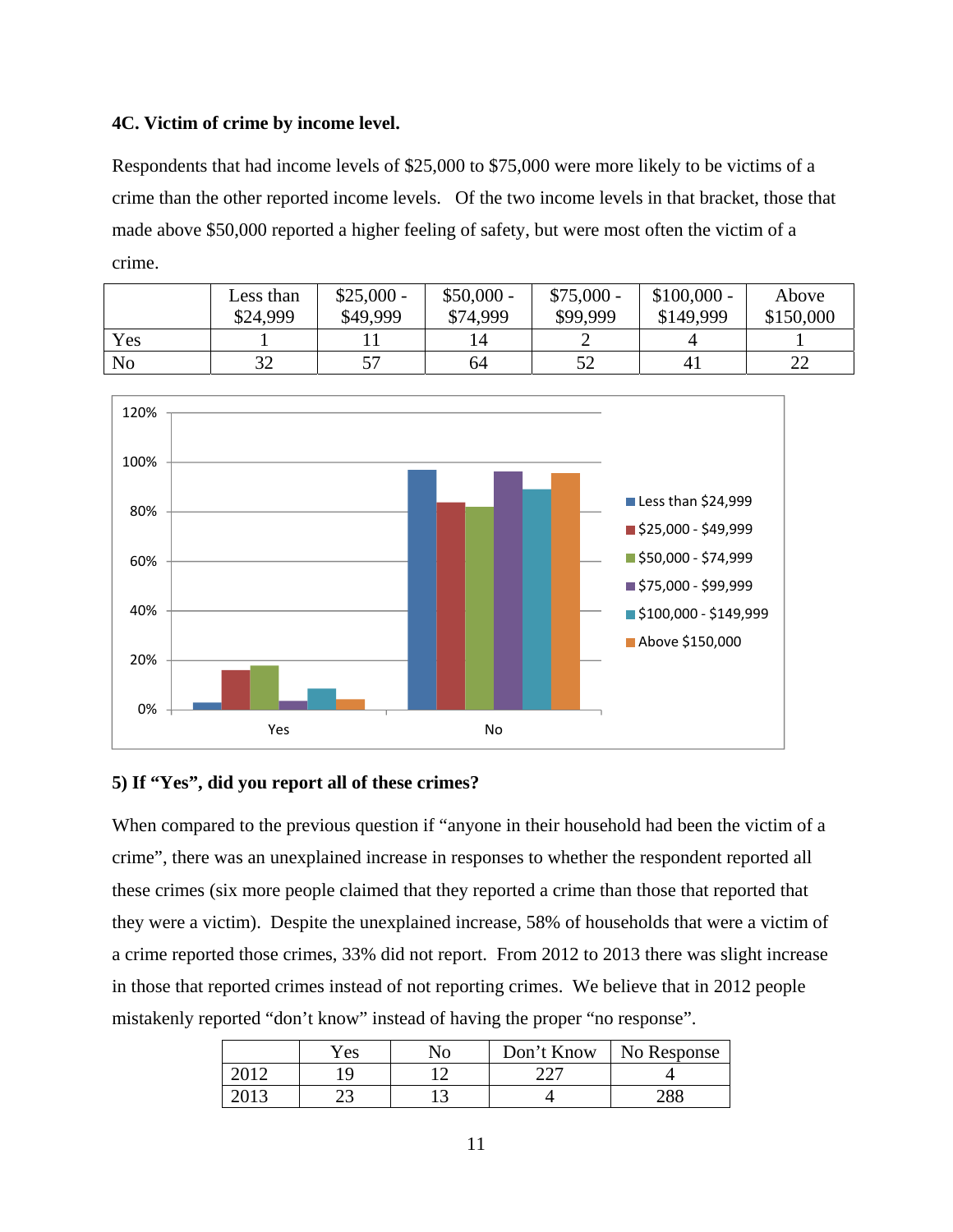

## **5A. Crime reported based on gender.**

Of those that responded, males were slightly more likely to report crimes than females.

|       | Male | Female |
|-------|------|--------|
| Yes   |      |        |
| No    |      |        |
| Don't |      |        |

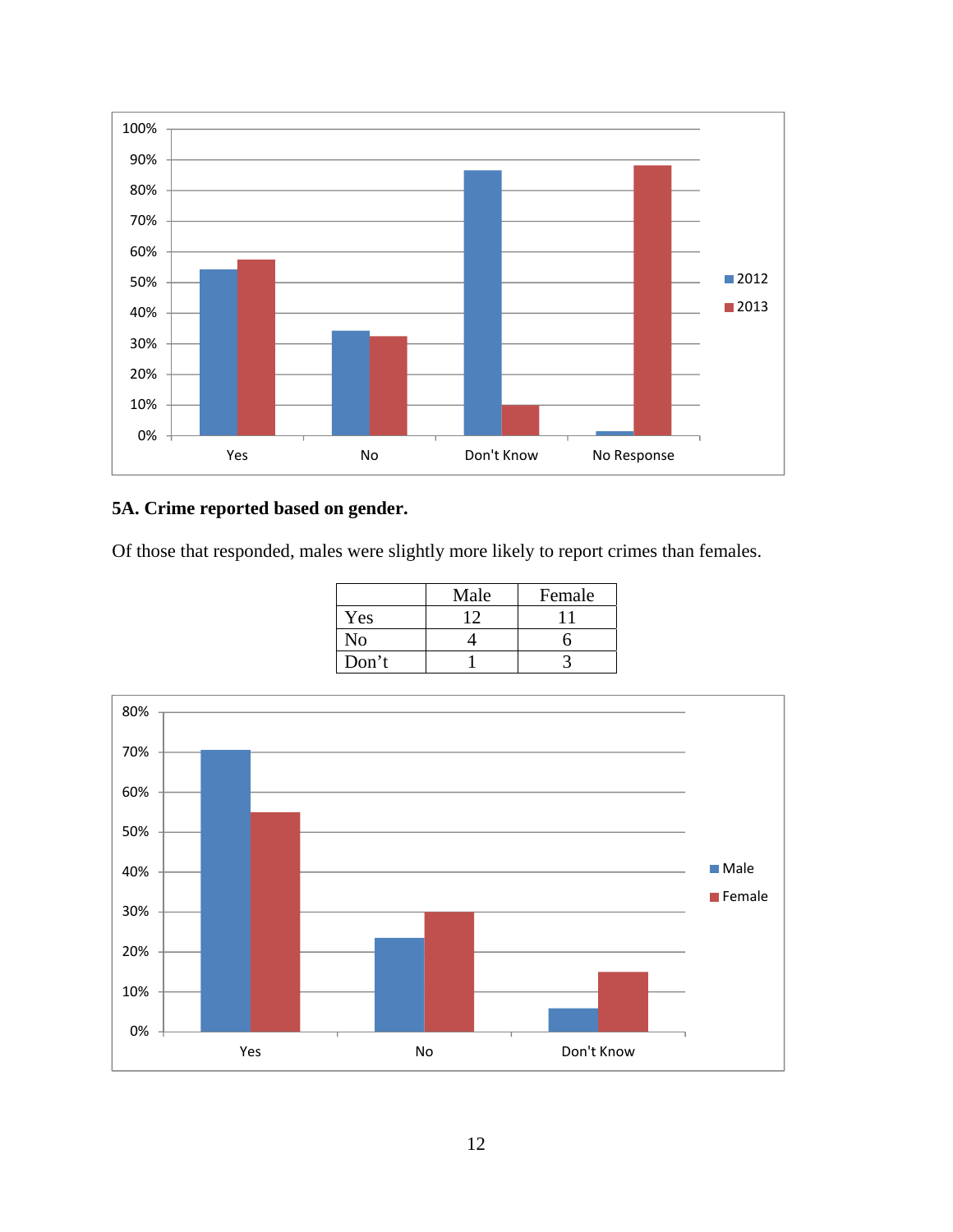#### **5B. Crime reported by where you live**

People were more likely to report crimes if they lived south of the Fox River and east of Hwy 41 at 73% than other areas of Oshkosh. This corridor represents the median area that felt safe, but had the lowest percentage of crime. For those that felt safest and reported the least crime (south of the Fox River and west of Hwy 41), they were also least likely to report a crime if it occurred.

|            | North of the Fox | South of the Fox/East of 41 | South of the Fox/West of 41 |
|------------|------------------|-----------------------------|-----------------------------|
| Yes        |                  |                             |                             |
| No         |                  |                             |                             |
| Don't Know |                  |                             |                             |



#### **5C. Crime reported by income level**

Approximately 66% of those with income levels between \$25,000 and \$75,000 reported crimes when they occurred. Respondents with income levels between \$75,000 and \$100,000 were more likely to report crimes when they occurred than other income levels though they had the least amount of crimes to report.

|                | Less than<br>\$24,999 | $$25,000 -$<br>\$49,999 | $$50,000 -$<br>\$74,999 | $$75,000 -$<br>\$99,999 | $$100,000 -$<br>\$149,999 | Above<br>\$150,000 |
|----------------|-----------------------|-------------------------|-------------------------|-------------------------|---------------------------|--------------------|
| Yes            |                       |                         |                         |                         |                           |                    |
| N <sub>o</sub> |                       |                         |                         |                         |                           |                    |
| Don't Know     |                       |                         |                         |                         |                           |                    |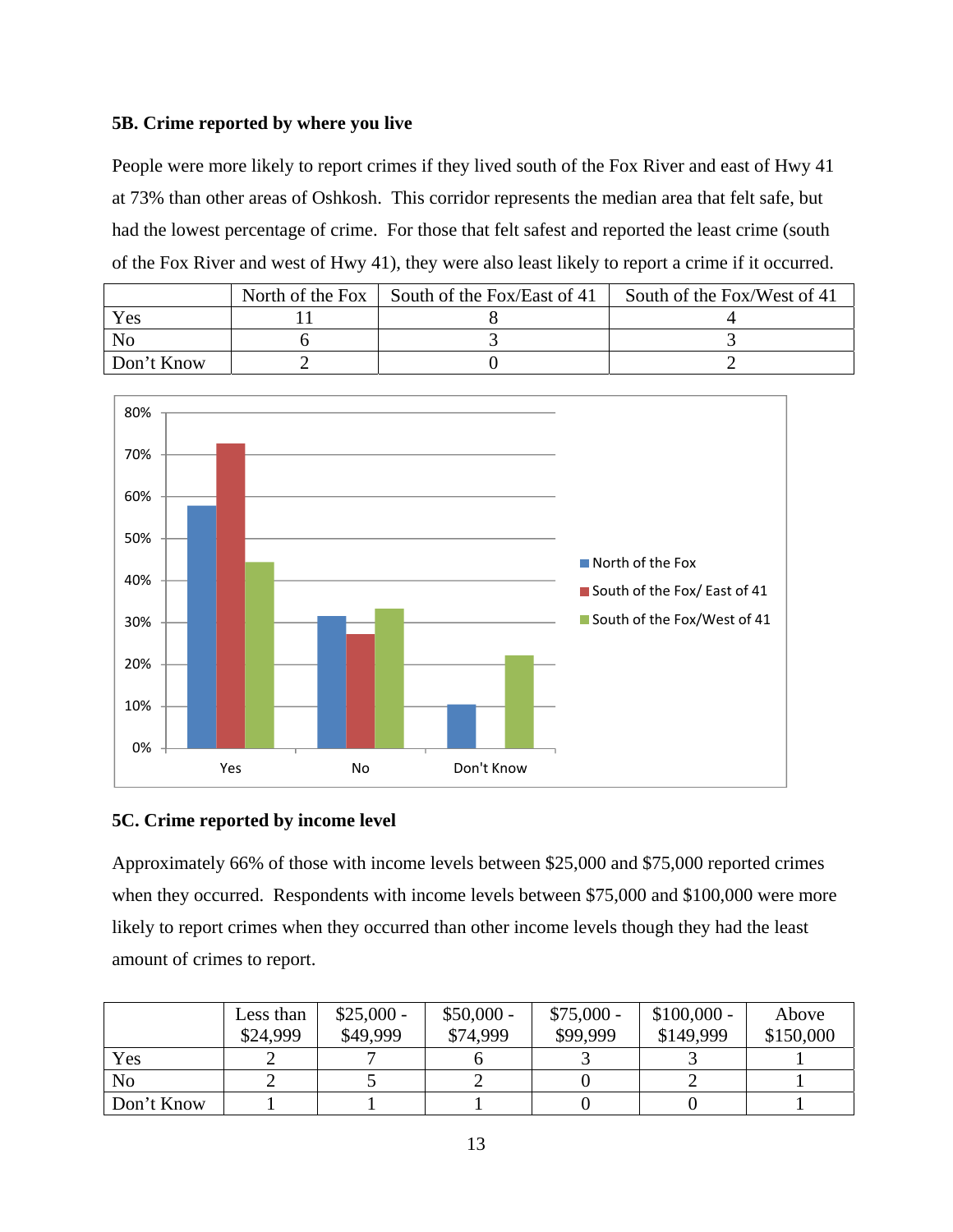

\* Though we did a cross comparison of respondents race with how safe they felt, we chose not to include the data because the sampling size was very low and would not in our opinion give valid results.

\*\* In future surveys we believe there should be a comments section or an additional question added that gives reasons why crimes were not reported. A multiple choice answer could have general statements such as "I don't think the police would do anything about it anyway" or "I didn't have time to report it".

#### **City of Oshkosh Importance of Services - Question 6**

The 2014 Oshkosh citizen survey data helps provide city officials with insight into changes within the Oshkosh community in the time since the previous year's survey. Furthermore, it offers a deeper insight into the general opinions of the area's citizens. This information could give this city manager and elected officials a clearer picture of what services the general public sees as being of greater importance, and what services the general public sees as being of lesser importance, and furthermore, how their opinions on these services has changed over time. In order for services to improve, stay relevant or change altogether, the city of Oshkosh polls its citizens. Moreover, from this data city officials are able to infer what the citizens they serve value most in the community's policies and services.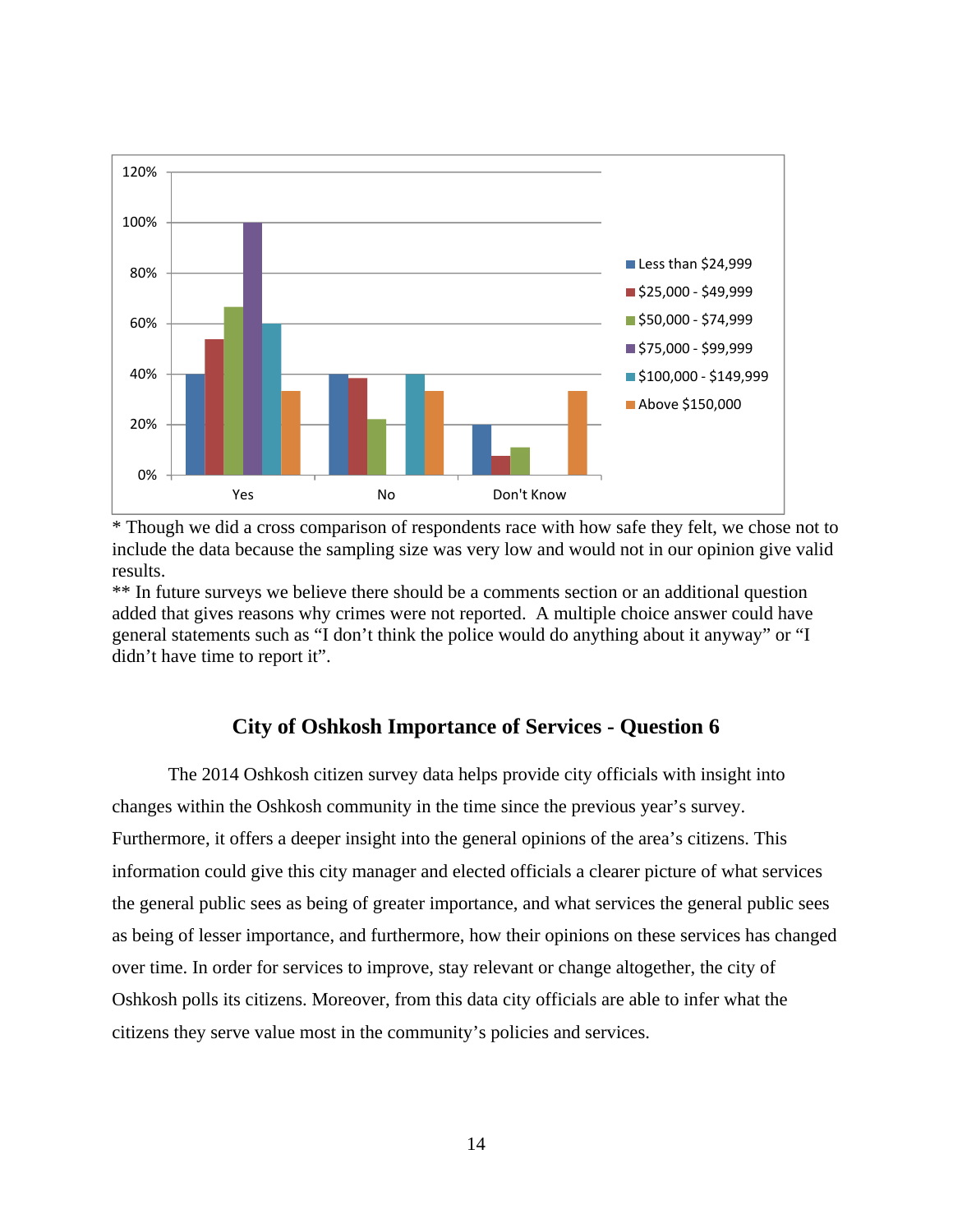| 6. We would like you to rate the importance of city services. For each service listed |
|---------------------------------------------------------------------------------------|
| below, please check the box that best reflects your opinion of the importance to you  |
| of each City service.                                                                 |

| <b>Importance of City Services</b>                  | Very      | Somewhat  | Somewhat    | Very Un-  | No Opinion/ |
|-----------------------------------------------------|-----------|-----------|-------------|-----------|-------------|
|                                                     | Important | Important | Unimportant | important | Neutral     |
| <b>Community Services</b>                           |           |           |             |           |             |
| Support for Neighborhood Revitalization Programs    | 21.0      | 46.3      | 12.8        | 6.7       | 13.1        |
| <b>Oshkosh Public Museum</b>                        | 21.3      | 50.3      | 16.2        | 3.4       | 8.8         |
| <b>Oshkosh Community Media Services</b>             | 10.7      | 35.7      | 22.6        | 10.4      | 20.2        |
| <b>Public Library Services</b>                      | 54.9      | 31.7      | 7.6         | .6        | 5.2         |
| Senior Services Center                              | 34.5      | 36.9      | 14.0        | 4.6       | 10.0        |
| <b>Transit System</b>                               | 31.8      | 34.9      | 13.1        | 9.2       | 11.0        |
| Appearance of City-Owned Buildings                  | 21.0      | 50.6      | 14.9        | 6.4       | 7.0         |
| <b>Parks</b>                                        |           |           |             |           |             |
| <b>Bike and Pedestrian Trails</b>                   | 36.9      | 37.5      | 10.1        | 5.5       | 10.1        |
| Lake Shore Golf Course                              | 11.3      | 30.8      | 21.3        | 20.1      | 16.4        |
| Appearance of City Parks & Greenways                | 36.6      | 49.7      | 7.3         | 1.8       | 4.6         |
| Pollock Aquatic Center                              | 20.7      | 47.3      | 9.8         | 9.1       | 13.1        |
| <b>Economic Development</b>                         |           |           |             |           |             |
| Economic Development Assistance to Businesses       | 25.0      | 46.0      | 11.0        | 7.3       | 10.6        |
| Efforts to Improve the Quality of Housing           | 22.6      | 48.2      | 12.8        | 6.4       | 10.0        |
| <b>Building Permits and Inspections</b>             | 17.7      | 43.0      | 18.0        | 5.5       | 15.8        |
| <b>Enforcement of Property Maint/Nuisance Codes</b> | 21.6      | 45.1      | 15.9        | 6.1       | 11.3        |
| Land Use, Planning, and Zoning Services             | 23.5      | 40.9      | 17.1        | 5.2       | 13.4        |
| <b>Refuse and Recycling</b>                         |           |           |             |           |             |
| Leaf and Brush Pick up                              | 50.3      | 34.1      | 8.5         | 2.7       | 4.3         |
| <b>Recycling Collection Services</b>                | 68.0      | 24.4      | 3.4         | 1.5       | 2.7         |
| <b>Refuse Collection Service</b>                    | 69.2      | 22.9      | 3.4         | 1.5       | 3.0         |
| <b>Protective Services</b>                          |           |           |             |           |             |
| <b>Police Services</b>                              | 81.1      | 14.6      | 1.5         | 1.5       | 1.2         |
| <b>Emergency Medical Services (ambulance)</b>       | 79.6      | 15.9      | 2.4         | 1.2       | .9          |
| <b>Fire Protection and Prevention Services</b>      | 79.0      | 15.9      | 1.8         | .6        | 2.7         |
| <b>Road Maintenance and Construction</b>            |           |           |             |           |             |
| <b>City Parking Facilities</b>                      | 25.6      | 47.3      | 16.5        | 3.7       | 7.0         |
| City's Sidewalk System                              | 38.8      | 46.5      | 10.1        | 2.4       | 2.1         |
| Removal of Snow and Ice From City Streets           | 69.8      | 26.8      | 1.8         | $\cdot$ 3 | 1.2         |
| Traffic Signs and Signals                           | 62.2      | 30.5      | 4.3         | $.6\,$    | 2.4         |
| <b>Street Lighting</b>                              | 58.5      | 32.9      | 5.8         | 1.2       | 1.5         |
| <b>Street Maintenance and Sweeping</b>              | 45.7      | 40.5      | 7.9         | 3.0       | 2.7         |
| <b>Street Repair</b>                                | 75.3      | 22.3      | 1.5         | $\cdot$ 3 | $.6\,$      |
| <b>Storm Drainage</b>                               |           |           |             |           |             |
| <b>Storm Drainage Systems</b>                       | 66.5      | 28.0      | 2.1         | $\cdot$ 3 | 3.0         |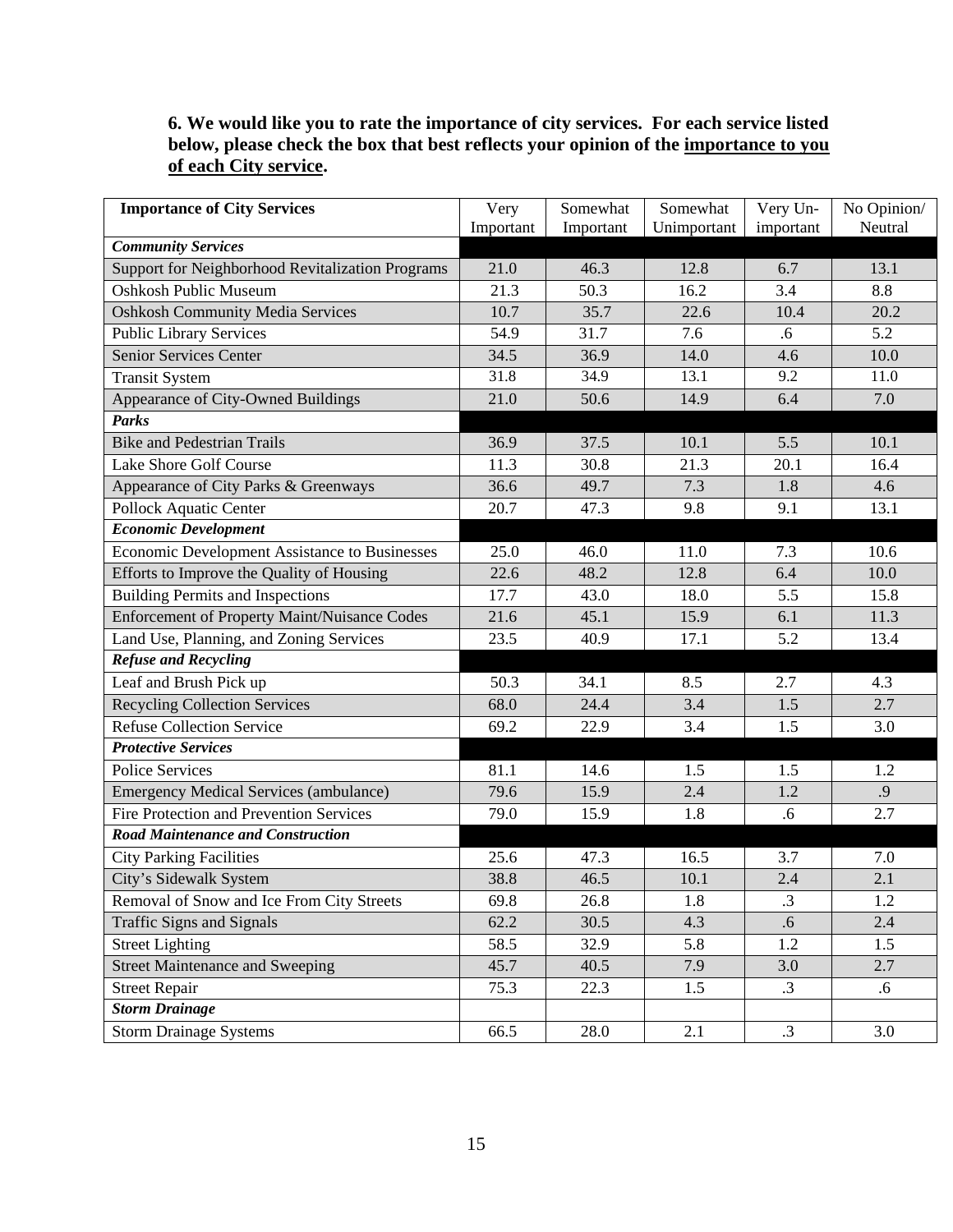The following services were rated most important by the respondents: Police Services at 81.1%, EMS at 79.6%, Fire Protection, 79%, Street Repair at 75.3%, and Snow and Ice Removal at 69.8%. A noticeable difference from the 2013 survey was the recycling collection services which were rated important or very important by 71.3% of the respondents in the 2014 survey. This is a increase from the 2013 citizen survey in which recycling collection was rated important or very important by only 68% of respondents.

The five lowest rated services according to the respondents were: Community Media at 10.7%, Lakeshore Golf Course at 11.3%, Permits and Inspections 17.7%, The Pollock Aquatics Center at 20.7% and City Buildings at 21% tied with Neighborhood Revitalization at 21%. Two notable differences can be seen in the 2014 survey. The first is the perceived importance of the



#### **Least-to- Most important services by percentage**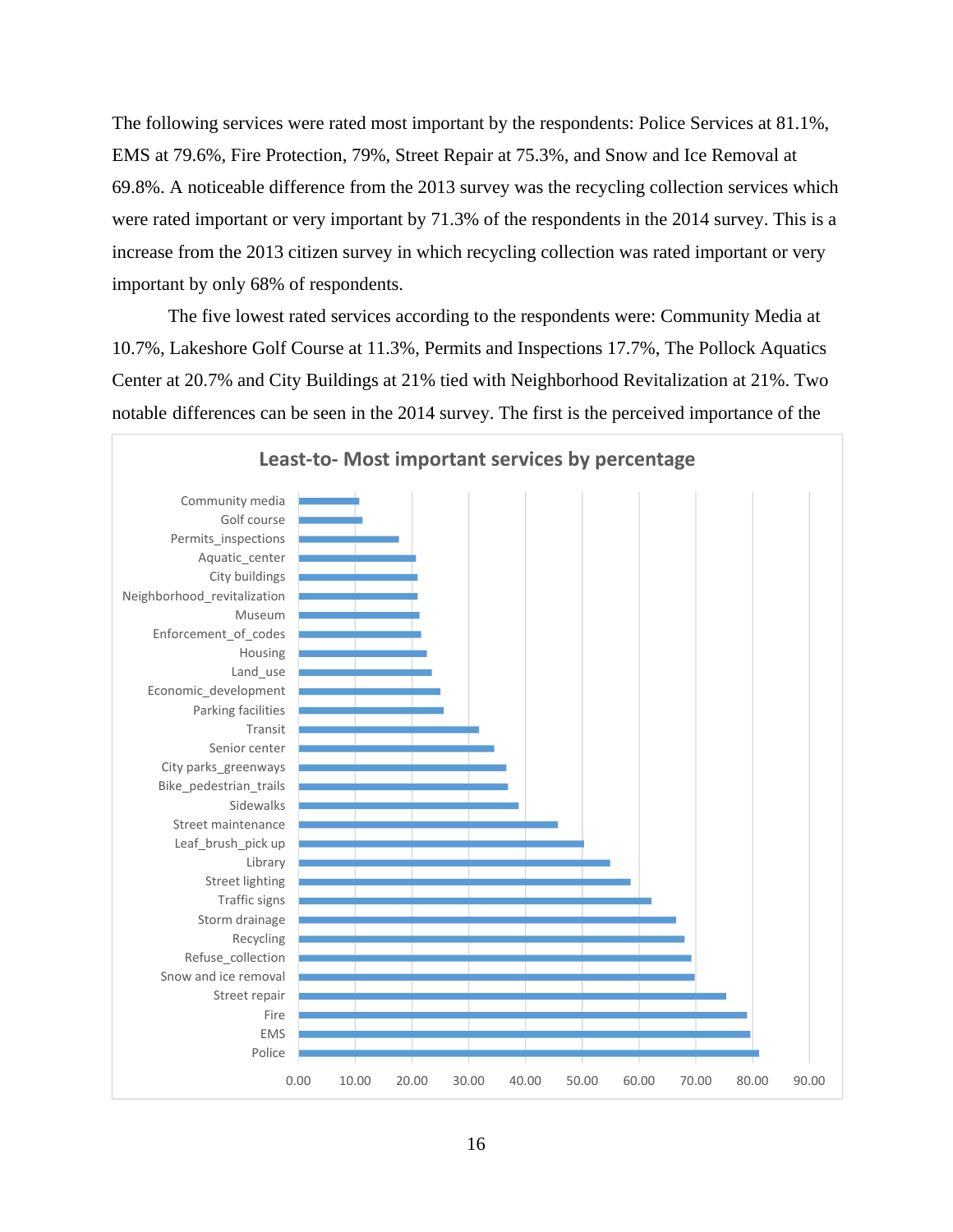Pollock Aquatic Center, rising from only 4% to 20.7%. The second is the Lakeshore Golf Course which was at 19.8% in the 2013 survey, but dropped significantly to 11.3% in the 2014 survey. It is clear that the perceived importance of several of these services has changed considerably since last year's survey; therefore, future allocation of funding for these services should be addressed accordingly. The chart above better demonstrates the rankings of the previously discussed services.

## **Quality of Services – Question 7**

Alongside the importance of the services offered by the city, it is also important for the administrative staff to hear the citizens' opinions on whether the quality of the services is meeting their standards. Citizens, as tax payers, rightfully hold high expectations for the services being provided to them by the city. Understanding which services are regarded as high quality as well as which ones need improvement is essential to the cities future plans.

Aside from the high percentage of "Don't Know" responses, the majority of services received a fair, good, or excellent rating. The percentages illustrate that 15% of total responses rate the quality of all serves as excellent, 36% rated them as good, 20% rated them fair and 5% rated them poor. There were 19% of responses who answered don't know and 5% had no response at all. Comparing this year's survey response numbers to the 2013 results shows similarity although there are slight changes. When combining fair, good, and excellent ratings, the 2014 results total to 71% which is a 4% drop from last year's 75%. Also, this year's overall poor quality increased 2 percentage points from 3% to 5%.

The services that rated the highest quality in combined good and excellent categories over 60% are Public Library Services, Street Lighting, Oshkosh Public Museum, Traffic Signs and Signals, Refuse Collection Services, Recycling Collection Services, Leaf and Brush Pick up, Police Services, Emergency Medical Services, and Fire Protection and Prevention Services. The two highest quality rated services Recycling Collection Services and Refuse Collection Services at 85% and 84% in combined good and excellent responses. Areas that residents responded the most as poor quality based on the survey results are Street Repair, Snow and Ice Removal, Enforcement of Property Maintenance/Nuisance Codes, Storm Drainage, and Land Use. Street Repair received the most responses of poor quality at 32%.

17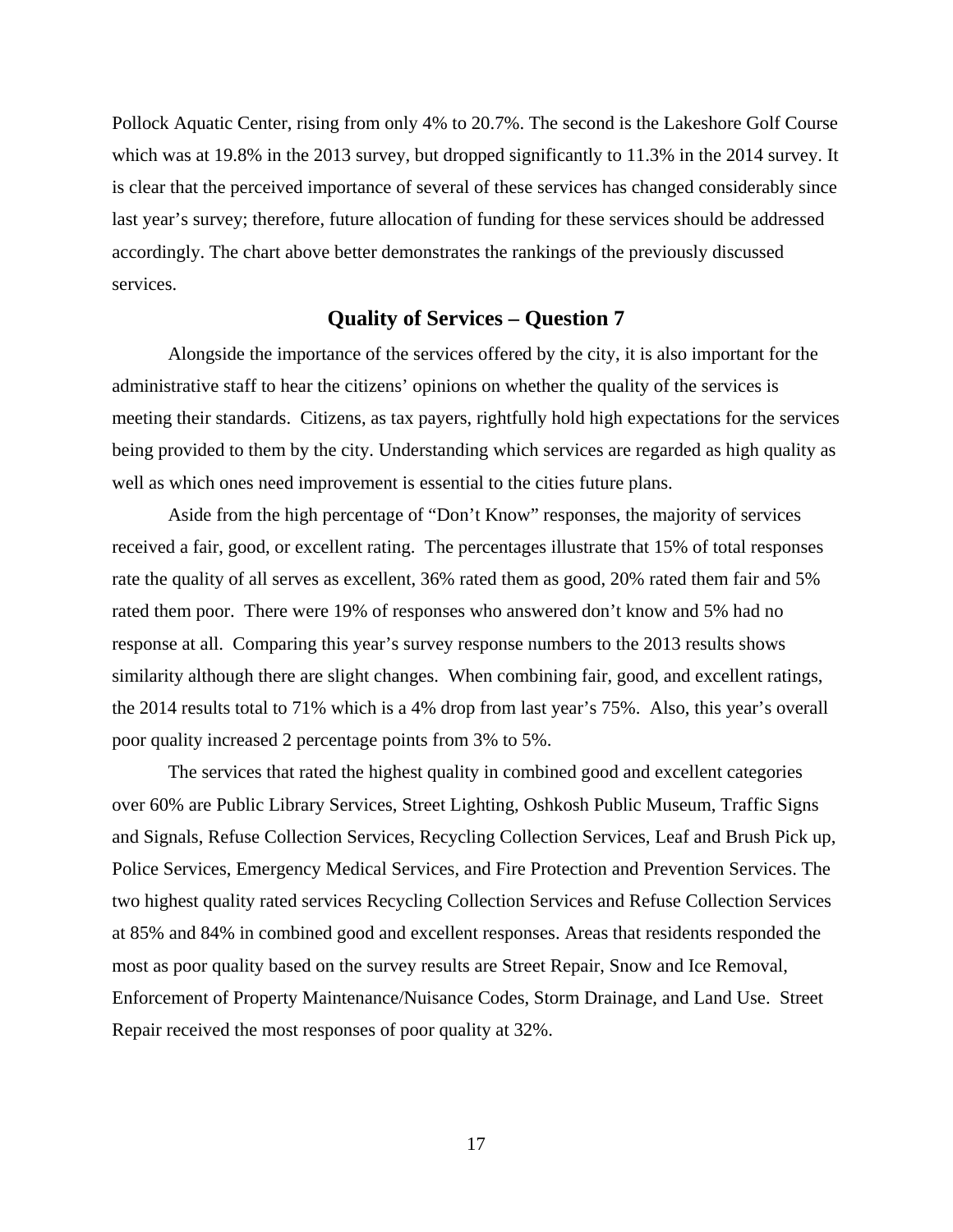#### **7. We would like you to rate the quality of city services. For each service listed below, please check the box that best reflects your opinion of the quality to you of each City service.**

| <b>Quality of City Services</b>                       | Excellent | Good | Fair | Poor            | Don't Know | N <sub>o</sub><br>Response |
|-------------------------------------------------------|-----------|------|------|-----------------|------------|----------------------------|
| <b>Community Services</b>                             |           |      |      |                 |            |                            |
| Neighborhood Revitalization Programs                  | 1.8       | 25.6 | 27.7 | 5.2             | 34.5       | 5.2                        |
| <b>Oshkosh Public Museum</b>                          | 15.9      | 44.8 | 17.4 | .6              | 17.4       | 4.0                        |
| Community Media Cable TV, Radio, Internet<br>Services | 5.2       | 27.1 | 22.0 | 1.5             | 39.0       | 4.9                        |
| <b>Public Library Services</b>                        | 30.8      | 43.6 | 11.6 | 1.5             | 9.1        | 3.4                        |
| Senior Services Center                                | 15.2      | 30.8 | 14.6 | $\overline{.3}$ | 35.1       | 4.0                        |
| <b>Transit System</b>                                 | 6.7       | 36.0 | 19.8 | 4.9             | 28.4       | 3.7                        |
| Appearance of City-Owned Buildings                    | 5.2       | 46.3 | 29.3 | 3.0             | 11.3       | 4.6                        |
| Parks                                                 |           |      |      |                 |            |                            |
| <b>Bike and Pedestrian Trails</b>                     | 15.2      | 39.3 | 16.8 | 3.0             | 20.4       | 4.9                        |
| Lake Shore Golf Course                                | 7.9       | 29.3 | 9.5  | 1.5             | 47.0       | 4.9                        |
| Appearance City Parks & Greenways                     | 12.2      | 51.5 | 21.3 | 3.0             | 7.3        | 4.6                        |
| <b>Pollock Aquatic Center</b>                         | 13.1      | 37.2 | 9.1  | .9              | 34.5       | 5.2                        |
| Economic Development                                  |           |      |      |                 |            |                            |
| Economic Development Assistance to Businesses         | 3.0       | 16.5 | 20.1 | 4.9             | 49.1       | 6.4                        |
| Efforts to Improve the Quality of Housing             | 1.5       | 16.5 | 25.6 | 7.6             | 42.7       | 6.1                        |
| <b>Building Permits and Inspections</b>               | 2.1       | 21.3 | 24.1 | 8.8             | 37.8       | 5.8                        |
| Enforcement of Property Maintenance/Nuisance<br>Codes | 1.8       | 16.8 | 22.9 | 11.6            | 40.5       | 6.4                        |
| Land Use, Planning, and Zoning Services               | 1.2       | 21.0 | 22.9 | 10.1            | 39.3       | 5.5                        |
| Refuse and Recycling                                  |           |      |      |                 |            |                            |
| Leaf and Brush Pick up                                | 25.3      | 47.0 | 15.2 | 4.0             | 4.6        | 4.0                        |
| <b>Recycling Collection Services</b>                  | 43.6      | 40.9 | 9.5  | 1.2             | 1.2        | 3.7                        |
| <b>Refuse Collection Service</b>                      | 42.7      | 41.2 | 8.5  | .6              | 3.7        | 3.4                        |
| <b>Protective Services</b>                            |           |      |      |                 |            |                            |
| Police Services                                       | 36.3      | 39.3 | 9.5  | 2.4             | 8.2        | 4.3                        |
| <b>Emergency Medical Services (ambulance)</b>         | 37.2      | 33.8 | 4.6  | $\cdot$ 3       | 19.8       | 4.3                        |
| Fire Protection and Prevention Services               | 41.5      | 34.1 | 5.5  | 0.0             | 14.0       | 4.9                        |
| Road Maintenance and Construction                     |           |      |      |                 |            |                            |
| <b>City Parking Facilities</b>                        | 5.8       | 42.4 | 26.5 | 4.6             | 16.5       | 4.3                        |
| City's Sidewalk System                                | 7.9       | 46.3 | 32.3 | 4.6             | 3.7        | 4.9                        |
| Removal of Snow and Ice From City Streets             | 12.8      | 43.6 | 27.4 | 11.9            | .6         | 3.7                        |
| <b>Traffic Signs and Signals</b>                      | 13.4      | 59.8 | 18.9 | 2.7             | 1.2        | 4.0                        |
| <b>Street Lighting</b>                                | 9.8       | 53.0 | 25.9 | 6.4             | 1.5        | 3.4                        |
| <b>Street Maintenance and Sweeping</b>                | 11.3      | 43.6 | 32.6 | 7.9             | 1.5        | 3.0                        |
| <b>Street Repair</b>                                  | 5.2       | 19.8 | 36.6 | 32.3            | 1.8        | 4.3                        |
| <b>Storm Drainage Systems</b>                         | 5.8       | 35.1 | 33.8 | 11.6            | 9.1        | 4.6                        |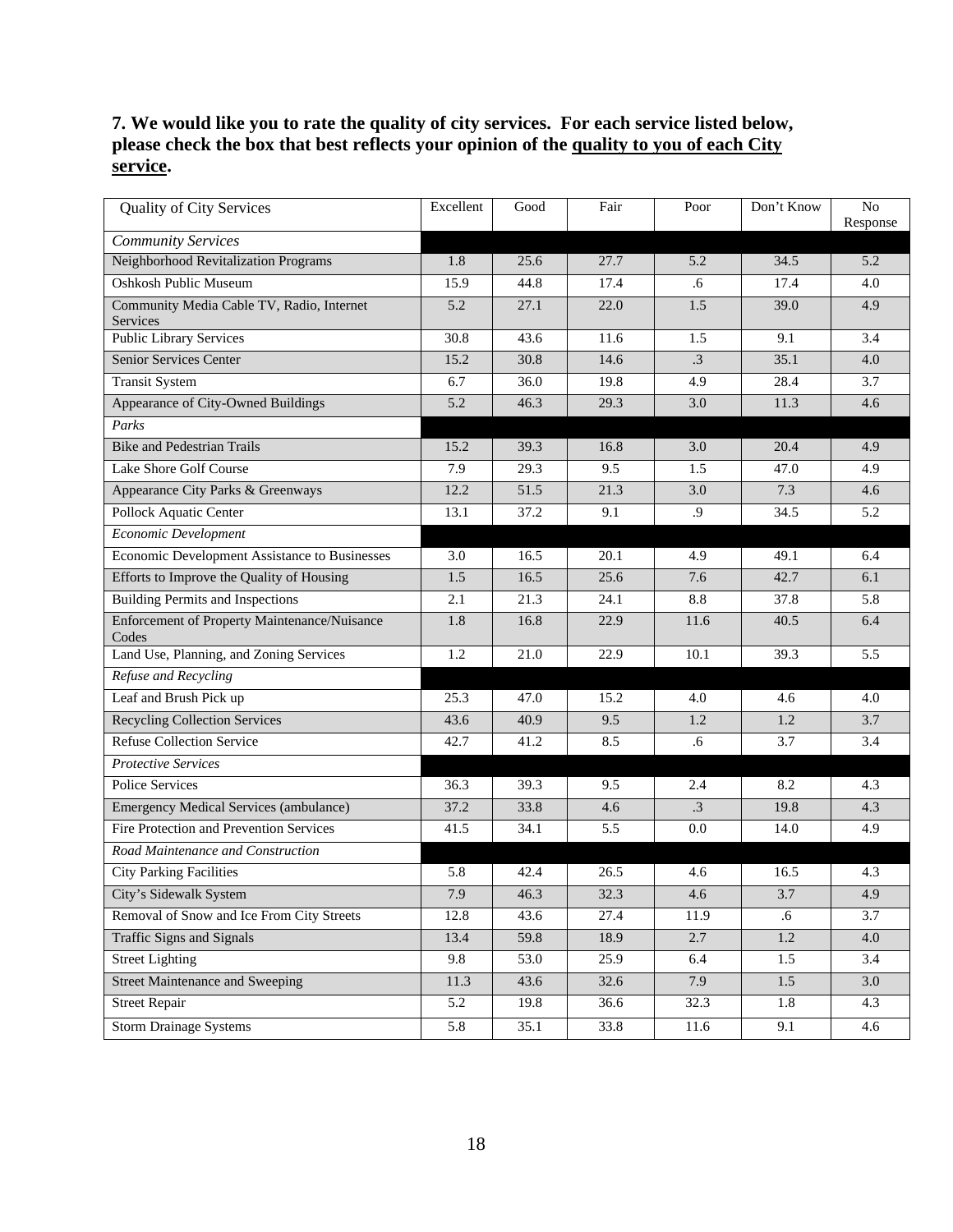When looking at the some of the areas of concern in the 2009 Oshkosh Citizen Survey and comparing them with the 2014 results, improvement is shown on behalf of the city. In 2009, Snow and Ice Removal scored only 42.5% in combined good and excellent quality. That increased up to 56.4% in 2014. Although Storm Drainage System still remains an area of concern to the citizens, there has also been a 14.3% increase in combined excellent and good quality scores. Another example of an area that still received a response rate in poor quality in 2014 is Street Repair. Street Repair received a 50.8% poor quality score and just a 16% combined good and excellent quality score in 2009. In 2014, the poor quality response has decreased to 32.3% and the good and excellent quality responses have increased to 25%. The last example is Bike and Pedestrian Trails. In 2009, Bike and Pedestrian Trails received 19.2% poor quality responses and that has decreased to just 3% in 2014.

The survey revealed very slight change of the quality of services from 2013 to 2014 but major change over the course of the last 5 years. Overall, the Oshkosh citizens are fairly pleased with the quality of services provided to them. The areas that received poor quality responses have seen improvement since 2009.

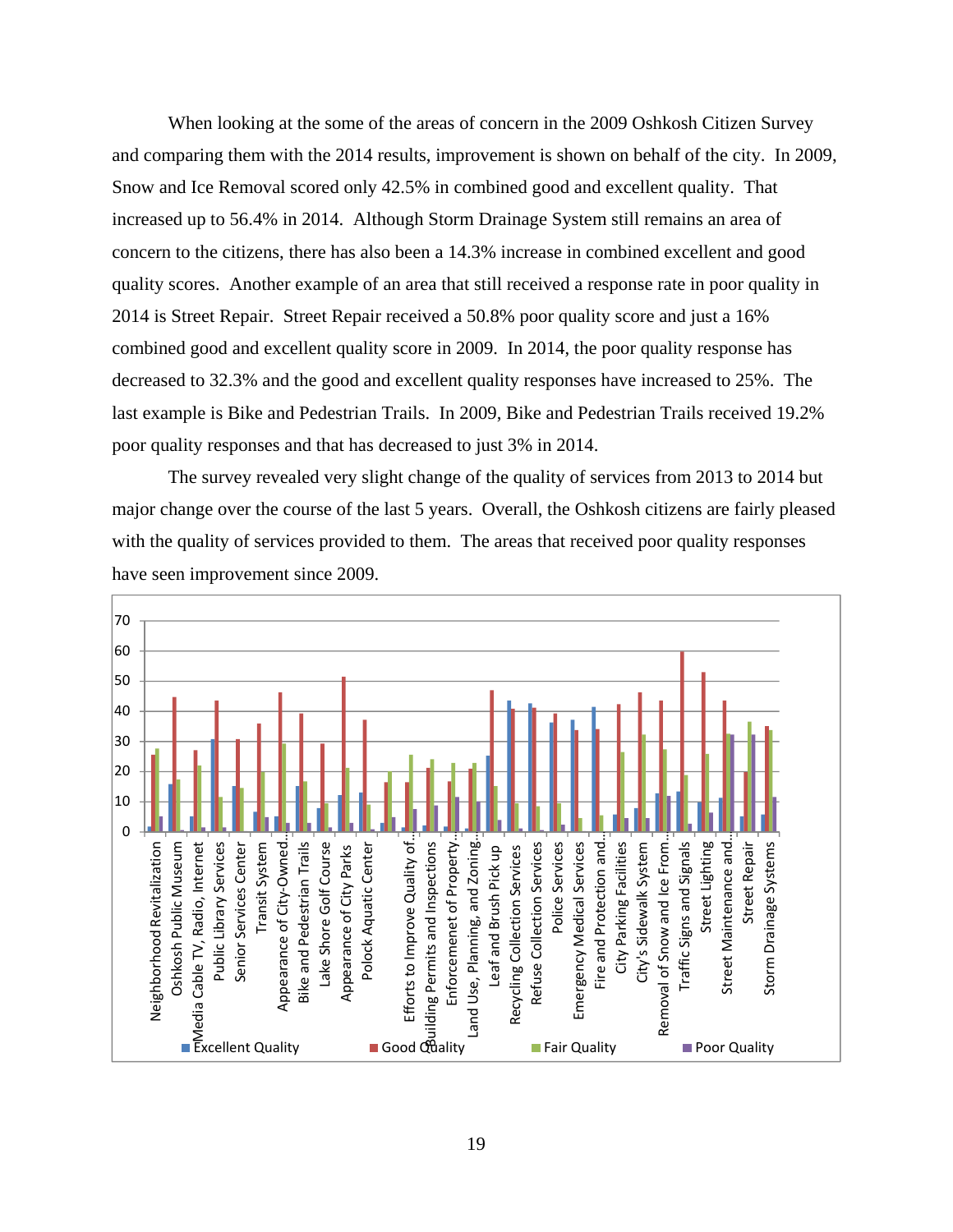#### **Analysis of Importance and Quality of Services**

It is encouraging that three of the top five "very important" services, Police Services, Emergency Services, and Fire Protection and Prevention Services, also were in the top five of "excellent quality" responses. Other promising areas that received "very important" responses from over half of the survey participants include Leaf and Brush Pick up, Public Library Services, Recycling Collection Services, Refuse Collection Services, Street Lighting, and Traffic Signs and Signals. These areas were also amongst the top of high quality responses with receiving over 60% of combined excellent and good quality scores from the survey respondents.

Areas that received overwhelming responses for "very important" services but did not score as highly in quality include Snow and Ice Removal, Street Repairs, and Storm Drainage Systems. Although these areas remain of strong importance to the community and did not score as high in quality, we have seen steady quality improvement since the 2009 Oshkosh Citizen's Survey. Overall, the services that are most important to the citizens are either being provided in satisfactory quality or are seeing improvement.

#### **Budget Priorities – Questions Eight and Nine**

 Continuing with tradition established the previous few years, question eight and nine ask survey respondents to determine dollar amount for surplus and reduction of a hypothetical one million dollars for specific services provided by the city. The nine service areas listed for consideration include: Community Services, Economic Development, Refuse and Recycling, Finance and Administration, Police Protection, Fire Suppression and Prevention, Parks, Storm Water Management and Road Maintenance. When comparing responses for question eight and nine, 2014 experienced an increase from 2013. Last year, 2013, the amount of responses equaled 237 for question eight and 210 for question nine. While this year, 2014, there were 274 responses for question eight and 233 for question nine. Overall response rates for the survey totaled 328 while the overall total from 2013 was 292.

## **Budget Surplus**

 Question eight of the survey asked participants to allocate a hypothetical surplus of one million dollars amongst the nine categories that were given. Road Maintenance, much like last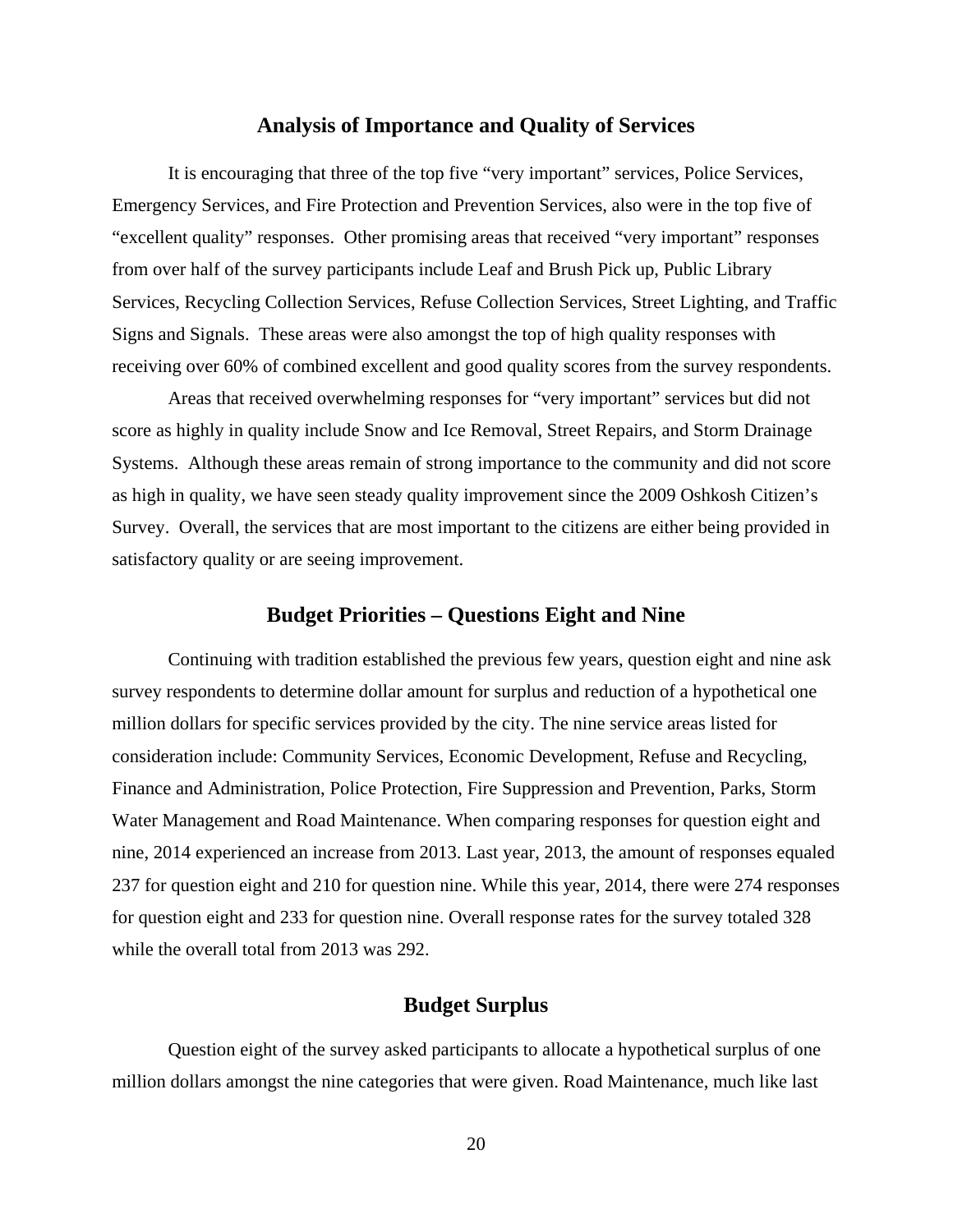year, continues to be the category where the most money is allocated with an average of \$270,292 of the one million dollars (Figure 1). Finance and Administration, just like last year, is the category where the least amount of money was filtered to. Finance and Administration only averaged \$32,388 when citizens where given a surplus of one million dollars. While the lowest ranking of the nine categories have not changed from 2013, there has been a shift amongst the priorities in the top four rankings from what was seen in 2013. Road Maintenance and Storm Water Management continue to rank as the number one and two priorities but the change from 2013 is what comes after. Police Protection and Economic Development rank as the third and fourth, respectfully, priorities when looking at the mean average from all categories. Furthermore, when examining the responses for all nine categories, only three received at least of one survey response allotting the full excess amount of one million dollars: Economic Development, Storm Water Management and Road Maintenance.



Figure 1: 2014 Mean Allocation of Hypothetical Budget Surplus

 Comparing the rankings of 2014 to that of 2013, the only identical slots are the first two and last two. Road Maintenance and Storm Water Management continue to be the two highest priorities among citizens with Finance Administration and Refuse and Recycling being the lowest (Figure 2). This year's results included fluctuation in the rankings for third through seventh range. There have been both increases and decreases in mean allocation for categories in this range. The two categories that sustained the biggest decrease in mean allocation were Storm Water Management by \$24,735 and Economic Development by \$7,726. Conversely, the two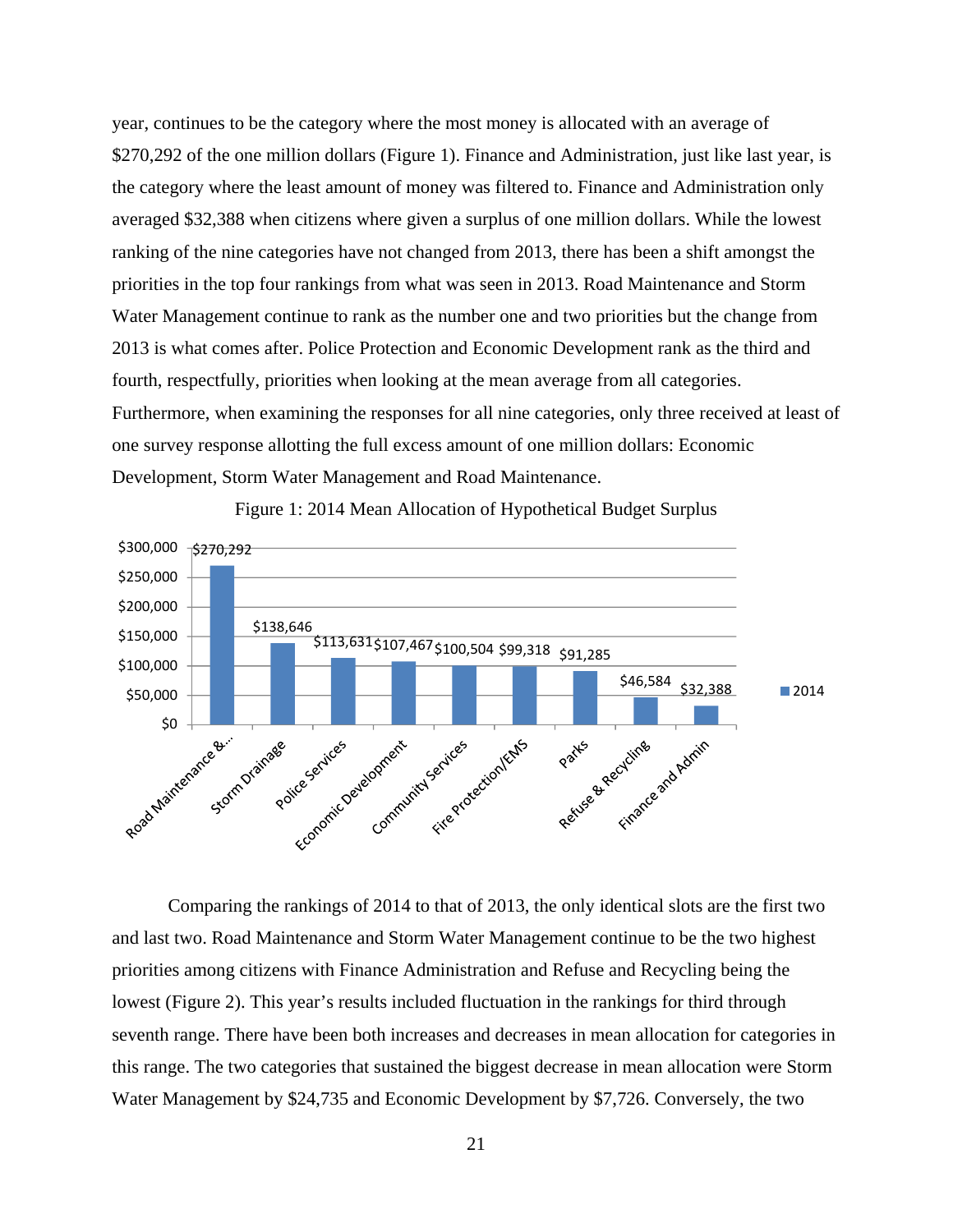areas with the highest increase of mean allocation were Road Maintenance by \$29,572 and Police Protection by \$14,623. Interestingly, all four of these categories rank in the top four overall when it comes to mean allocation of a hypothetical surplus of one million dollars.



Figure 2: 2014 Mean Surplus Allocation Compared to Previous Years

 An analysis of question eight can be further dissected when given the survey responses from question six – Importance of services and question seven – Quality of services. When focusing on the two highest recipients of the hypothetical one million dollars, Road Maintenance and Storm Water Management, both are viewed with high importance but lack the quality of services from survey respondents. With a response of "Very" or "Somewhat" important, Street Maintenance received an 86.3% response rate where Street Repair received a 97.6% response given the same parameters. Comparing these responses to the responses of quality of services, a discrepancy is created. Oshkosh citizens only believe that 54.9% of Street Maintenance is of "Excellent" or "Good" quality. Given the same two responses, "Excellent" or "Good" quality, Street Repair only received 25%, implying that the quality of street repair in the City of Oshkosh is sorely lacking. Both Street Maintenance and Street Repair fall under the category of Road Maintenance. These two responses are a major reason that Road Maintenance ranks as the top recipient of the hypothetical one million dollars.

 Responses of importance and quality of service for Storm Water Management, which ranks as number two, are similar to that of Road Maintenance. Oshkosh citizens see Storm Water as important with 94.5% responding with either "Very" or "Somewhat" important. Oshkosh citizens also see the quality of service for Storm Water as lacking with only 40.9% responding

22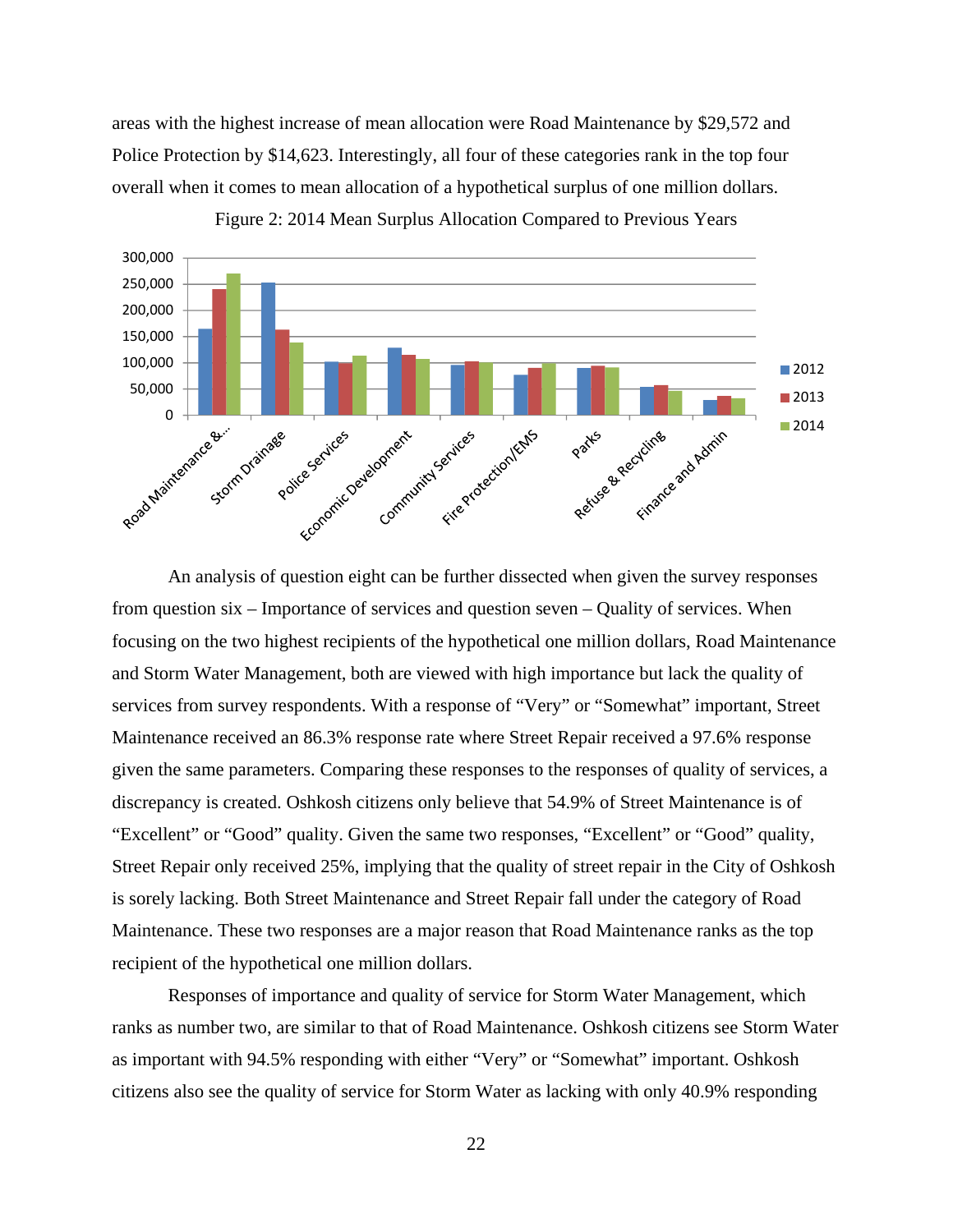with "Excellent" or "Good" quality. This gap between what Oshkosh citizens think of the quality and the importance for Storm Water is a factor when deciding upon which areas receive funding from the hypothetical one million dollars.

 Although there is widespread agreement of the importance of Police Protection, which 95.7% of survey respondents felt was either "Very" or "Somewhat" important, there is no representation of this high importance when it relates to mean allocation. Police Protection ranks as third in mean allocation but is considerably behind both Road Maintenance and Storm Water. This is also comparable to Fire Suppression, as it ranks even further down at sixth but has a 94.8% survey response rate of "Very" or "Somewhat" important. The responses of "Excellent" or "Good" for quality of service for Police Protect and Fire Suppression are both at 75.6%. This could imply that respondents of the Oshkosh survey believe that both Police and Fire are important but are unwilling to give more money because they already feel the quality of service is sufficient.

## **Budget Deficit**

 Next in the Oshkosh Citizen Survey, respondents were given a hypothetical situation where one million dollars needed to be cut and they were asked to choose amongst the same nine categories of how to allocate this shortage. Just as in 2013, the four areas that that received the biggest cuts remain unchanged for 2014. Those areas in terms of ranking are: Finance and Administration, Economic Development, Community Services and Parks. The mean allocation for this reduction provided a slight variation from 2013 in each of the categories but did not disrupt the overall ranking (Figure 3). Finance and Administration, with a mean allocation of \$266,870, is by far the highest category for funding cuts when compared to all other eight. Economic Development ranks second, at \$187,008, creating a 30% difference between the first and second areas receiving the hypothetical amend. Road Maintenance ranks as the lowest category to receive cuts based on mean allocation at \$51,689. Of the nine categories, five received at least one response for all one million to be designated to their area. They include: Community Services, Economic Development, Finance and Administration, Parks and Road Maintenance, interestingly enough.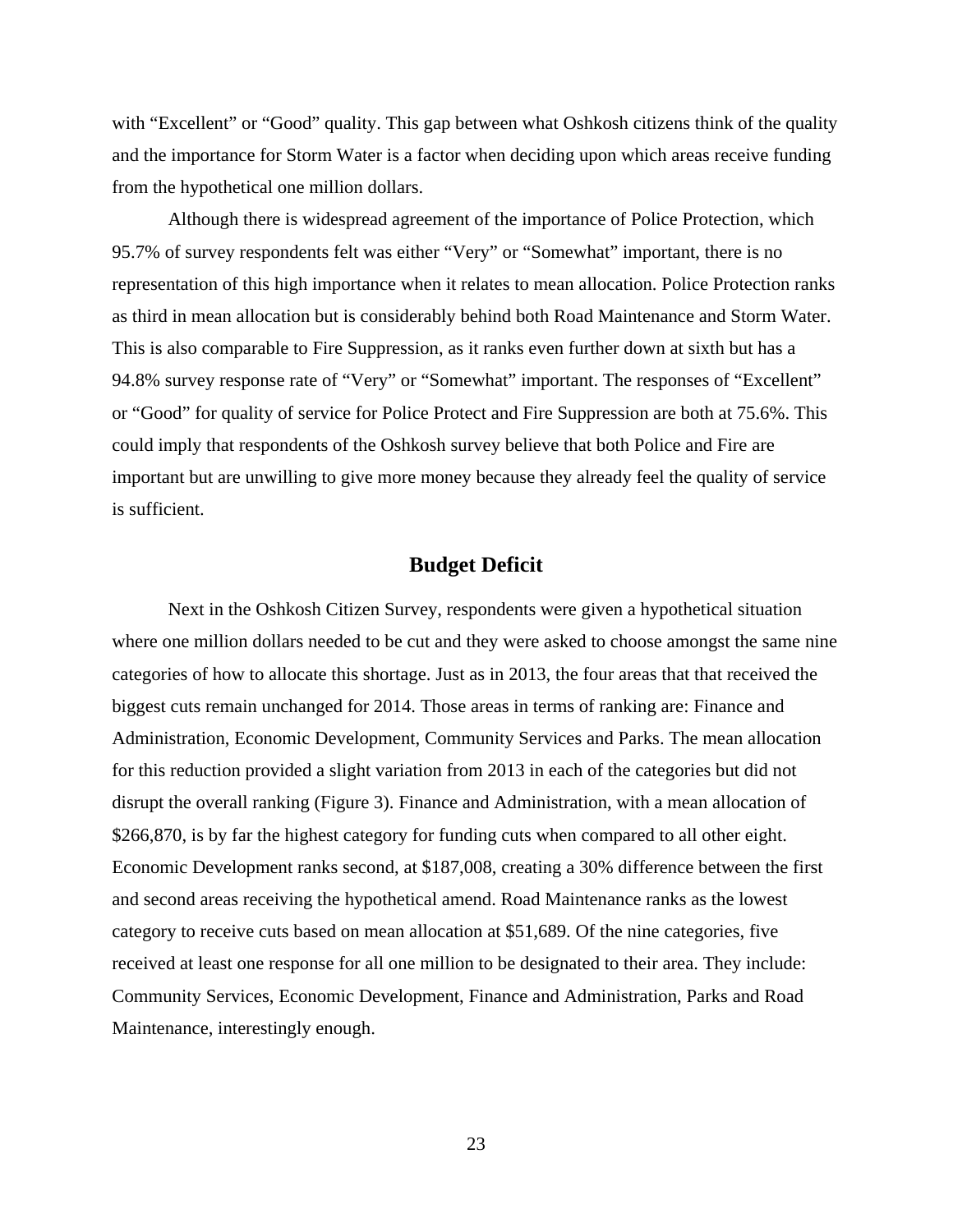

Figure 3: 2014 Mean Allocation of Hypothetical Budget Deficit

 Although the first four rankings did not change from 2013 to 2014, there was a change in order for rankings five through nine. Road Maintenance ranked as the category least likely to see a reduction in their budget. There was a decrease in the mean allocation for the bottom two areas, Road Maintenance and Police Protection. Road Maintenance went from \$62,639 in 2013 to \$51,689 this year, whereas Police Protection went from \$68,605 in 2013 to \$62,181 this year. Conversely, the two most likely to receive budget cuts, Finance and Administration and Economic Development, both increased in mean allocation. Finance and Administration was only allocated \$250,322 in 2013 compared to \$266,870 in 2014. Economic Development had a mean allocation of \$169,720 last year while in 2014 experienced an increase of that amount to \$187,008.



Figure 4: 2014 Mean Budget Deficit Allocation Compared to Previous Years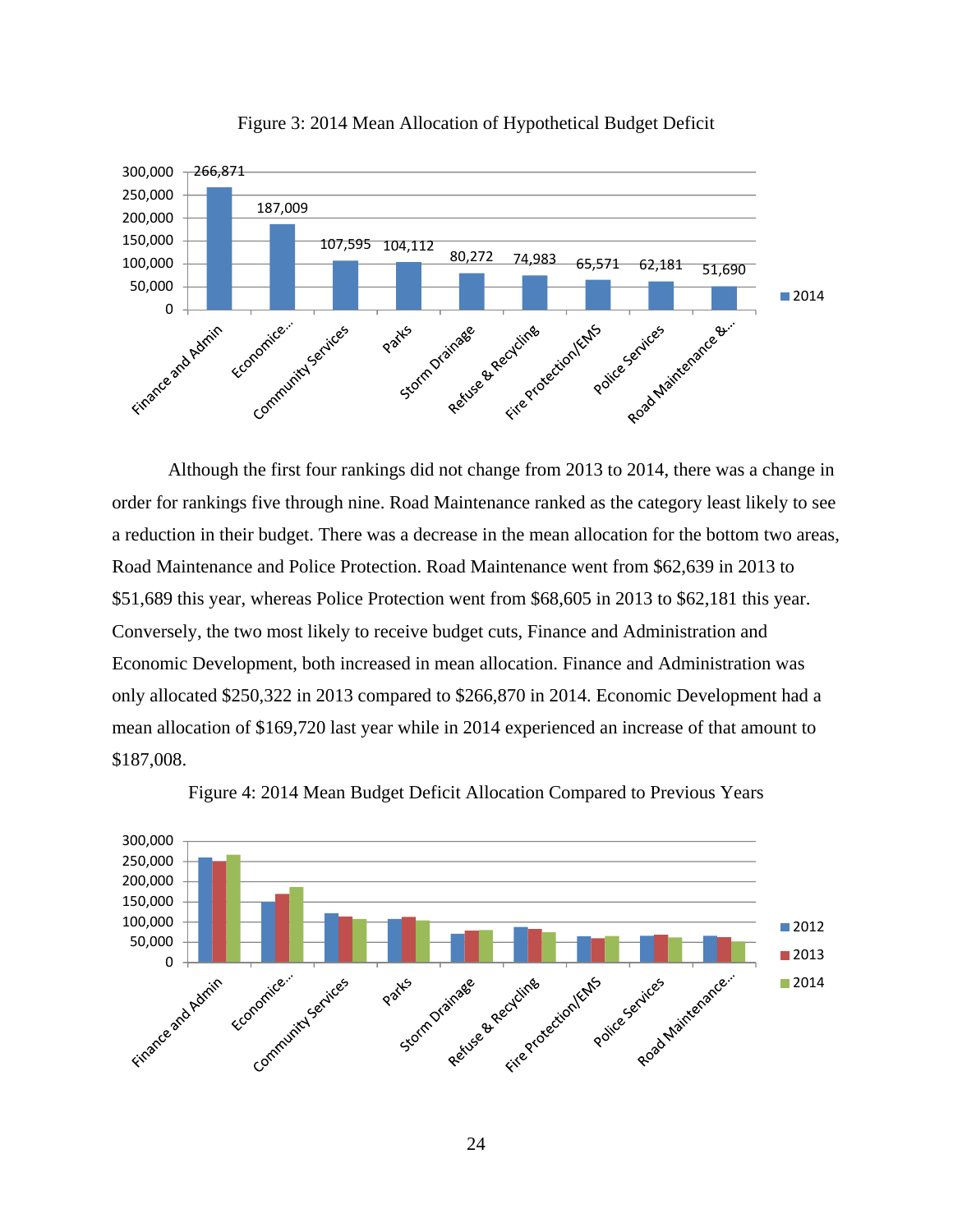Finance and Administration continues to be the category where survey respondents focus the biggest reduction of budgets. This can be interpreted in a variety of ways. First, citizens can have a skewed vision of governmental work. An unwillingness to allocate additional funds or being the area with the biggest cuts can be a negative reflection of citizen's view on bureaucracy. Citizens may feel that channeling such funds to government may not be the most efficient manner. Secondly, Finance and Administration tends to be an area where citizens cannot see an immediate difference when allocating funding. Finance and Administration is usually the behind the scenes work where Road Maintenance is something that an average Oshkosh citizen will experience every day. It becomes easier to take funding away from an area that few rarely see, no matter the actual importance, compared to areas that are more noticeable on a daily basis.

#### **Net Increase or Decrease**

 Another interesting way to look at responses from the hypothetical addition and subtraction of the one million is to combine the two numbers so that they reflect citizen opinion of a budget with neither a shortfall nor surplus (Figure 5). This provides a great representation for the respondents in regards to their priorities of the nine different categories. Being the difference between the two questions, eight and nine, it is only possible to use the surveys that responded to both questions (230 of the total 328 responses).



Figure 5: 2014 Net Surplus or Deficit of City Budget

 Road Maintenance, Storm Water Management, Police Protection and Fire Suppression were the only categories to receive a net positive allocation. These categories reflect the feelings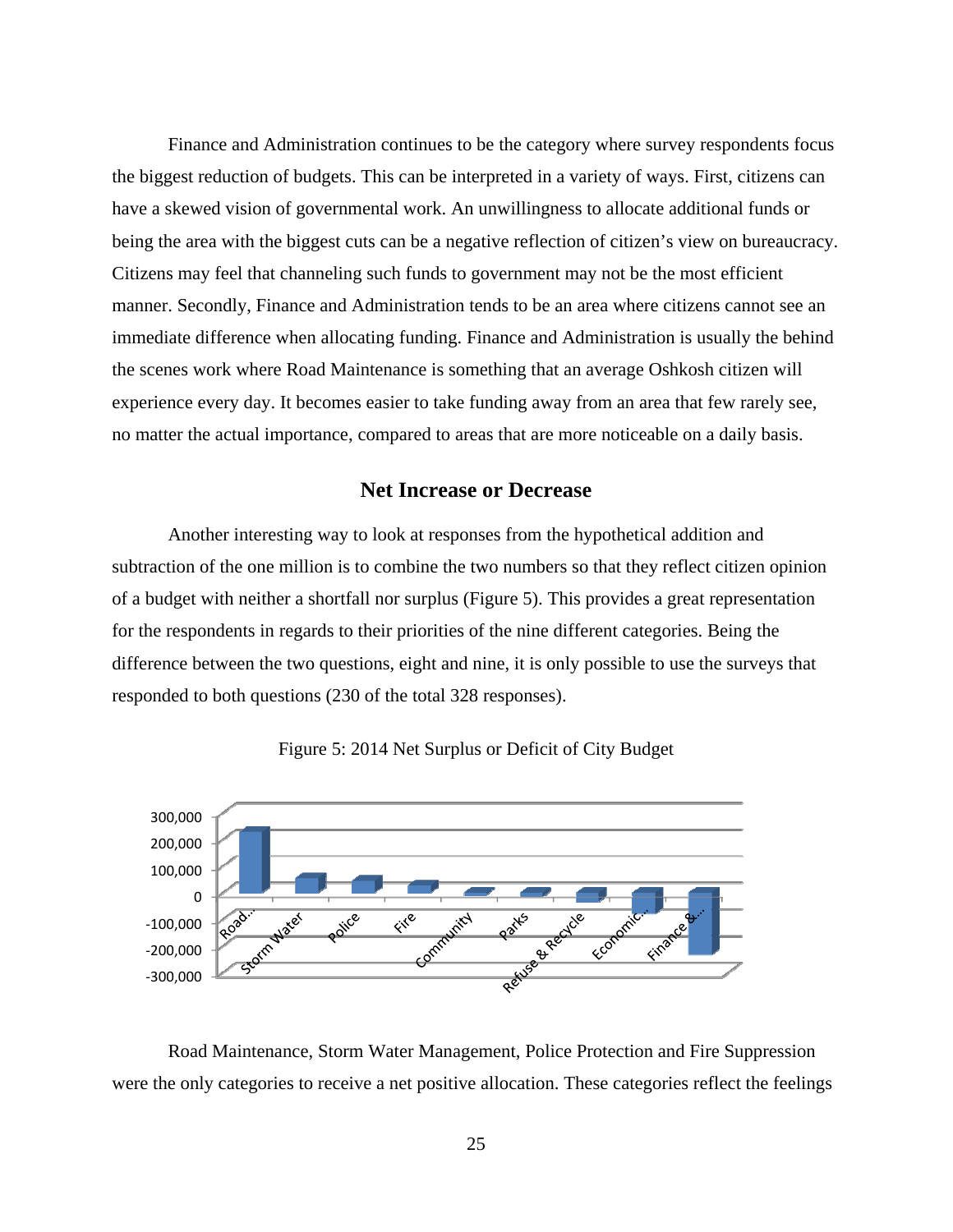toward high importance (Street Repair, Police and Fire), favorable level of quality (Police) and unfavorable quality (Street Repair and Storm Drainage).

| #8 – Extra \$1 Million        | <b>2013 Rank</b> | <b>2013 Mean</b> | <b>2014 Rank</b> | <b>2014 Mean</b> |
|-------------------------------|------------------|------------------|------------------|------------------|
| Road Maintenance              |                  | 240.72           |                  | 270.29           |
| <b>Storm Water Management</b> |                  | 163.38           |                  | 138.64           |
| <b>Police Protection</b>      |                  | 99.00            |                  | 113.63           |
| Economic Development          |                  | 115.19           | 4                | 107.47           |
| <b>Community Services</b>     | 4                | 103.02           |                  | 100.50           |
| Fire Suppression/Prevention   |                  | 90.25            |                  | 99.31            |
| Parks                         |                  | 94.36            |                  | 91.28            |
| Refuse and Recycling          |                  | 57.31            |                  | 46.58            |
| Finance and Administration    |                  | 36.76            |                  | 32.39            |

# **Survey Data – Question Eight and Nine**

**\***In thousands

| #9 – Reduce \$1 Million       | <b>2013 Rank</b> | 2013 Mean* | <b>2014 Rank</b> | $2014$ Mean* |
|-------------------------------|------------------|------------|------------------|--------------|
| Finance and Administration    |                  | 250.32     |                  | 266.87       |
| Economic Development          |                  | 169.72     |                  | 187.01       |
| <b>Community Services</b>     |                  | 113.87     |                  | 107.59       |
| Parks                         |                  | 113.06     |                  | 104.11       |
| <b>Storm Water Management</b> | 6                | 78.79      |                  | 80.27        |
| Refuse and Recycling          |                  | 82.95      |                  | 74.98        |
| Fire Suppression/Prevention   | Q                | 60.04      |                  | 65.57        |
| <b>Police Protection</b>      |                  | 68.61      |                  | 62.18        |
| Road Maintenance              |                  | 62.64      |                  | 51.69        |

**\***In thousands

# **Section Eight and Nine – Net Change**

|                               | 2014 Add* | 2014 Subtract* | Difference* |
|-------------------------------|-----------|----------------|-------------|
| Road Maintenance              | 270.29    | 51.69          | 218.6       |
| <b>Storm Water Management</b> | 138.64    | 80.27          | 58.37       |
| <b>Police Protection</b>      | 113.63    | 62.18          | 51.45       |
| Fire Suppression/Prevention   | 99.31     | 65.57          | 33.74       |
| <b>Community Services</b>     | 100.50    | 107.59         | $-7.09$     |
| Parks                         | 91.28     | 104.11         | $-12.83$    |
| Refuse and Recycling          | 46.58     | 74.98          | $-28.4$     |
| Economic Development          | 107.47    | 187.01         | $-79.54$    |
| Finance and Administration    | 32.39     | 266.87         | $-234.48$   |

\*In thousands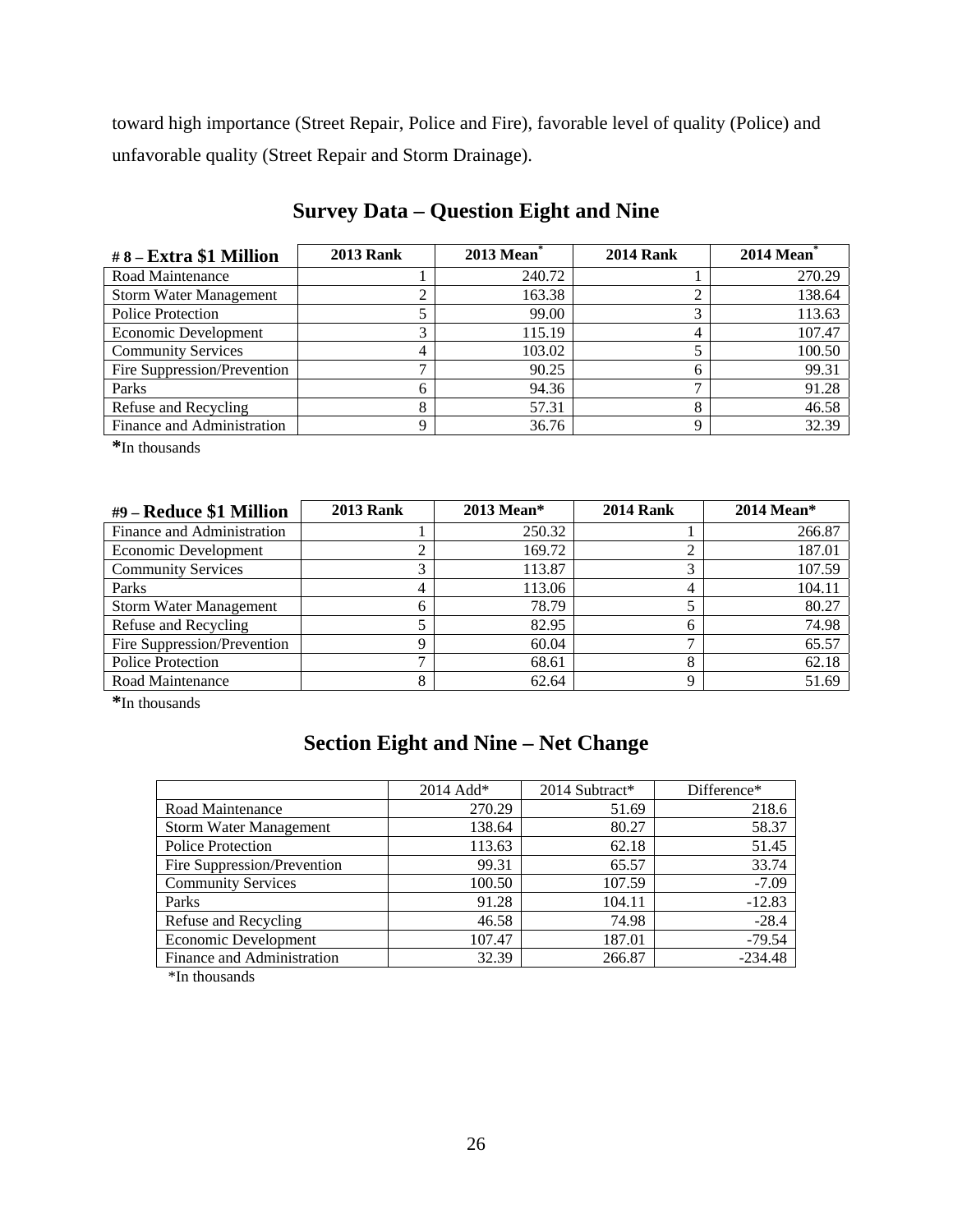#### **Should City Relocate Utility Lines Underground? – Question 10**

This purpose of this section was to determine what percentage of citizens believes the city should relocate more utility lines like electrical, cable and phone underground. Respondents were asked to answer the following question below and provide further information on their beliefs:

## *Do you believe the City should relocate more utility lines (i.e. electrical, cable, phone) underground? If yes, why?*

328 people answered this survey question, with the results showing a near-split in opinion. Just over 45% (149 people) said they thought the city should relocate more utility lines underground, while 44% (145 people) said no.

In looking at gender, there was clear support among men in moving utility lines underground, with 55% of men in support. Women were less likely to support the idea, with only 36% of women in support.

Interestingly, the percentage was almost split in the residence category. Over 45% of those who have been living in Oshkosh for at least five years supported moving more utility lines underground, while 44% of those in the same category did not support moving utility lines underground.

In the income category, nearly 59% of those making less than \$50,000 did not support moving utility lines underground. However, when looking at those making greater than \$50,000, there was a near even split in support, with 49.5% against and 50.5% supportive.

The survey results also show that those respondents who either work full-time or parttime, are unemployed or are retired are more likely to support having utility lines underground, while students and the self-employed do not. See table below for percentages.

| Occupation    | <b>Supportive</b> | <b>Against</b> | <b>No Response</b> |
|---------------|-------------------|----------------|--------------------|
| Full-Time     | 46%               | 43%            | 11%                |
| Part-Time     | 58%               | 31%            | 11%                |
| Retired       | 49%               | 42%            | 9%                 |
| Unemployed    | 50%               | 38%            | 12%                |
| Self-employed | 28%               | 67%            | 5%                 |
| Student       | 0%                | 100%           | $0\%$              |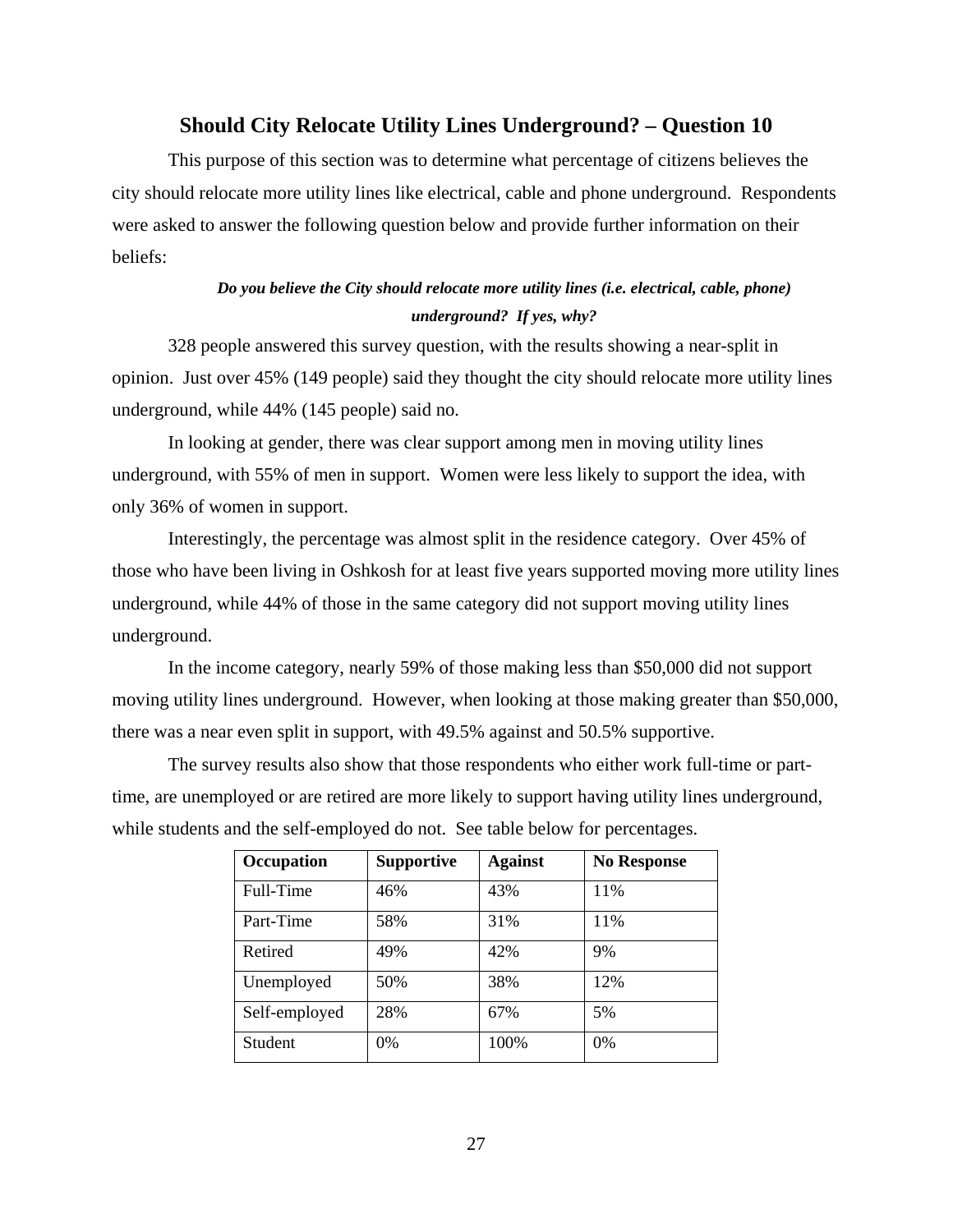Another interesting result is that those respondents who have at least an associate's degree or higher (56.4%) are supportive, while those with a high school diploma or less (53.4%) do not want utility lines underground.

Finally, a majority of respondents did not provide additional information about why they support moving utility lines underground. Of those who did, the primary reasons for supporting the initiative were safety concerns, beautification, service reliability during storms, and longterm service maintenance. Some common opinions against were predominately related to the costs associated with the project.

#### **Tax Increase to Move Utilities Underground – Question 11**

This purpose of this question was to determine the level of interest of citizens to increase taxes in order to pay for moving utilities underground. The specific question asked of respondents was:

## *How much of an annual tax increase would you be willing to incur to move utilities underground, assuming a \$100,000 home?*

322 people responded to the question, with nearly 45% answering they were not willing to pay any amount for this initiative. However, a majority (55%) indicated they would be willing to pay some amount to pay for moving utilities underground. 18% were willing to pay a \$25 increase assuming a \$100,000 home, while 15% were willing to pay a \$50 increase. 22% indicated they were willing to pay between \$75 and \$999 of an increase to pay for this initiative.

| <b>Amount of Increase</b> | Percentage of<br>respondents in support |
|---------------------------|-----------------------------------------|
| $0.00\,$                  | 45%                                     |
| \$25                      | 18%                                     |
| \$50                      | 15%                                     |
| \$75 to \$999             | 22%                                     |

## **Please check the box that comes closest to your opinion for each of the following questions – Question 12**

The first chart shows the responses in percentage form followed by a bar graph of the same data in stacked form.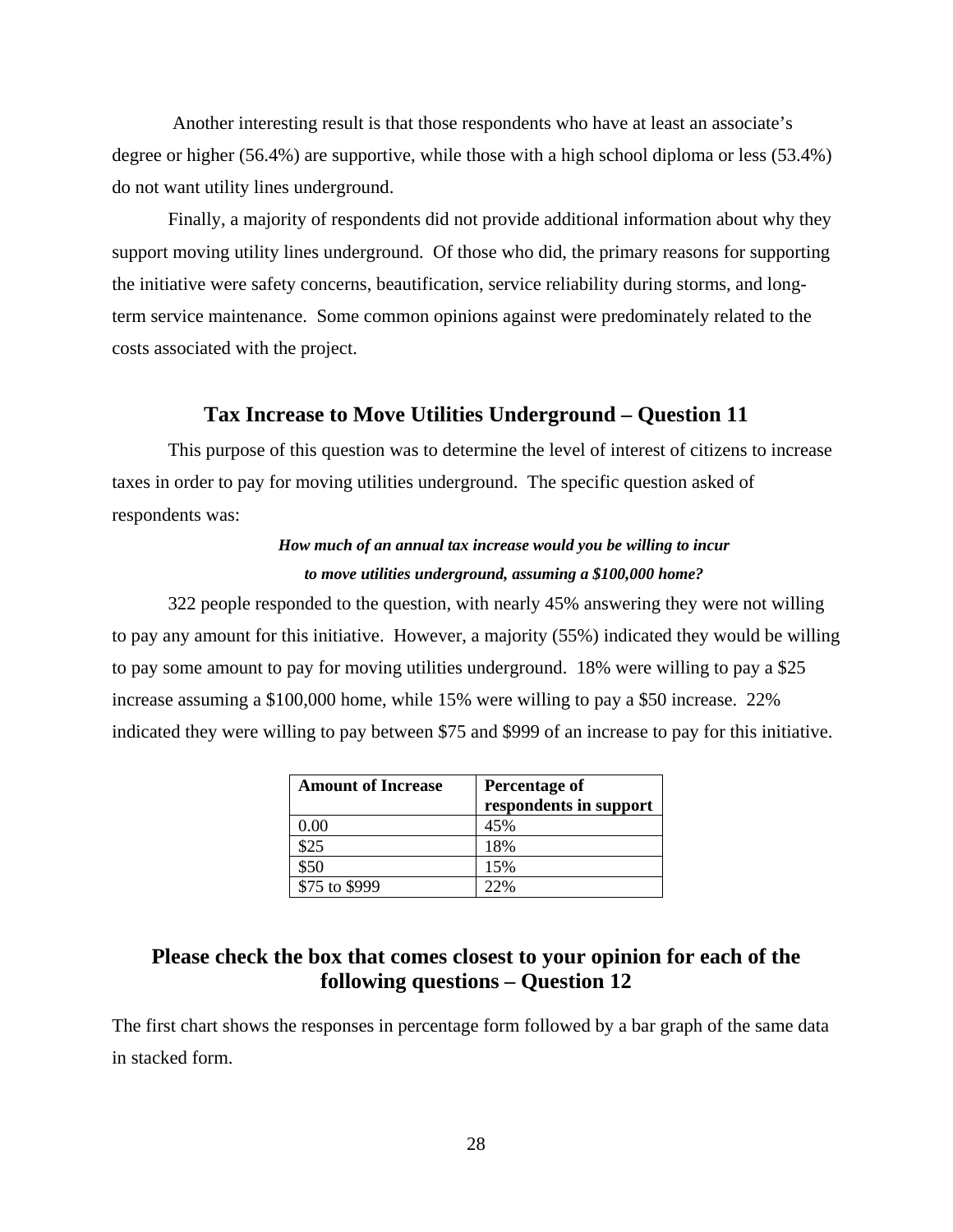|                                                |           |        |        |        | No      |
|------------------------------------------------|-----------|--------|--------|--------|---------|
|                                                | Excellent | Good   | Fair   | Poor   | Opinion |
| Oshkosh as a place to live?                    | 24.31%    | 55.38% | 17.23% | 2.77%  | 0.31%   |
| Feeling a part of the community?               | 11.49%    | 44.10% | 32.61% | 8.07%  | 3.73%   |
| Your neighborhood as a place to live?          | 37.54%    | 44.00% | 15.38% | 2.15%  | 0.92%   |
| Oshkosh as a place raise children?             | 24.22%    | 50.31% | 16.77% | 3.42%  | 5.28%   |
| Oshkosh as a place to retire?                  | 14.29%    | 31.99% | 30.75% | 18.01% | 4.97%   |
| Community openness and acceptance of           |           |        |        |        |         |
| diversity?                                     | 9.91%     | 37.15% | 34.98% | 10.53% | 7.43%   |
| The overall quality of life in Oshkosh?        | 13.17%    | 60.50% | 22.26% | 3.13%  | 0.94%   |
| Oshkosh as an environmentally friendly city?   | 11.32%    | 47.80% | 30.82% | 5.66%  | 4.40%   |
| Oshkosh as a place to work?                    | 11.32%    | 46.23% | 24.53% | 11.95% | 5.97%   |
| The direction Oshkosh is moving in the future? | 7.01%     | 41.40% | 29.30% | 13.38% | 8.92%   |
| Affordability of living in Oshkosh?            | 13.31%    | 47.06% | 28.17% | 10.22% | 1.24%   |
| The availability of entertainment/events?      | 16.62%    | 46.15% | 26.77% | 6.77%  | 3.69%   |
| The quality of entertainment/events?           | 12.96%    | 47.84% | 27.78% | 6.17%  | 5.25%   |



## Stacked Bar Graph of Opinions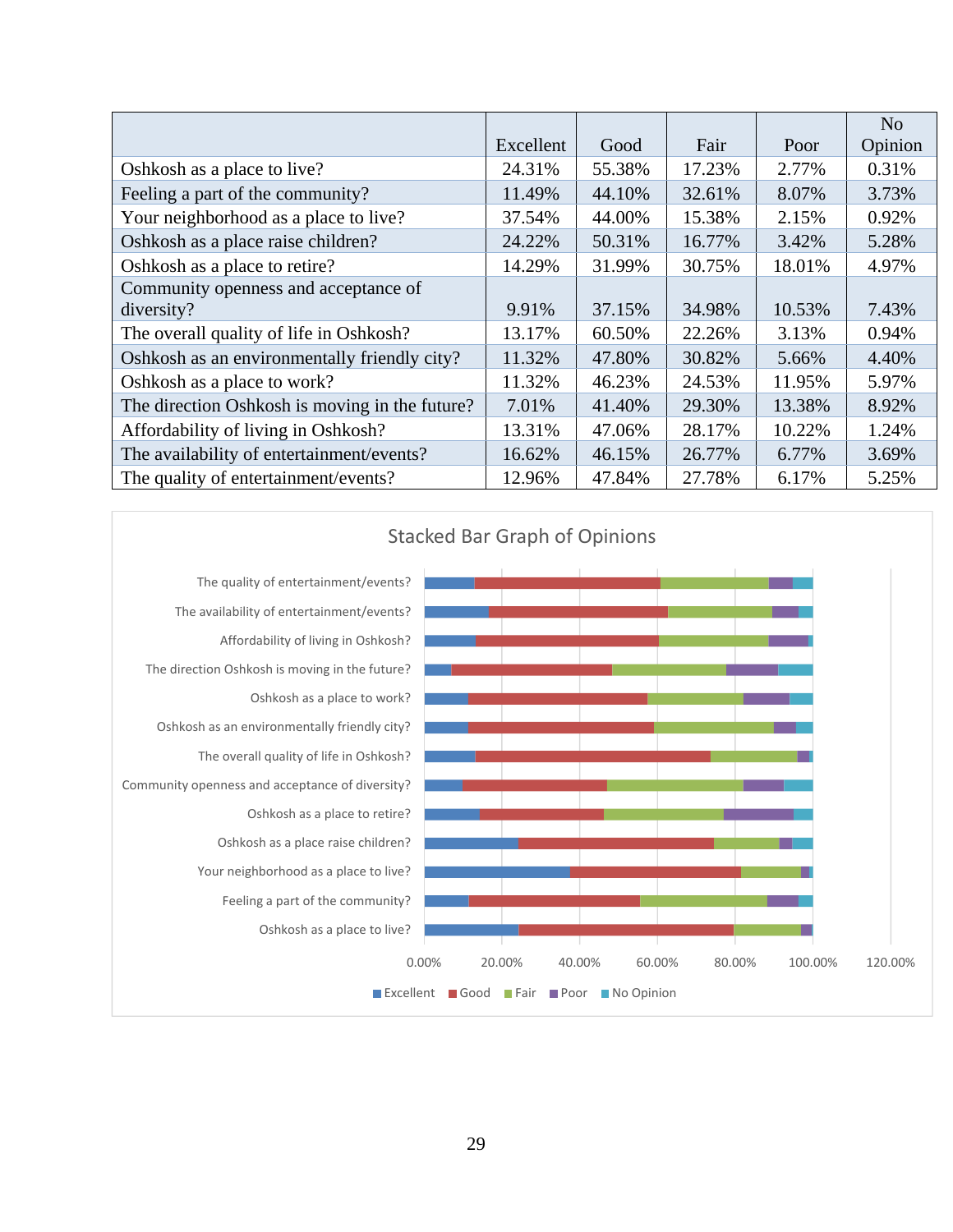Oshkosh as a place to live



84% of males responding rated Oshkosh as an excellent or good place to live opposed to 77% of females.

## Feeling a part of the community



Over the past six surveys, home owners feeling part of the community has risen from 2009 to 2012 and has since declined.

## Your neighborhood as a place to live

Your neighborhood as a place to live seems to differ on location. In the excellent and good answers, north of the Fox River was 74%, south of the Fox River/East of US Highway 41 was 83%, and south of the Fox River/West of US Highway 41 was 92%. The higher the current household income also showed a trend of the higher the income, the greater their neighborhood was an excellent or good place to live.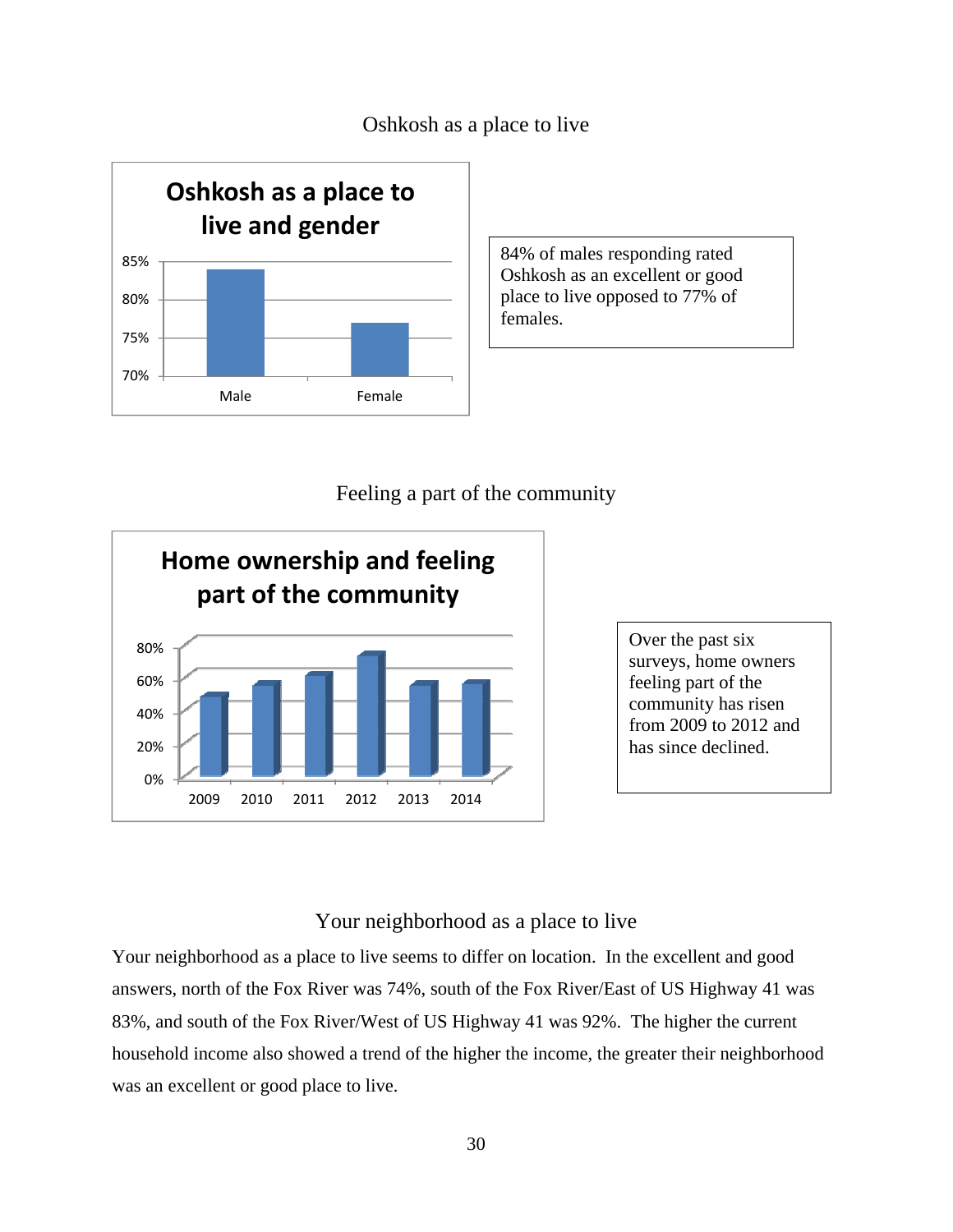

Oshkosh as a place to raise children

For all respondents, 74.53% of citizens thought Oshkosh was an excellent or good place to raise children. This compares to how many children under 18 live in the household as follows: none 72%, one 72%, two 82%, and three or more 88%.



## Oshkosh as a place to retire

79% of people that responded and are over 60 believe Oshkosh is an excellent or good place to live while 54% of those people think it is an excellent or good place to retire. There was not a significant difference between how long a respondent lived in Oshkosh compared to if Oshkosh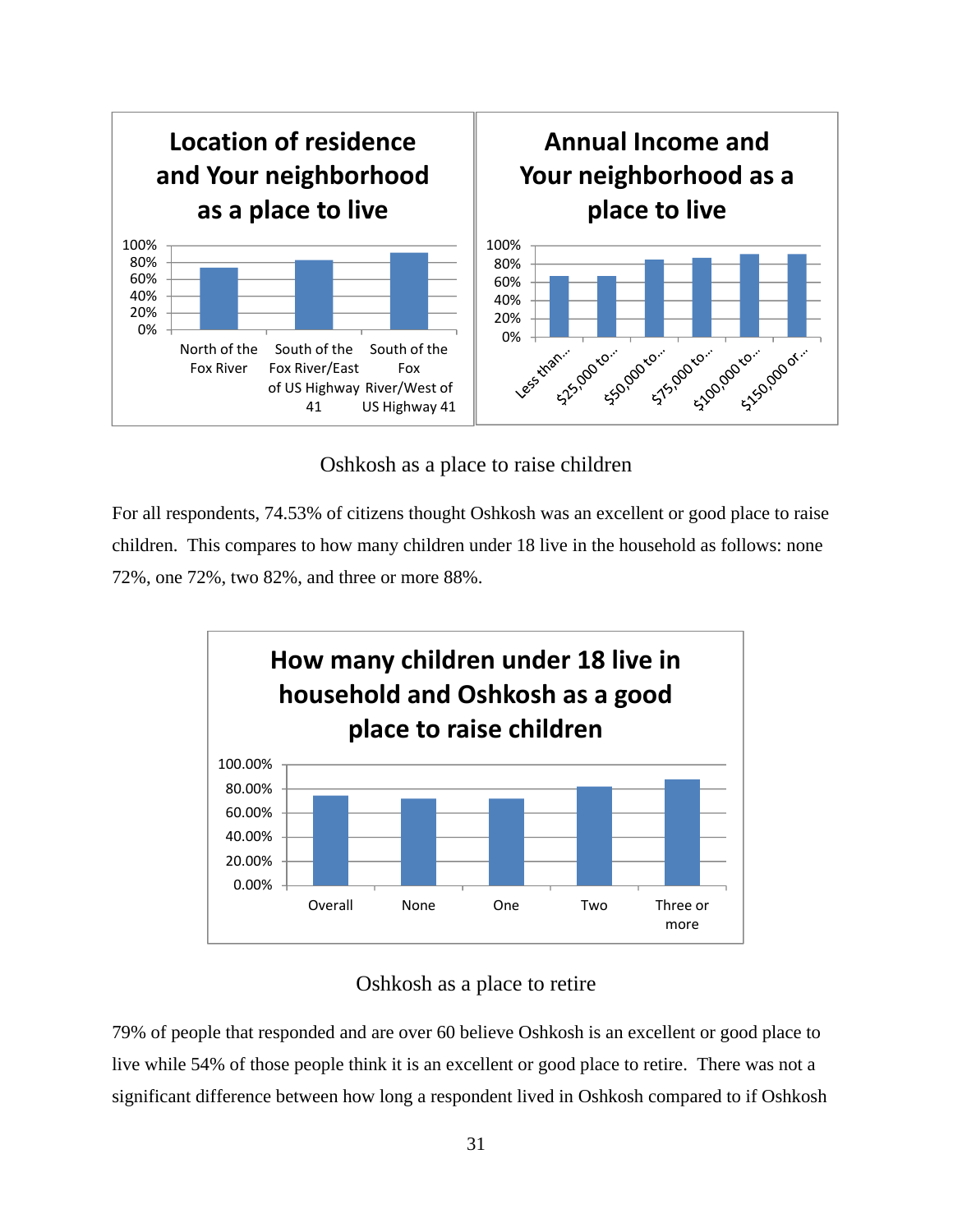was an excellent or good place to retire: 5 years of less  $-44\%$ , 6 to 20 years  $-50\%$ , and 20 + years  $-45%$ .



Community openness and acceptance of diversity

Over the past four years, the answer to this question has trended fairly the same. Other than a slight dip in 2013, the percentage of excellent and good answers has stayed around 50%. A vast majority of the respondents identified as white.



# The overall quality of life in Oshkosh

Where a respondent lived in Oshkosh showed the largest variance in the opinion about the quality of life. 74% of respondents living north of the Fox River rated the quality of life as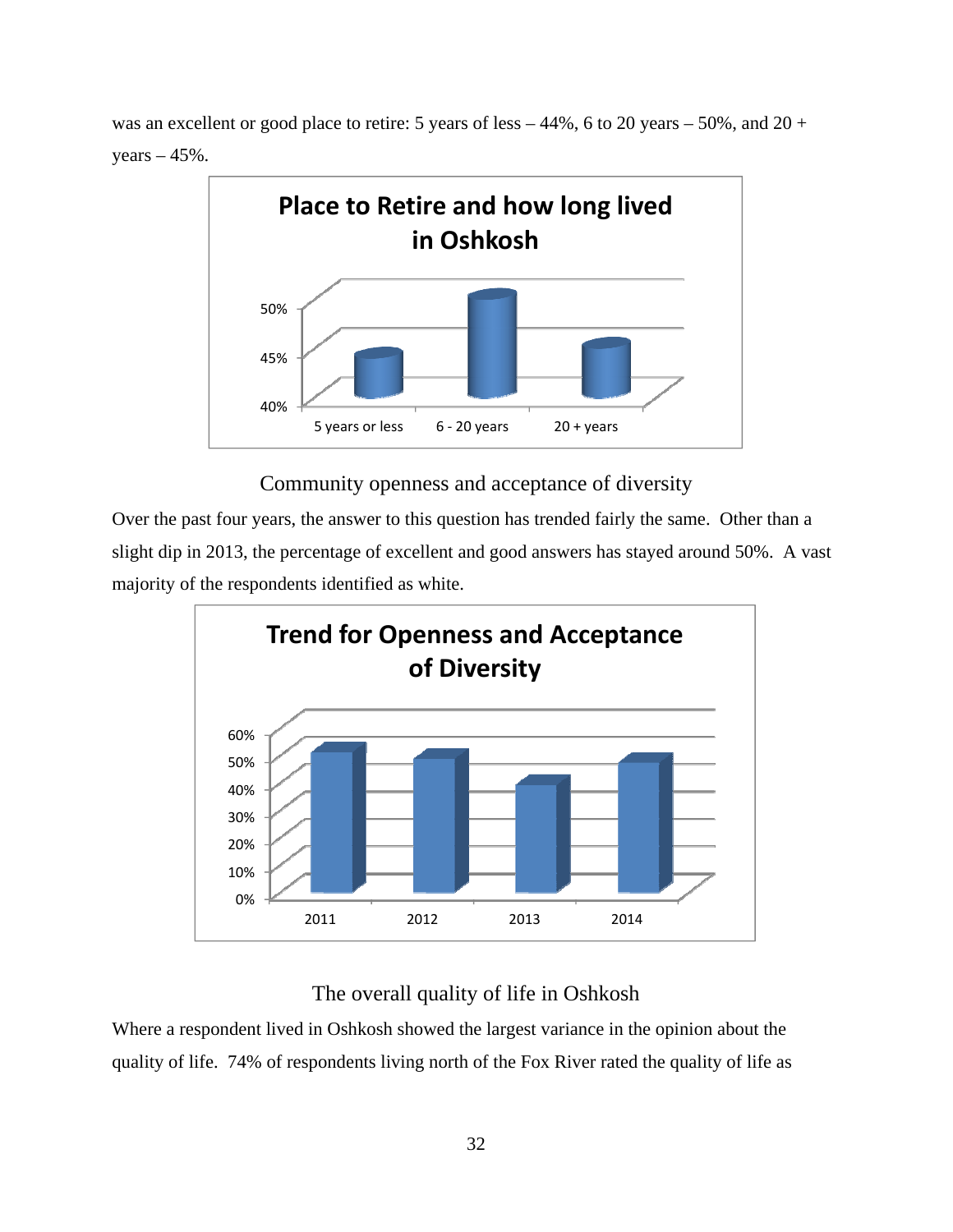excellent or good compared to 67% living south of the Fox River/east of US Highway 41 and 82% living south of the Fox River/west of US Highway 41.



Oshkosh as an environmentally friendly city

Since 2011, Oshkosh has been trending up as people see Oshkosh as an environmentally friendly city. From 2011 to 2014 the percent of respondents that replied excellent or good was 54%, 58.3%, 55.2%, and 59.1% respectively.

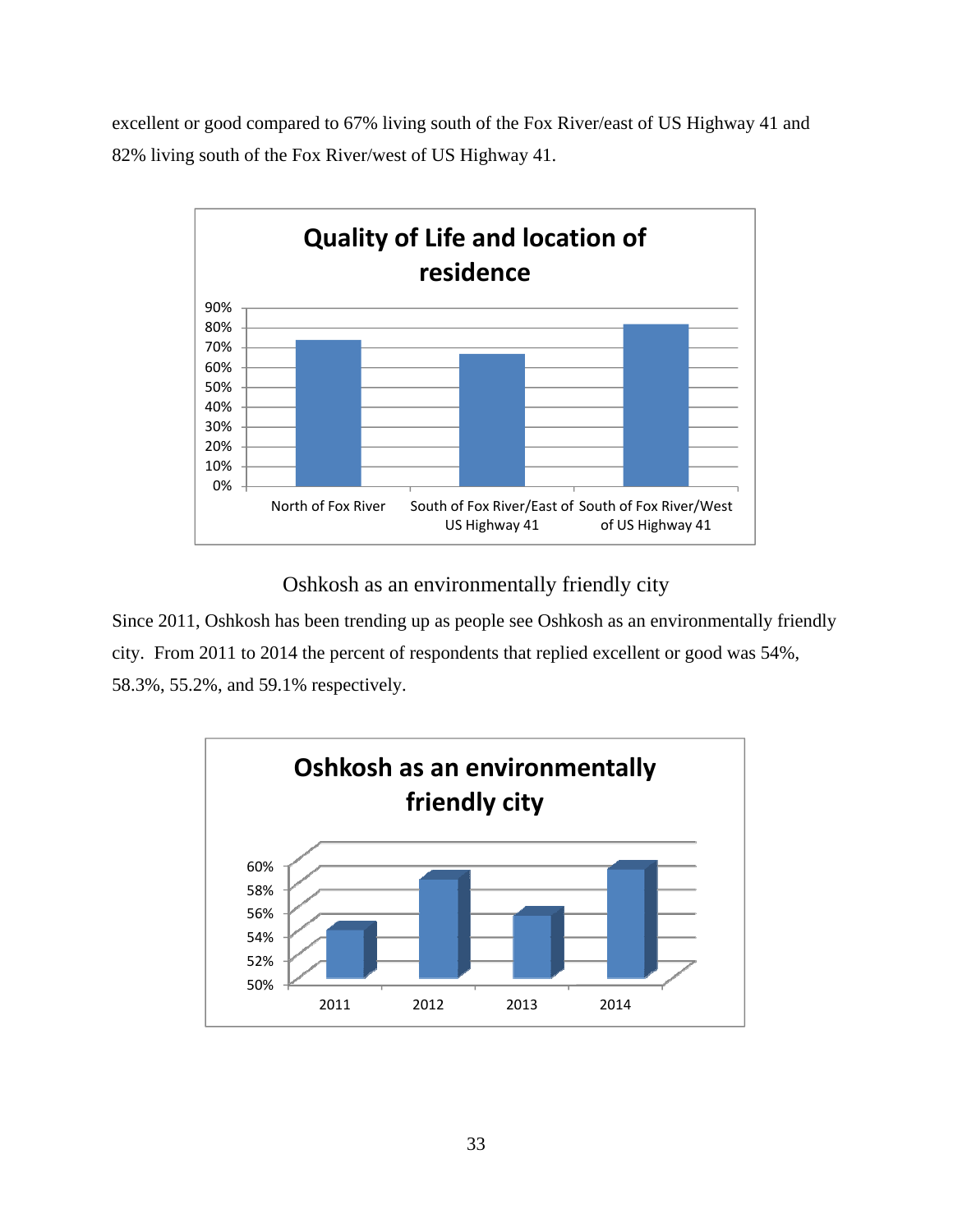## Oshkosh as a place to work

The following graphs compare how residents responded compared to household income, employment status, profession, and highest education degree completed in the responses of excellent and good.



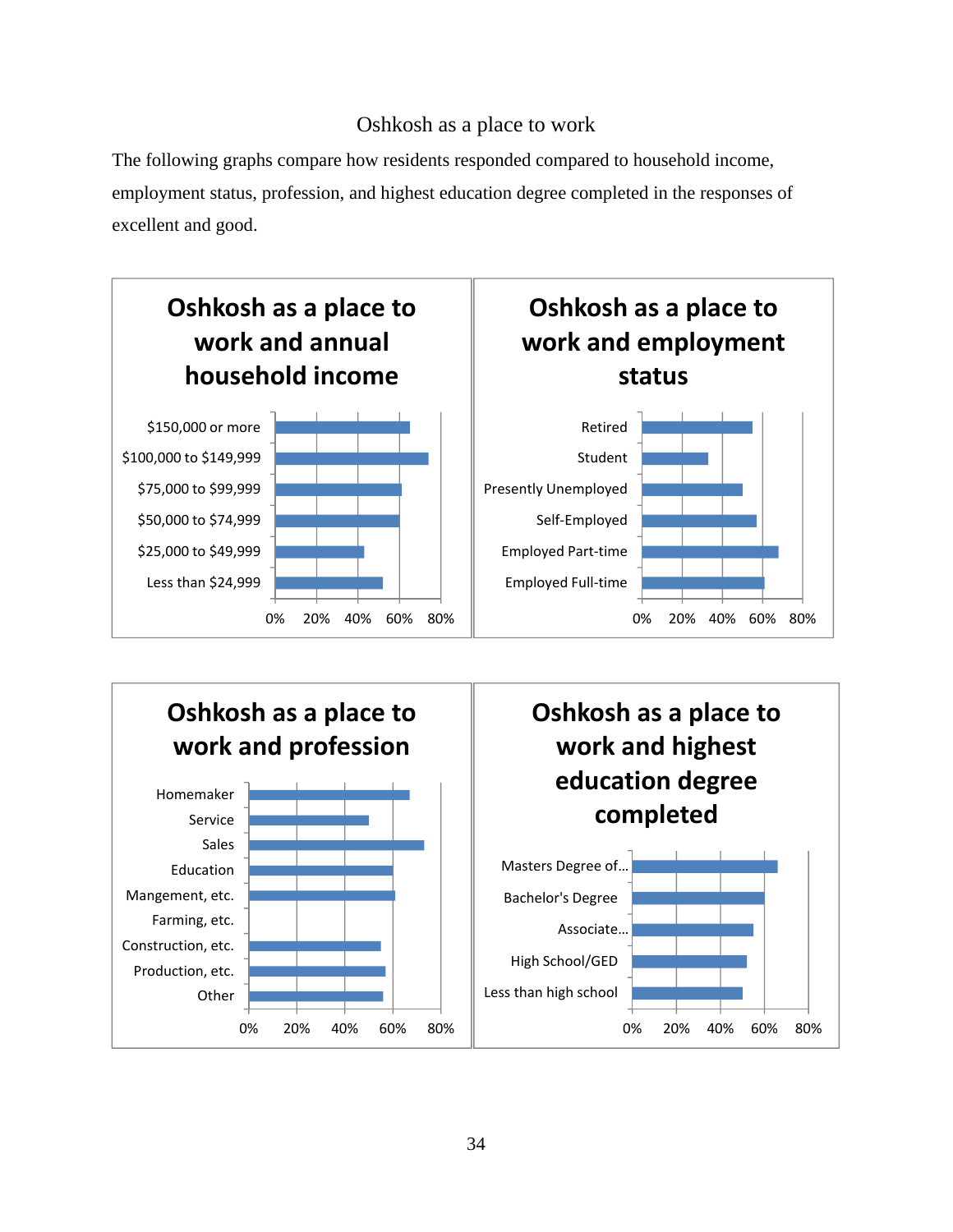## The direction Oshkosh is moving for the future

Since 2009, the opinions of the respondents have shown a favorable shift in excellent and good responses for the opinion of how Oshkosh is moving for the future.



Affordability of living in Oshkosh



70% of respondents that rent believe Oshkosh is an affordable place to live opposed to 59% of respondents that own.

72% of respondents that live south of the Fox River/West of US Highway 41 believe Oshkosh is an affordable place to live.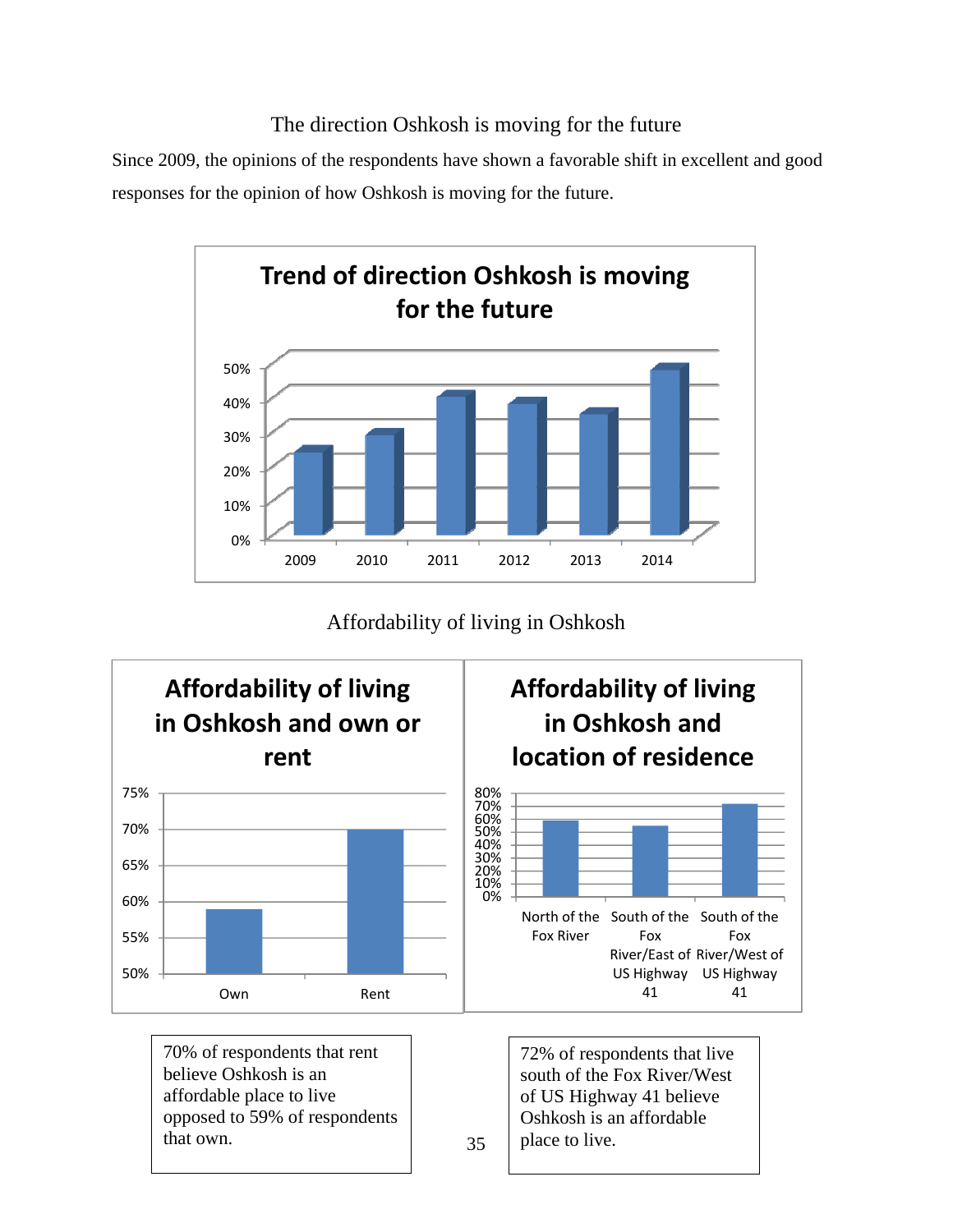## Availability of entertainment/events

Comparing the availability of entertainment/events against age showed respondents under 60 rated this category in excellent and good 66% and over 60 at 58%. As income increased, so did the satisfaction of availability of entertainment/events.



## Quality of entertainment/events

The quality of entertainment/events followed the same trend as the availability of entertainment/events. 66% of respondents under 60 rated the quality at excellent or good and 55% of respondents over 60 did the same. The opinion of the quality also increased as income increased.

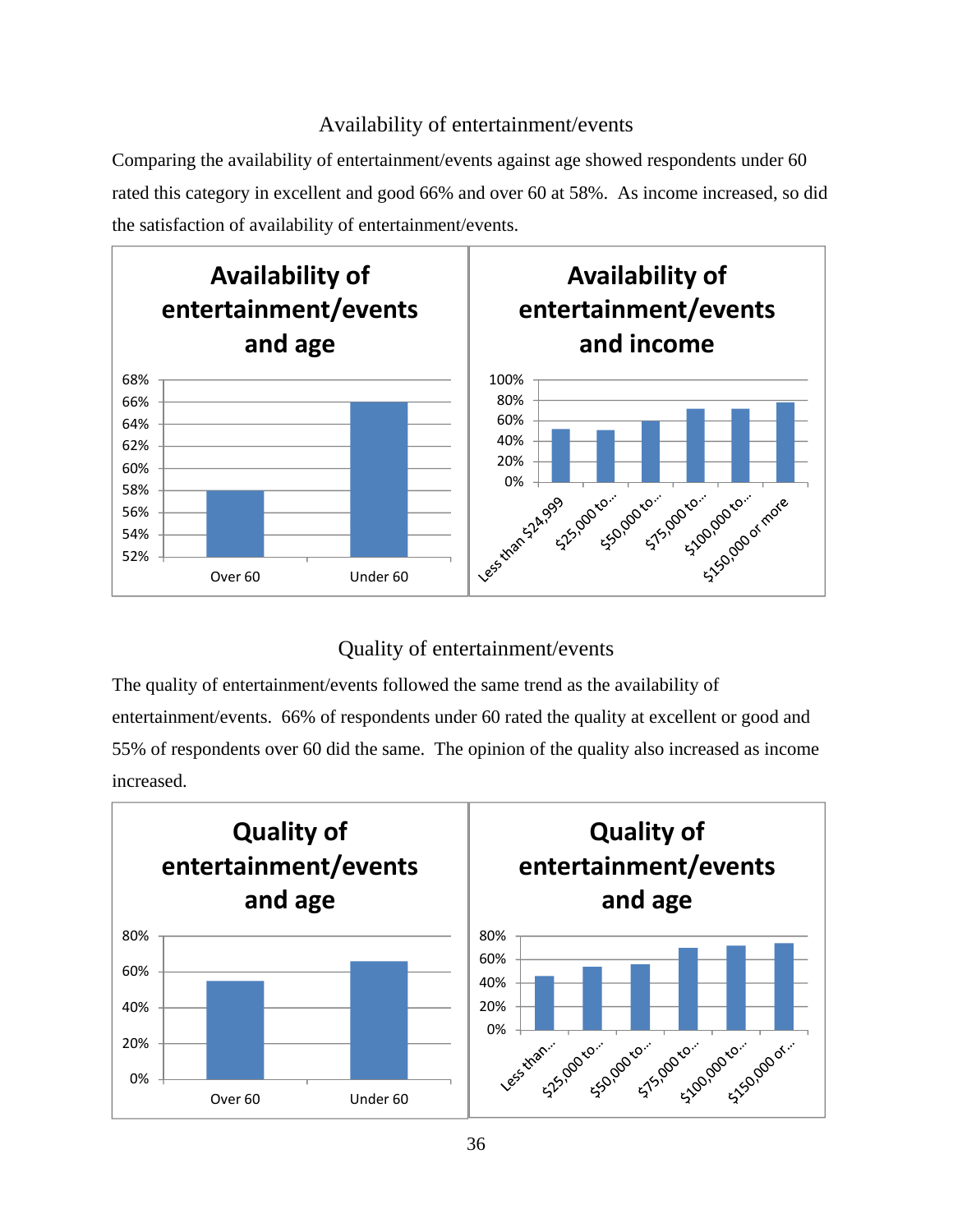## **The City of Oshkosh is interested in any additional comments or suggestions you may have regarding the city budget or city government. – Question 13**

Each year the Oshkosh Citizens Survey has given its participants a chance to provide additional written comments. Of the three hundred and twenty-eight respondents to the survey this year, 58% chose not to make any additional written comments, while 42% did provide additional feedback. Over the past 5 years common themes have been identified in the written comments of the survey:

| 2010                        | 2011                      | 2012                      | 2013                        |
|-----------------------------|---------------------------|---------------------------|-----------------------------|
| <b>Poor Road Conditions</b> | Poor Road Conditions      | Poor Road Conditions      | <b>Poor Road Conditions</b> |
| Business/Economic           | Business/Economic         | Business/Economic         | Business/Economic           |
| Development                 | Development               | Development               | Development                 |
| <b>High Taxes</b>           | <b>High Taxes</b>         | <b>High Taxes</b>         | <b>High Taxes</b>           |
|                             | Development of            | Development of            | Development of              |
| ∗                           | <b>Bike/Walking Paths</b> | <b>Bike/Walking Paths</b> | <b>Bike/Walking Paths</b>   |

 **\*** Unknown if comments were made in 2010 regarding bike/walking paths.

#### **2014 – Additional Comments**

Included in the 2014 Citizen Survey responses for the City of Oshkosh were one hundred and thirty-seven additional written comments. These comments varied in their content: some were detailed in nature while others made generalizations, some were positive while others were negative, and some respondents commented on only one concern while others commented on several concerns.

The main themes for 2014 mirrored previous years. The topic with the most comments this year was regarding the poor road conditions, with high taxes as a very close second. Even though the issue of making Oshkosh a more bike friendly city did not make the top five themes of this year, there were still many citizens who felt this issue, along with trail development, was important.

As stated above, the city roads and infrastructure received the most comments. The reconstruction of Main Street was brought up many times. Some comments were positive regarding the change, but many felt it was not reconstructed appropriately. There were also several remarks regarding the poor lighting on Main Street. Overall the citizens of Oshkosh would like to see continued improvement in their roadways throughout the city.

High taxes were also a hot topic for the residents of Oshkosh. Many felt that their property taxes were extremely high. It should also be noted that approximately 8% of the

37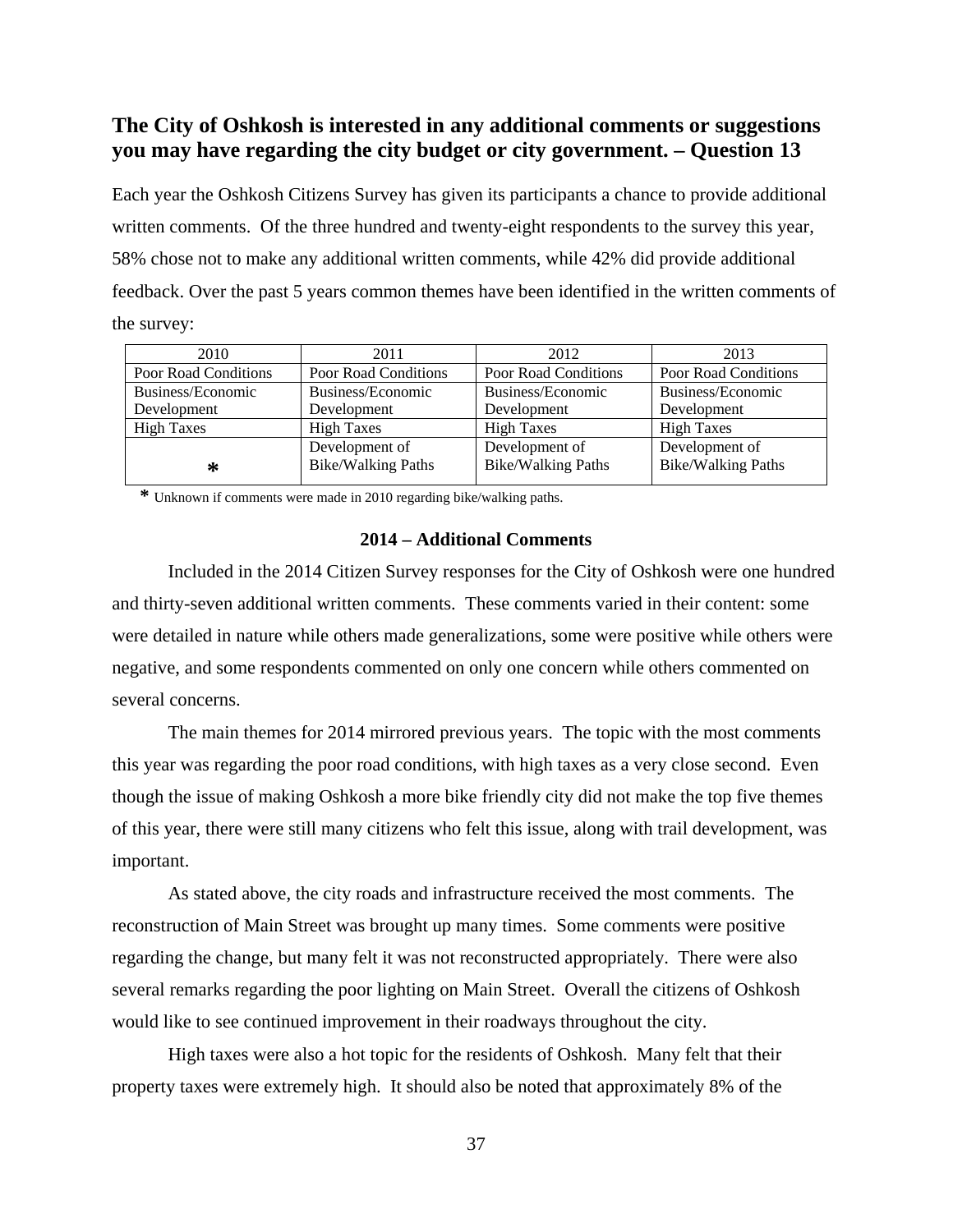respondents who made comments were also displeased with city charges such as: water, gas, electric, recycling fees, etc. A few complained that obtaining building permits for simple household repairs/improvements was unwarranted. There was also concern on how taxes were spent in regards to the Oshkosh School System. Some respondents stated that there was not enough money or support for education, while others commented that too much money was going to the city's educational system.

It should also be mentioned that some of the comments on high taxes was also linked to comments regarding the high cost of living for senior citizens in the area. The lack of support for the retirement community was another issue included in the top five themes of the survey. Some raised concerns over the effects of high property taxes on the older residents of Oshkosh. Others felt that Oshkosh would not be an ideal city to retire in and would like to see city incentives geared towards senior citizens to make it more affordable. One respondent stated that Oshkosh has "an older population that is unable to shop out of town," and would like to see a Kohl's Department Store brought into the area.

Approximately 26% of the additional comments made were regarding the lack of business/economic development combined with the possible misuse of the city budget. There was an expectation from the City of Oshkosh survey respondents to bring in new businesses, shopping and restaurants into the area, such as the example above of the Kohl's department store. People had many concerns regarding the lack of attention brought towards growing business and economic development, although one person commended Oshkosh for the new downtown hotel. Citizens also wanted to see more jobs created in Oshkosh. Respondents had many doubts about how the city was handling the current budget and felt that there was a great deal of waste. There was some unhappiness with the decision to build a new City Garage and the fact that many buildings were being torn down instead of maintained or renovated. There were others who also complained that nothing was being done about the Buckstaff property.

Concerns regarding public safety, police protection, and crime prevention made the top five list of 2014. Uneasiness was expressed in the written survey results about the recent rise in crime in Oshkosh and that there has not been enough police protection. The citizens of Oshkosh want to feel safe in their community.

Other comments that can be found in the results are complaints about bus routes, unfair overnight parking tickets, poor snow removal, city flooding, problems with traffic lights, and

38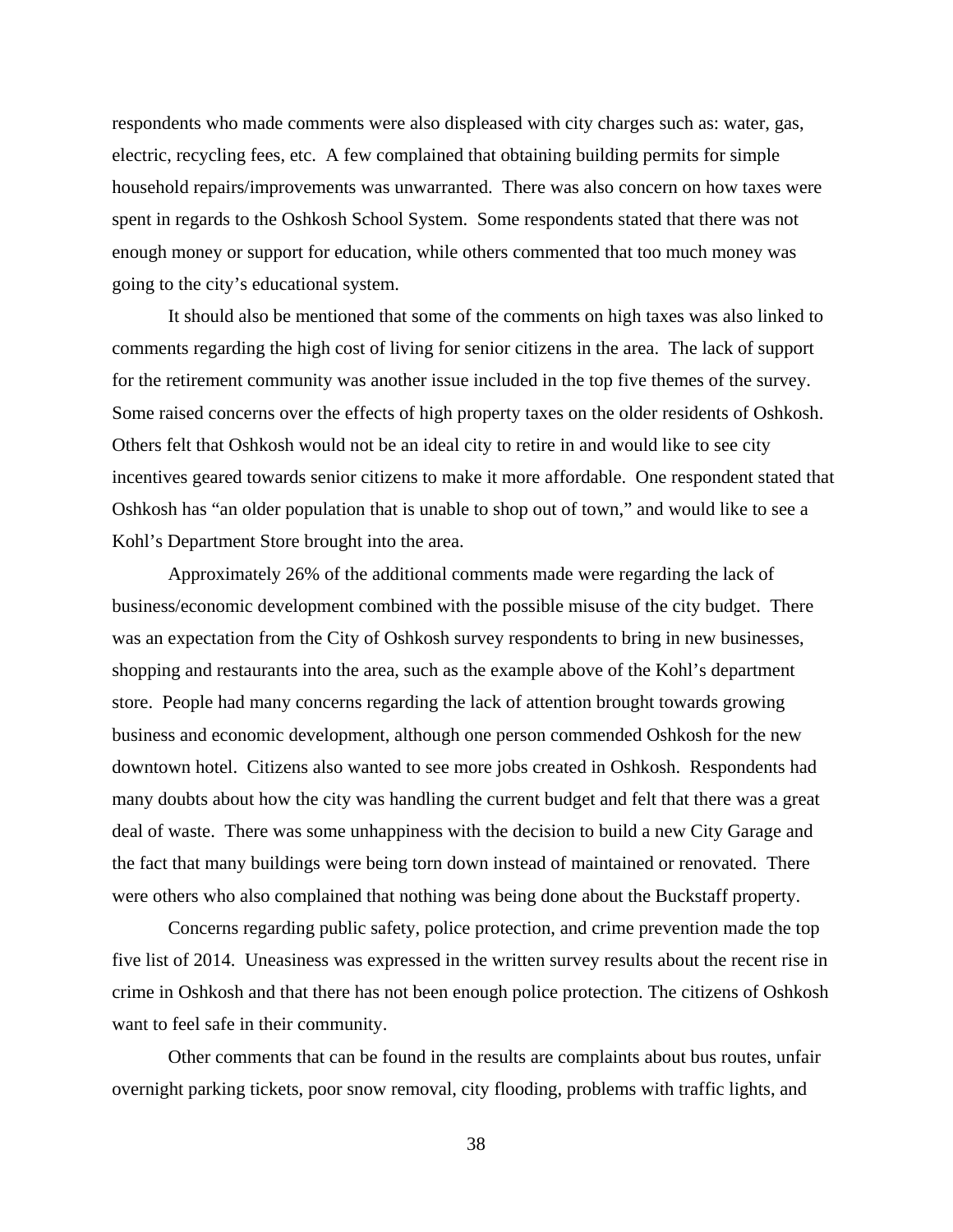lack of affordable entertainment. On the flip side, many also believed that Mark Rohloff and the city employees were doing a great job and that improvement has been made over the past few years. There were also many comments stating that the City of Oshkosh was wonderful to live in and had much to offer. One person even felt that the city was extremely affordable and stated Oshkosh is one of the upper Midwest "best kept secrets."

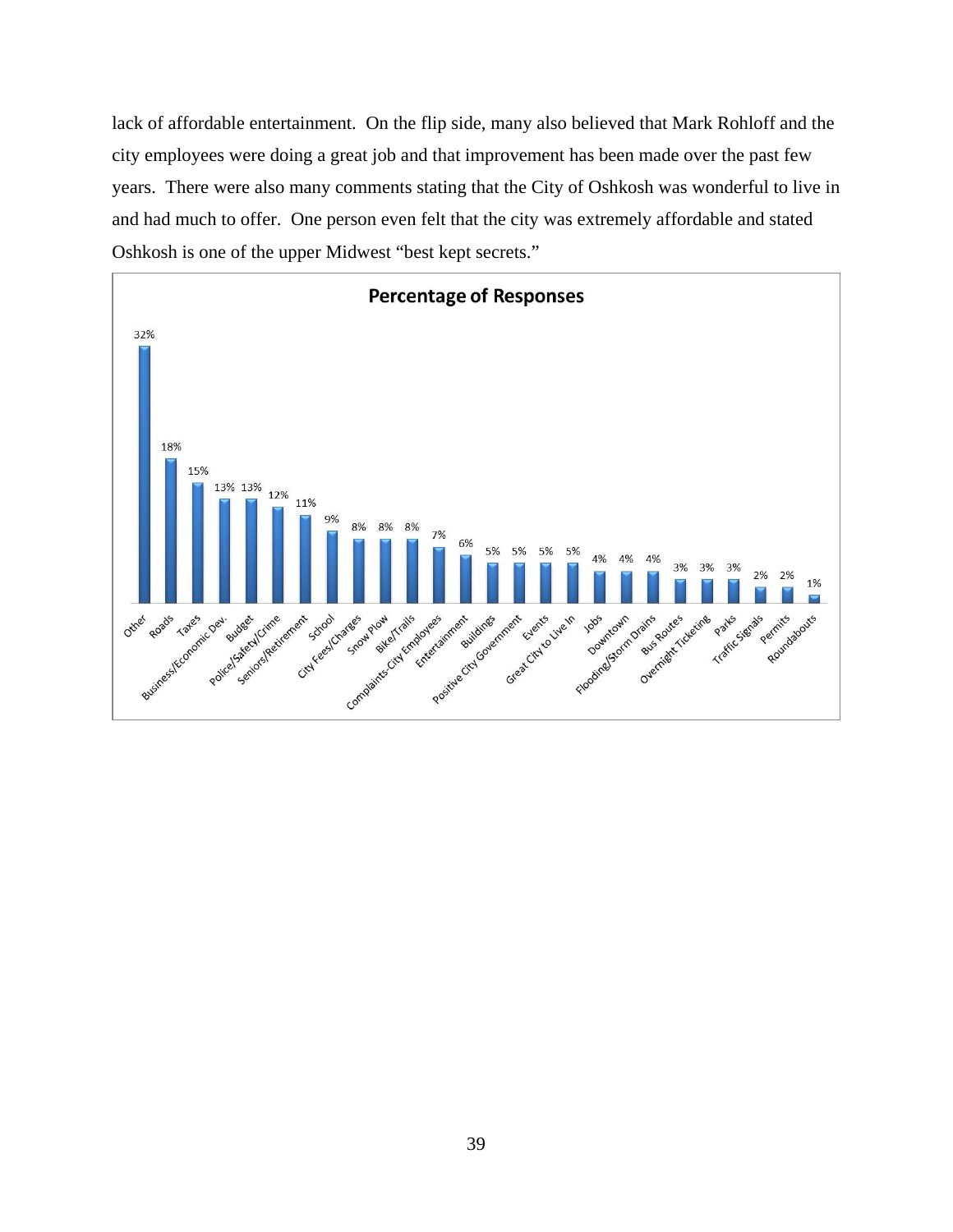## **The City will compare the demographics of the responding citizens to the overall Census figures for Oshkosh. It is important to affirm that the responding citizens represent the community. – Question 14**

| Type of           | <b>Demographic Breakdown</b> | <b>Survey</b>    | <b>Survey</b>   | <b>US Census</b>   |
|-------------------|------------------------------|------------------|-----------------|--------------------|
| Demographic       |                              | <b>Responses</b> | <b>Response</b> | 2010               |
|                   |                              |                  | Percentage      | <b>Percentages</b> |
|                   |                              |                  | S               |                    |
| Gender            | Male                         | 188              | 57.3            | 51.2               |
|                   | Female                       | 132              | 40.2            | 48.8               |
|                   | No Response                  | 8                | 2.4             | $\overline{0}$     |
| Age               | Under 60                     | 178              | 54.3            | 58.4               |
|                   | Over <sub>60</sub>           | 126              | 38.4            | 16.7               |
|                   | No Response                  | 24               | 7.3             | 24.9               |
|                   |                              |                  |                 |                    |
| Marital           | Married                      | 214              | 65.2            | 49.9               |
| <b>Status</b>     | Not Married                  | 83               | 25.3            | 33.4               |
|                   | Widowed                      | 24               | 3               | 6.25               |
|                   | No Response                  | 7                | 2.1             | 9                  |
| <b>Time Lived</b> | 5 or less                    | 32               | 9.8             | 6.8                |
| In Oshkosh        | 6 to 20                      | 81               | 24.7            | 24                 |
| (in years)        | More than 20                 | 208              | 63.4            | 67                 |
|                   | No Response                  | $\overline{7}$   | 2.1             | 2.2                |
| Number of         | None                         | 237              | 72.3            | 71                 |
| Children          | 1                            | 36               | 11.0            | 9.7                |
|                   | $\overline{2}$               | 33               | 10.1            | 11.5               |
|                   | 3 or More                    | 16               | 4.9             | 5.7                |
|                   | No Response                  | 6                | 1.8             | 2.1                |
| Location of       | North of Fox                 | 134              | 40.9            | 42.7               |
| Residence         | South of Fox/East of 41      | 106              | 32.3            | 37.6               |
|                   | South of Fox/West of 41      | 74               | 22.6            | 14.3               |
|                   | No Response                  | 14               | 4.3             | 5.4                |
| Income            | Less than 24,999             | 33               | 10.1            |                    |
|                   | 25k to 49,999                | 69               | 21.0            |                    |
|                   | 50k to 74,999                | 78               | 23.8            |                    |
|                   | 75k to 99,999                | 54               | 16.5            |                    |
|                   | 100k to 149,999              | 46               | 14.0            |                    |
|                   | More than 150k               | 23               | 7.0             |                    |
|                   | No Response                  | 24               | 7.3             |                    |
| Employment        | <b>Employed Full Time</b>    | 158              | 48.2            | 59                 |
| <b>Status</b>     | <b>Employed Part Time</b>    | 19               | 5.8             | 2.5                |
|                   | Self Employed                | 21               | 6.4             | 2.3                |
|                   | Presently Unemployed         | 8                | 2.4             | 3.8                |

## **Household Demographic Information**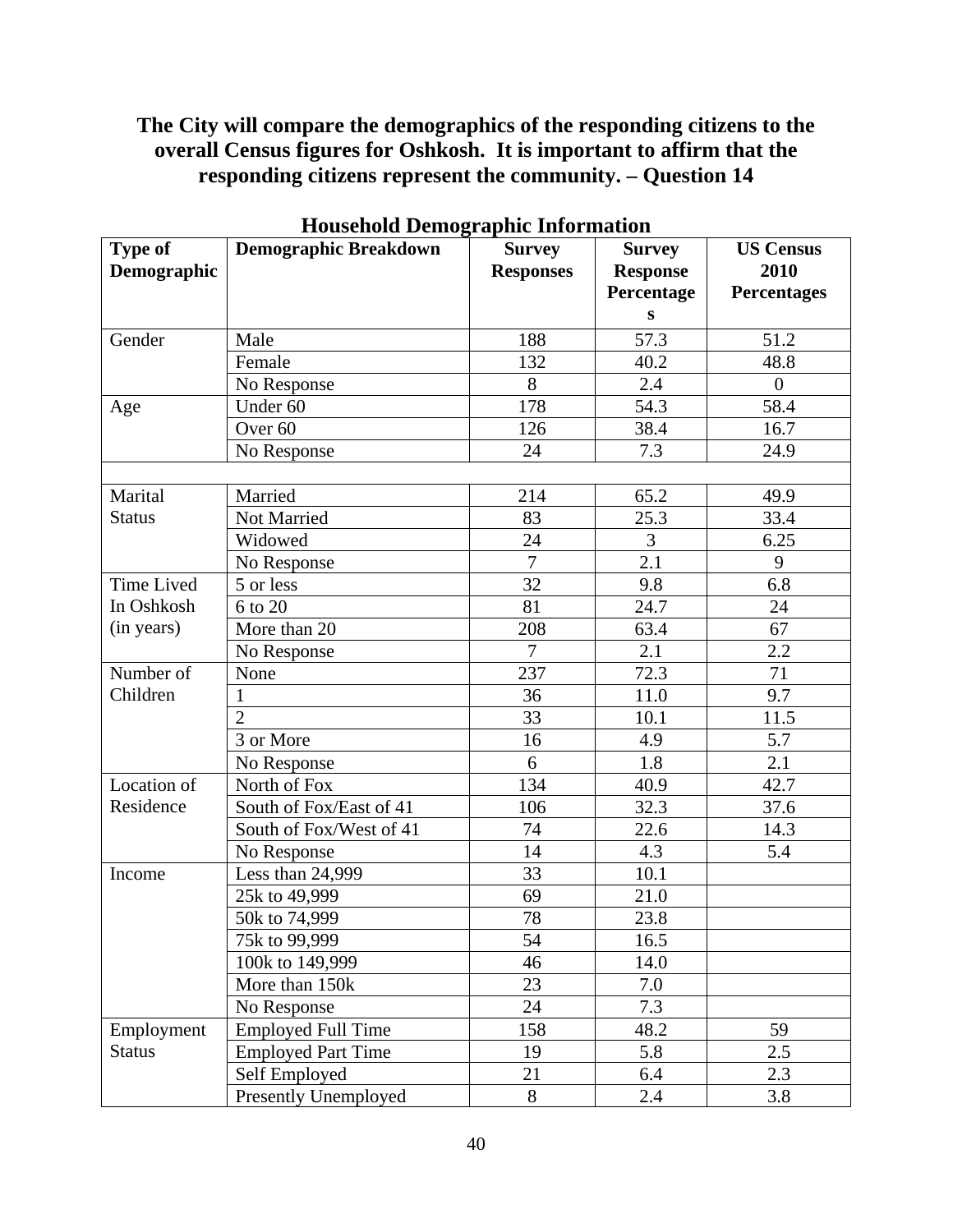|            | Student                        | 3                | .9             | 1.1              |
|------------|--------------------------------|------------------|----------------|------------------|
|            | Retired                        | 109              | 33.2           | 37.3             |
|            | No Response                    | 10               | 3.0            |                  |
| Profession | Homemaker                      | 6                | 1.8            | 2.2              |
|            | <b>Service Occupations</b>     | 21               | 6.4            | 9.7              |
|            | <b>Sales</b>                   | 22               | 6.7            | 4.7              |
|            | Education                      | 25               | 7.6            | 8.2              |
|            | Professional/Management        | 84               | 25.6           | 15.4             |
|            | Farming/Fishing/Forestry       | $\overline{0}$   | $\overline{0}$ | $\mathcal{A}$    |
|            | Construction/Maintenance       | 11               | 3.4            | 2.2              |
|            | Production/Transportation      | 21               | 6.4            | 6.5              |
|            | Other                          | 28               | 8.5            | 10.4             |
|            | No Response                    | 109              |                |                  |
| Education  | Less than HS                   | 5                | 1.5            | 12.6             |
|            | <b>HS/GED</b>                  | 73               | 22.3           | 36.1             |
|            | <b>Associates/Some College</b> | 88               | 26.8           | 6.6              |
|            | <b>Bachelors</b>               | 100              | 30.5           | 15.3             |
|            | <b>Masters or Higher</b>       | 53               | 16.2           | 7.2              |
|            | No Response                    | 9                | 2.7            | 22.3             |
| Race       | White                          | 308              | 93.9           | 90.5             |
|            | Native Hawaiian                | $\boldsymbol{0}$ | $\overline{0}$ | $\overline{0}$   |
|            | Hispanic or Latino             | 3                | .9             | 2.7              |
|            | Asian                          | 3                | .9             | 3.2              |
|            | African-American               | $\overline{0}$   | $\overline{0}$ | 3.1              |
|            | American Indian                | $\mathbf{1}$     | $\cdot$ 3      | .8               |
|            | Two or More Races              | $\overline{2}$   | .6             | 1.7              |
|            | Other                          | $\overline{0}$   | $\overline{0}$ | $\boldsymbol{0}$ |
|            | No Response                    | 11               | 3.4            |                  |

- **Gender** The sample replying to the survey is representative of the population in Oshkosh.
- **Year Born** The response rate almost 54 percent of citizens are in a range of 18-60 years of age.
- **Marital Status** The percentage of married respondents (65%) to the census population (49.9%) data is higher which may result in different views on child related services, public safety needs, and more vested interest in the community.
- **Years Lived in Oshkosh** The percentage of individuals that have lived in Oshkosh for over 20 years has the highest percentage of responses at 63 percent whereas those that have live in the city 5 years or less has the lowest percentage of survey responses at 9.8 percent. Longer term residents may have more vested interest in the community overall.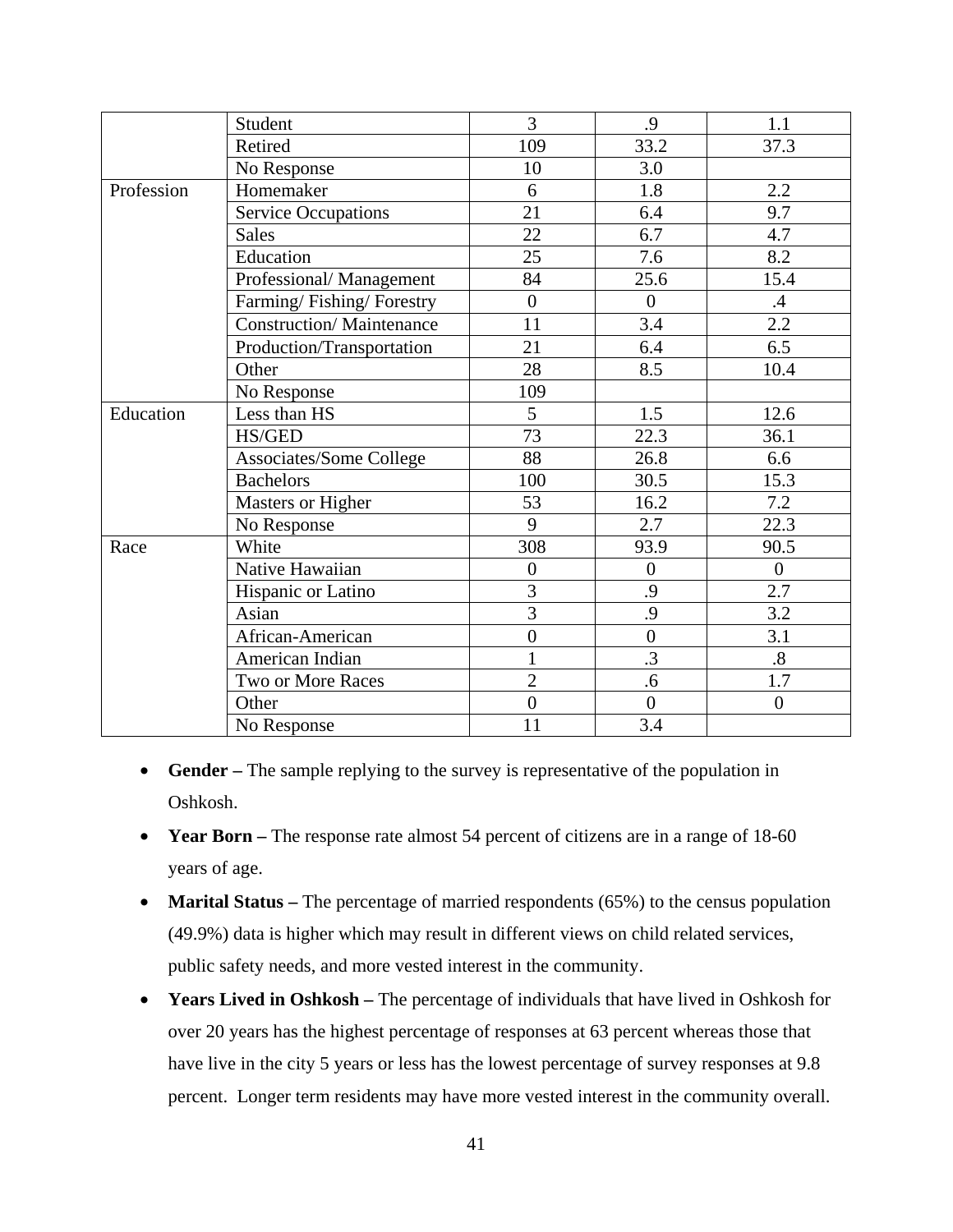- **Number of Children** The number of respondents without children is at 72 percent of those that responded which is fairly close to the census number of 71 percent.
- Location in City In 2009 the percentage of survey respondents on both sides of the river seem to be equal, but the 2014 survey indicates that more residents live south of the Fox River at 54 percent.
- **Household Income Level** In 2009 survey the lowest and highest income brackets are disproportionately represented. This year's survey shows that those two demographics are still the lowest represented. Of the respondents 23 percent make between \$50,000 and \$74,999.
- **Employment Status** The survey results show that 48 percent work full time and that 33 percent are retired.
- **Profession** –There appears to be a higher response rate in this survey that indicate most respondents work in the professional/management category.
- Level of Education The overall education level of respondents indicate that most residents have some college at 26.8 percent or a bachelor's degree at 30.5 percent.
- **Race** The majority of the participants in this survey were of white decent by 93.9 percent.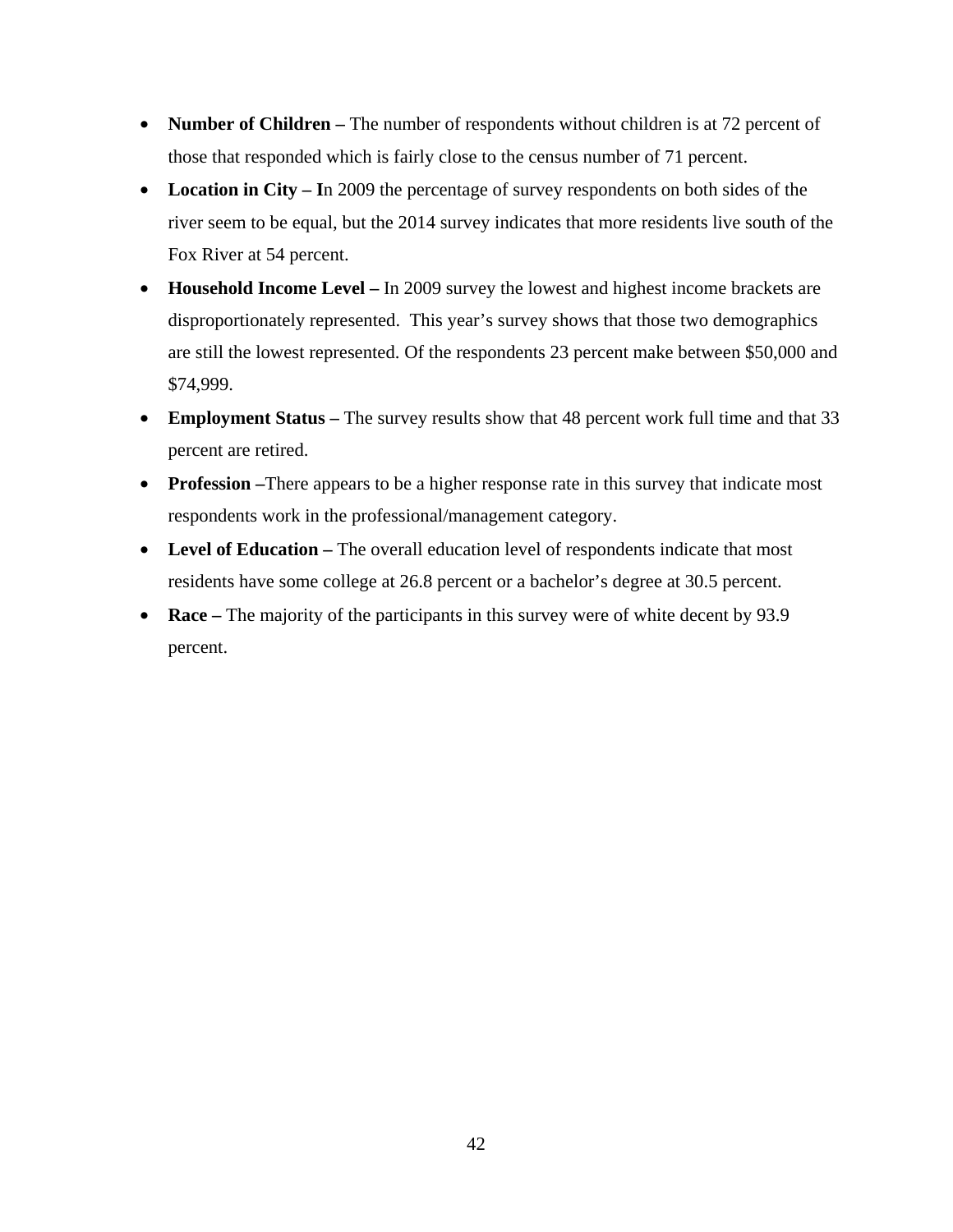| <b>Frequency of City Services</b>       | Daily            | Weekly       | Occasionally | Seasonally | Annually |
|-----------------------------------------|------------------|--------------|--------------|------------|----------|
|                                         |                  |              |              |            | Or Less  |
| <b>Bike and Pedestrian Trails</b>       | 6.2              | 14.0         | 22.5         | 24.2       | 33.1     |
| Lake Shore Golf Course                  | $\Omega$         | 1.2          | 8.7          | 13.4       | 76.7     |
| <b>Pollock Aquatic Center</b>           | 1.2              | 4.6          | 11.6         | 23.1       | 59.5     |
| Leach Amphitheatre                      | $\Omega$         | 7.2          | 35.6         | 29.4       | 27.8     |
| <b>Oshkosh Public Museum</b>            | .6               | 1.1          | 38.4         | 5.1        | 54.8     |
| Senior Services Center                  | $\Omega$         | 3.6          | 12.6         | 1.2        | 82.6     |
| <b>Public Library Services</b>          | .6               | 24.9         | 44.8         | 5.0        | 24.9     |
| <b>Police Services</b>                  | 1.8              | $\mathbf{0}$ | 21.8         | 1.8        | 74.7     |
| Fire Protection and Prevention Services | 1.2              | $\mathbf{0}$ | 7.3          | .6         | 90.9     |
| <b>Emergency Medical Services</b>       |                  |              |              |            |          |
| (ambulance)                             | .6               | $\theta$     | 3.6          | .6         | 95.2     |
| <b>Building Permits and Inspections</b> | $\boldsymbol{0}$ | 1.2          | 9.0          | 2.4        | 87.3     |
| <b>Enforcement of Property</b>          |                  |              |              |            |          |
| Maintenance/Nuisance Codes              | $\Omega$         | 2.5          | 8.6          | 1.2        | 87.7     |
| <b>City Parking Facilities Building</b> | 3.0              | 8.9          | 36.7         | 8.3        | 43.2     |
| Community Media Cable TV, Radio,        |                  |              |              |            | 59.3     |
| <b>Internet Services</b>                | 3.6              | 7.8          | 28.7         | .6         |          |
| <b>Transit System</b>                   | 5.4              | 4.8          | 13.2         | 1.8        | 74.9     |
| <b>Recycling Collection Services</b>    | 3.3              | 68.9         | 13.3         | 4.4        | 10.0     |
| <b>Refuse Collection Service</b>        | 1.7              | 68.7         | 5.0          | 5.0        | 19.6     |
| Leaf and Brush Pick up                  | $\boldsymbol{0}$ | 5.1          | 9.6          | 62.7       | 22.6     |

## **Appendix A – Internet Survey Results- 2014 – 189 Responses 1. Frequently of utilization of the following City services – percentages.**

#### **2. Funding of City services – percentages.**

| 0                                         | o<br>Strongly | Somewhat | Neither  | Somewhat | Strongly | No            |
|-------------------------------------------|---------------|----------|----------|----------|----------|---------------|
|                                           | Agree         | Agree    | Agree/   | Disagree | Disagree | Opinion       |
|                                           |               |          | Disagree |          |          |               |
| The City could reduce taxes and           | 28.3          | 29.5     | 13.3     | 14.5     | 11.6     | 2.9           |
| maintain current services by being more   |               |          |          |          |          |               |
| efficient.                                |               |          |          |          |          |               |
| The City should focus on reducing taxes   | 21.1          | 35.4     | 24.0     | 10.9     | 4.0      | $4.6^{\circ}$ |
| by pursuing grants (many of which         |               |          |          |          |          |               |
| require local funding match)              |               |          |          |          |          |               |
| The City should focus on reducing taxes   | 4.6           | 22.3     | 12.6     | 25.1     | 32.6     | 2.9           |
| by increasing service fees and charges.   |               |          |          |          |          |               |
| I will support an increase in taxes if it | 22.3          | 34.9     | 11.4     | 7.4      | 22.3     | 1.7           |
| would maintain or increase the services I |               |          |          |          |          |               |
| value.                                    |               |          |          |          |          |               |

## **3. How safe or unsafe you feel in your neighborhood after dark - percentages.**

| $\overline{\phantom{a}}$<br><b>Very Safe</b> | œ<br>safe   | <b>Neither</b> | ∪nsafe | $ -$<br>$ -$<br>∪nsate<br>verv | $\mathbf{r}$<br>∽<br>Don<br><b>Know</b> |
|----------------------------------------------|-------------|----------------|--------|--------------------------------|-----------------------------------------|
| 24.6                                         | -<br>TJ . 1 | 10.U           | 12.0   | ر. د                           |                                         |

#### **4. Were you or anyone in your household the victim of a crime – percentages.**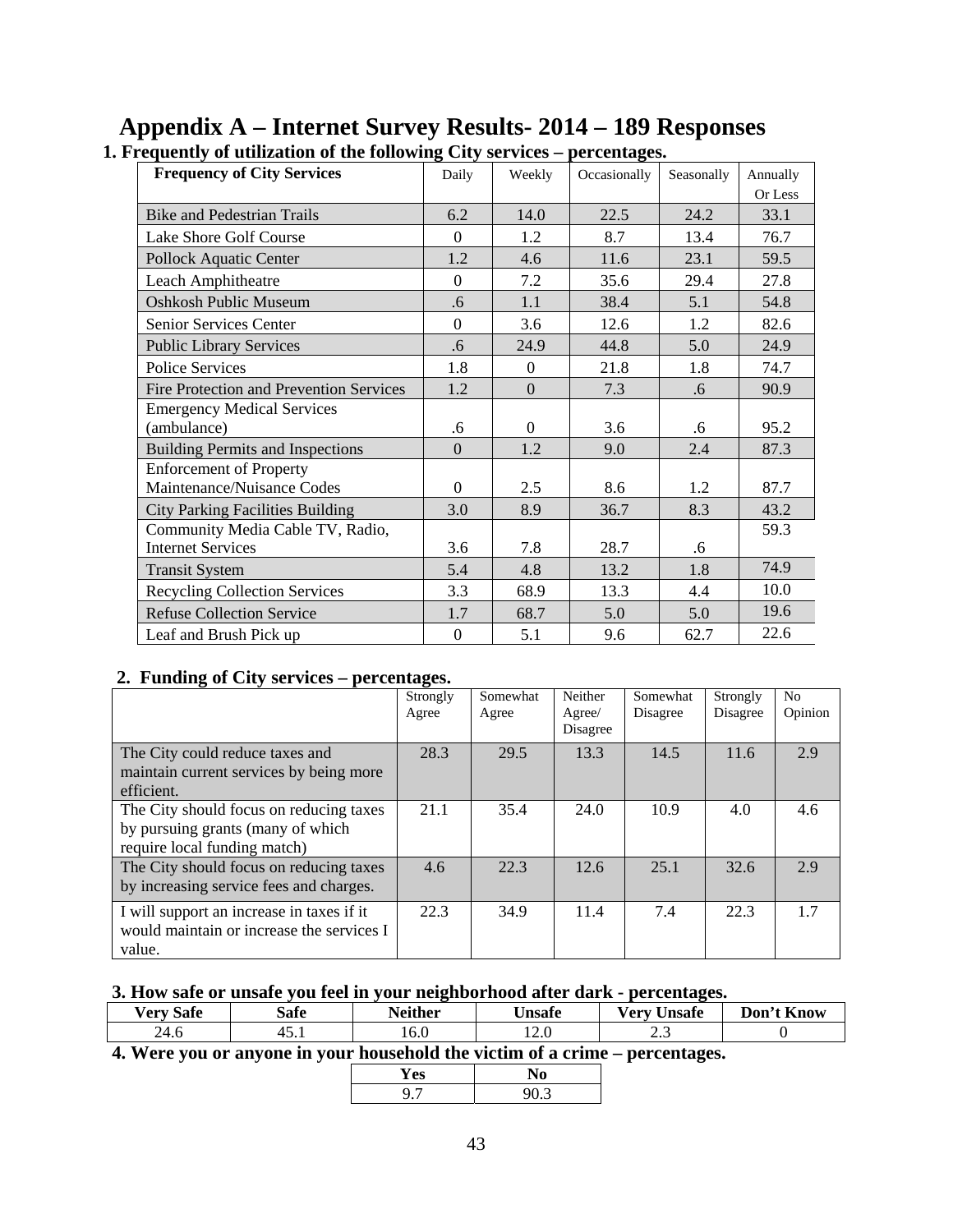## **5. If "Yes", did you report all of these crimes- percentages.**

| ΛС<br>cэ              | Know<br>Don't |
|-----------------------|---------------|
| $\tilde{\phantom{a}}$ |               |

## **6. Importance of services – percentages.**

| <b>Importance of City Services</b>                   | Very      | Somewhat  | Somewhat          | Very             | No Opinion/       |
|------------------------------------------------------|-----------|-----------|-------------------|------------------|-------------------|
|                                                      | Important | Important | Unimportant       | Unimportant      | Neutral           |
| <b>Community Services</b>                            |           |           |                   |                  |                   |
| Support for Neighborhood Revitalization<br>Programs  | 32.1      | 40.0      | 13.6              | 6.4              | 7.9               |
| <b>Oshkosh Public Museum</b>                         | 27.7      | 45.3      | 13.1              | 7.3              | 6.6               |
| Community Media Cable TV, Radio, Internet            | 18.4      | 42.6      | 19.1              | 8.1              | 11.8              |
| Services                                             |           |           |                   |                  |                   |
| <b>Public Library Services</b>                       | 64.0      | 25.2      | 5.0               | 3.6              | 2.2               |
| <b>Senior Services Center</b>                        | 36.8      | 41.2      | 2.2               | 2.9              | 16.9              |
| <b>Transit System</b>                                | 50.7      | 33.3      | 8.7               | 3.6              | 3.6               |
| Appearance of City-Owned Buildings                   | 31.1      | 40.7      | 16.3              | 5.9              | 5.9               |
| <b>Parks</b>                                         |           |           |                   |                  |                   |
| <b>Bike and Pedestrian Trails</b>                    | 42.8      | 38.4      | 7.2               | 7.2              | 4.3               |
| Lake Shore Golf Course                               | 6.8       | 22.6      | 21.1              | 27.8             | 28.1              |
| Appearance of City Parks & Greenways                 | 50.4      | 42.3      | 3.6               | 1.5              | 2.2               |
| <b>Pollock Aquatic Center</b>                        | 29.1      | 36.6      | 15.7              | 8.2              | 10.4              |
| <b>Economic Development</b>                          |           |           |                   |                  |                   |
| <b>Economic Development Assistance to Businesses</b> | 34.8      | 46.2      | 3.8               | 3.8              | 11.4              |
| Efforts to Improve the Quality of Housing            | 43.7      | 35.6      | 11.9              | 3.0              | 5.9               |
| <b>Building Permits and Inspections</b>              | 26.2      | 50.8      | 12.3              | 3.1              | 7.7               |
| <b>Enforcement of Property Maintenance/Nuisance</b>  | 41.2      | 39.7      | 9.2               | 4.6              | 5.3               |
| Codes                                                |           |           |                   |                  |                   |
| Land Use, Planning, and Zoning Services              | 31.3      | 44.3      | 6.9               | 3.8              | 13.7              |
| <b>Refuse and Recycling</b>                          |           |           |                   |                  |                   |
| Leaf and Brush Pick up                               | 38.8      | 47.0      | 9.7               | .7               | 3.7               |
| <b>Recycling Collection Services</b>                 | 68.9      | 28.0      | $\cdot$ 8         | $\overline{0}$   | 2.3               |
| <b>Refuse Collection Service</b>                     | 70.2      | 21.4      | 2.3               | $\boldsymbol{0}$ | 6.1               |
| <b>Protective Services</b>                           |           |           |                   |                  |                   |
| <b>Police Services</b>                               | 87.3      | 10.4      | 1.5               | .7               | $\mathbf{0}$      |
| <b>Emergency Medical Services (ambulance)</b>        | 84.7      | 10.7      | $\boldsymbol{0}$  | $\overline{0}$   | 4.6               |
| <b>Fire Protection and Prevention Services</b>       | 85.6      | 11.4      | $\boldsymbol{0}$  | $\boldsymbol{0}$ | 3.0               |
| <b>Road Maintenance and Construction</b>             |           |           |                   |                  |                   |
| <b>City Parking Facilities</b>                       | 25.4      | 50.0      | 12.3              | 6.9              | 5.4               |
| City's Sidewalk System                               | 48.1      | 39.7      | 7.6               | 3.1              | 1.5               |
| Removal of Snow and Ice From City Streets            | 77.2      | 19.1      | 2.9               | $\boldsymbol{0}$ | .7                |
| <b>Traffic Signs and Signals</b>                     | $71.0\,$  | 25.2      | 1.5               | $.8\,$           | 1.5               |
| <b>Street Lighting</b>                               | 57.7      | 37.7      | $\boldsymbol{.8}$ | 3.1              | $\boldsymbol{.8}$ |
| <b>Street Maintenance and Sweeping</b>               | 32.6      | 56.8      | 6.8               | 3.8              | $\overline{0}$    |
| <b>Street Repair</b>                                 | 75.2      | 24.1      | $\boldsymbol{.8}$ | $\overline{0}$   | $\boldsymbol{0}$  |
| <b>Storm Drainage</b>                                |           |           |                   |                  |                   |
| <b>Storm Drainage Systems</b>                        | 72.0      | 24.2      | 3.0               | $\boldsymbol{0}$ | $\boldsymbol{.8}$ |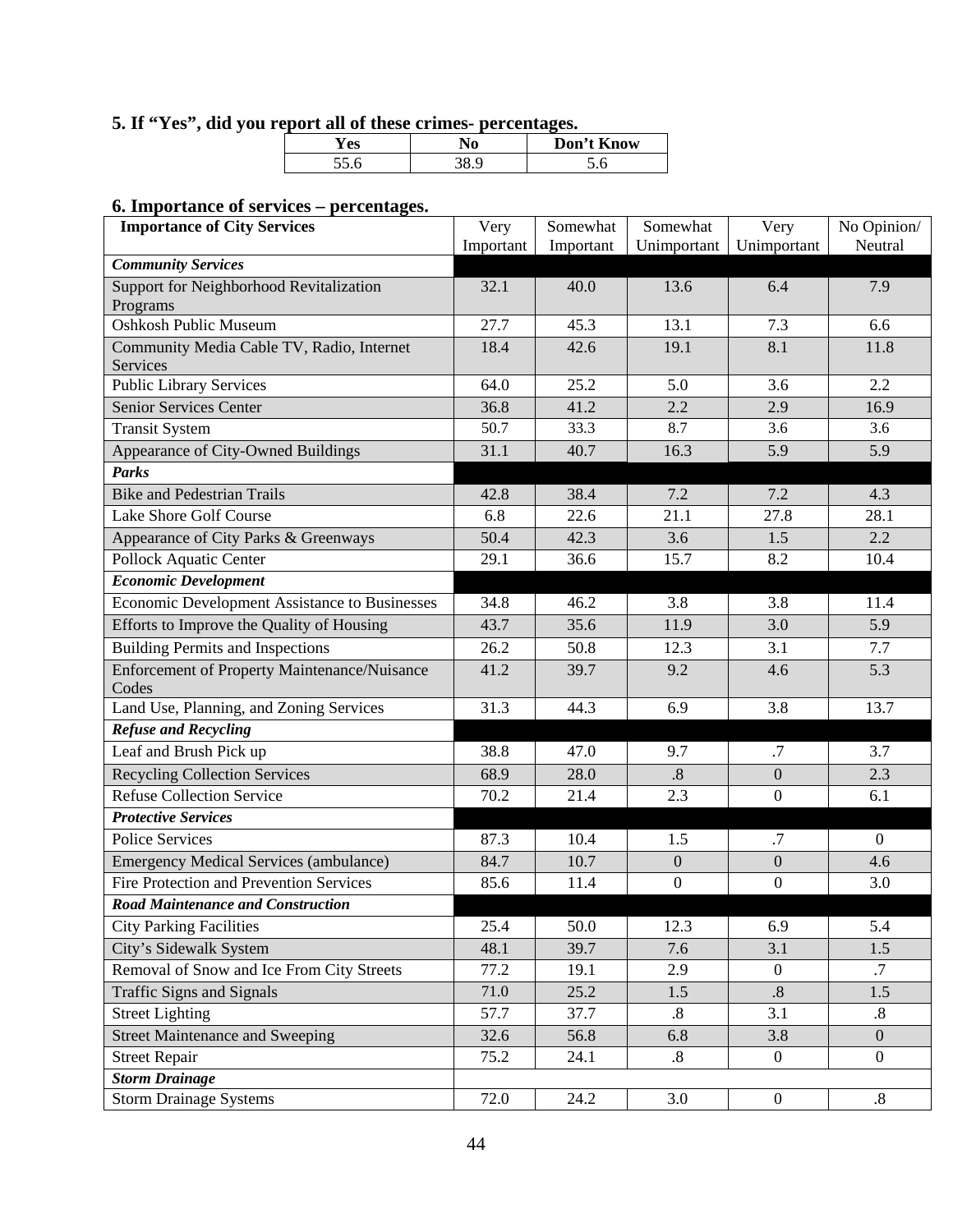# **7. Quality of service –percentages.**

| <b>Importance of City Services</b>                    | Excellent | Good    | Fair    | Poor             | Don't             |
|-------------------------------------------------------|-----------|---------|---------|------------------|-------------------|
|                                                       | Quality   | Quality | Quality | Quality          | Know              |
| <b>Community Services</b>                             |           |         |         |                  |                   |
| Support for Neighborhood Revitalization               | 4.7       | 22.5    | 34.1    | 15.5             | 23.3              |
| Programs                                              |           |         |         |                  |                   |
| <b>Oshkosh Public Museum</b>                          | 22.0      | 48.8    | 18.7    | 2.4              | 8.1               |
| Community Media Cable TV, Radio, Internet<br>Services | 11.2      | 31.7    | 31.7    | 5.8              | 19.2              |
| <b>Public Library Services</b>                        | 41.7      | 44.1    | 9.4     | 1.6              | 3.1               |
| Senior Services Center                                | 14.3      | 42.0    | 5.9     | .8               | 37.0              |
| <b>Transit System</b>                                 | 12.0      | 40.8    | 17.6    | 12.8             | 16.8              |
| Appearance of City-Owned Buildings                    | 4.1       | 46.7    | 39.3    | 4.9              | 4.9               |
| <b>Parks</b>                                          |           |         |         |                  |                   |
| <b>Bike and Pedestrian Trails</b>                     | 6.5       | 48.4    | 25.0    | 7.3              | 12.9              |
| Lake Shore Golf Course                                | 5.3       | 28.1    | 21.1    | .9               | 44.7              |
| Appearance of City Parks & Greenways                  | 10.7      | 53.3    | 27.0    | 6.6              | 2.5               |
| Pollock Aquatic Center                                | 20.5      | 35.9    | 15.4    | 3.4              | 24.8              |
| <b>Economic Development</b>                           |           |         |         |                  |                   |
| Economic Development Assistance to Businesses         | 4.4       | 20.4    | 25.7    | 10.6             | 38.9              |
| Efforts to Improve the Quality of Housing             | 4.2       | 21.2    | 33.1    | 17.8             | 23.7              |
| <b>Building Permits and Inspections</b>               | 3.5       | 22.1    | 22.1    | 11.5             | 40.7              |
| Enforcement of Property Maintenance/Nuisance<br>Codes | 4.4       | 23.0    | 25.7    | 21.2             | 25.7              |
| Land Use, Planning, and Zoning Services               | 7.0       | 28.1    | 21.9    | 8.8              | 34.2              |
| <b>Refuse and Recycling</b>                           |           |         |         |                  |                   |
| Leaf and Brush Pick up                                | 16.0      | 50.4    | 22.7    | 3.4              | 7.6               |
| <b>Recycling Collection Services</b>                  | 42.9      | 44.5    | 10.1    | $\overline{0}$   | 2.5               |
| <b>Refuse Collection Service</b>                      | 39.0      | 42.4    | 9.3     | $\mathbf{0}$     | 9.3               |
| <b>Protective Services</b>                            |           |         |         |                  |                   |
| <b>Police Services</b>                                | 31.9      | 42.9    | 20.2    | .8               | 4.2               |
| <b>Emergency Medical Services (ambulance)</b>         | 32.7      | 37.2    | 8.0     | $\boldsymbol{0}$ | 22.1              |
| Fire Protection and Prevention Services               | 36.5      | 39.1    | 6.1     | $\boldsymbol{0}$ | 18.3              |
| <b>Road Maintenance and Construction</b>              |           |         |         |                  |                   |
| <b>City Parking Facilities</b>                        | 5.2       | 31.9    | 32.8    | 12.1             | 18.1              |
| City's Sidewalk System                                | 6.0       | 41.9    | 41.9    | 9.4              | .9                |
| Removal of Snow and Ice From City Streets             | 13.1      | 36.1    | 27.0    | 23.0             | $\boldsymbol{.8}$ |
| <b>Traffic Signs and Signals</b>                      | 17.1      | 57.3    | 20.5    | 3.4              | 1.7               |
| <b>Street Lighting</b>                                | 9.3       | 55.9    | 26.3    | 7.6              | $\boldsymbol{.8}$ |
| <b>Street Maintenance and Sweeping</b>                | 6.7       | 49.6    | 31.9    | 8.4              | 3.4               |
| <b>Street Repair</b>                                  | 4.1       | 19.0    | 38.0    | 38.8             | $\mathbf{0}$      |
| <b>Storm Drainage</b>                                 |           |         |         |                  |                   |
| <b>Storm Drainage Systems</b>                         | 4.1       | 37.7    | 40.2    | 14.8             | 3.3               |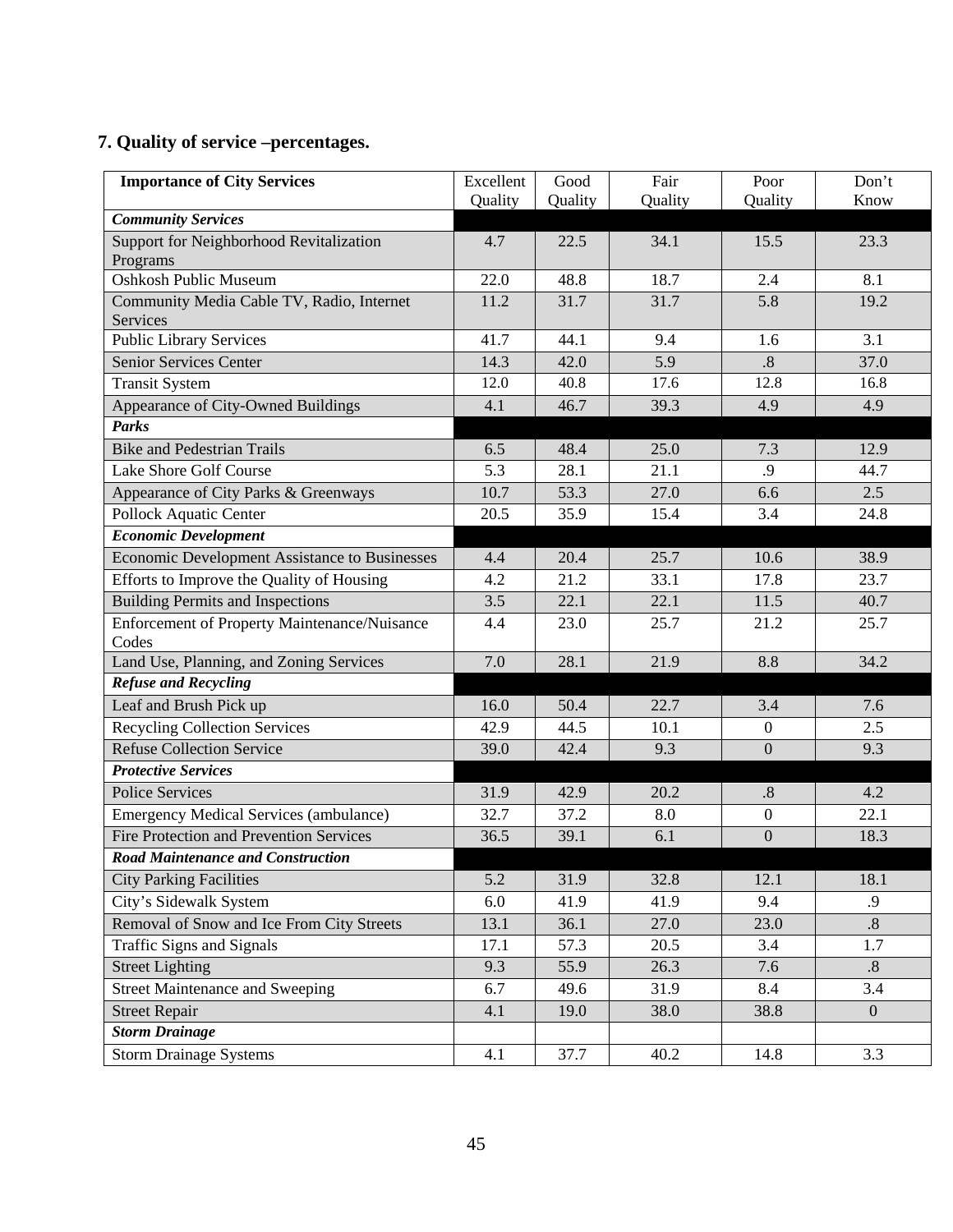|                                   |                      |                              | <b>Net</b>                       |
|-----------------------------------|----------------------|------------------------------|----------------------------------|
|                                   | Extra \$1<br>million | <b>Reduce \$1</b><br>million | <b>Increase or</b><br>(Decrease) |
| <b>Community Services</b>         | \$88,944             | \$137,922                    | $(\$44,647)$                     |
| Economic Development              | \$153,717            | \$159,312                    | (\$10,823)                       |
| Refuse and Recycling              | \$36,672             | \$75,195                     | $(\$48,296$                      |
| <b>Finance and Administration</b> | \$30,763             | \$280,558                    | $(\$258,877)$                    |
| <b>Police Protection</b>          | \$113,035            | \$65,260                     | \$55,893                         |
| Fire Suppression/Prevention       | \$86,104             | \$55,844                     | \$32,650                         |
| Parks                             | \$102,183            | \$117,338                    | (\$15,593)                       |
| <b>Storm Water Maintenance</b>    | \$129,797            | \$58,831                     | \$75,420                         |
| Road Maintenance                  | \$258,785            | \$49,740                     | \$214,272                        |

#### **8. and 9. – Budgeting Priorities - Dollars**

**10. Do you believe the City should relocate more utility lines (i.e. electrical, cable, phone) underground - percentages?** 

| t es      |       |
|-----------|-------|
| Q<br>J4.O | 35 D. |

**11. How much of an annual property tax increase would you be willing to incur to move utilities underground? Assume a \$100,000 valued house.** 

| \$0               | \$25              | \$50                  | \$75                      | \$100 | \$125        | \$150      |
|-------------------|-------------------|-----------------------|---------------------------|-------|--------------|------------|
| 7%<br>$50 -$<br>٠ | 25.6%<br>$30 - 3$ | 18.8%<br>n n<br>$44-$ | 3%<br>$\blacksquare$<br>ັ | 9%    | 0%<br>$\sim$ | $7\%$<br>- |

#### **12. How Oshkosh Citizens feel about their City results –percentages:**

|                                                 |           |      |      |      | N <sub>0</sub> |
|-------------------------------------------------|-----------|------|------|------|----------------|
|                                                 | Excellent | Good | Fair | Poor | Opinion        |
| Oshkosh as a place to live?                     | 15.7      | 52.8 | 26.0 | 3.9  | 1.6            |
| Feeling a part of the community?                | 14.3      | 40.5 | 30.2 | 11.9 | 3.2            |
| Your neighborhood as a place to live?           | 28.3      | 43.3 | 17.3 | 9.4  | 1.6            |
| Oshkosh as a place to raise children?           | 19.5      | 48.4 | 21.9 | 7.8  | 2.4            |
| Oshkosh as a place to retire?                   | 11.9      | 25.4 | 25.4 | 31.7 | 5.6            |
| Community openness and acceptance of diversity? | 7.2       | 32.0 | 32.8 | 22.4 | 5.6            |
| The overall quality of life in Oshkosh?         | 11.9      | 54.8 | 28.6 | 4.0  | 0.8            |
| Oshkosh as an environmentally friendly city?    | 9.6       | 40.8 | 38.4 | 5.6  | 5.6            |
| Oshkosh as a place to work?                     | 8.7       | 34.9 | 36.5 | 16.7 | 3.2            |
| The direction Oshkosh is moving for the future? | 6.4       | 28.0 | 36.0 | 20.0 | 9.6            |
| Affordability of living in Oshkosh?             | 11.1      | 45.2 | 31.7 | 11.1 | 0.8            |
| Availability of entertainment/events?           | 24.6      | 35.7 | 27.8 | 11.1 | 0.8            |
| The quality of entertainment/events?            | 21.6      | 36.8 | 28.0 | 12.0 | 1.6            |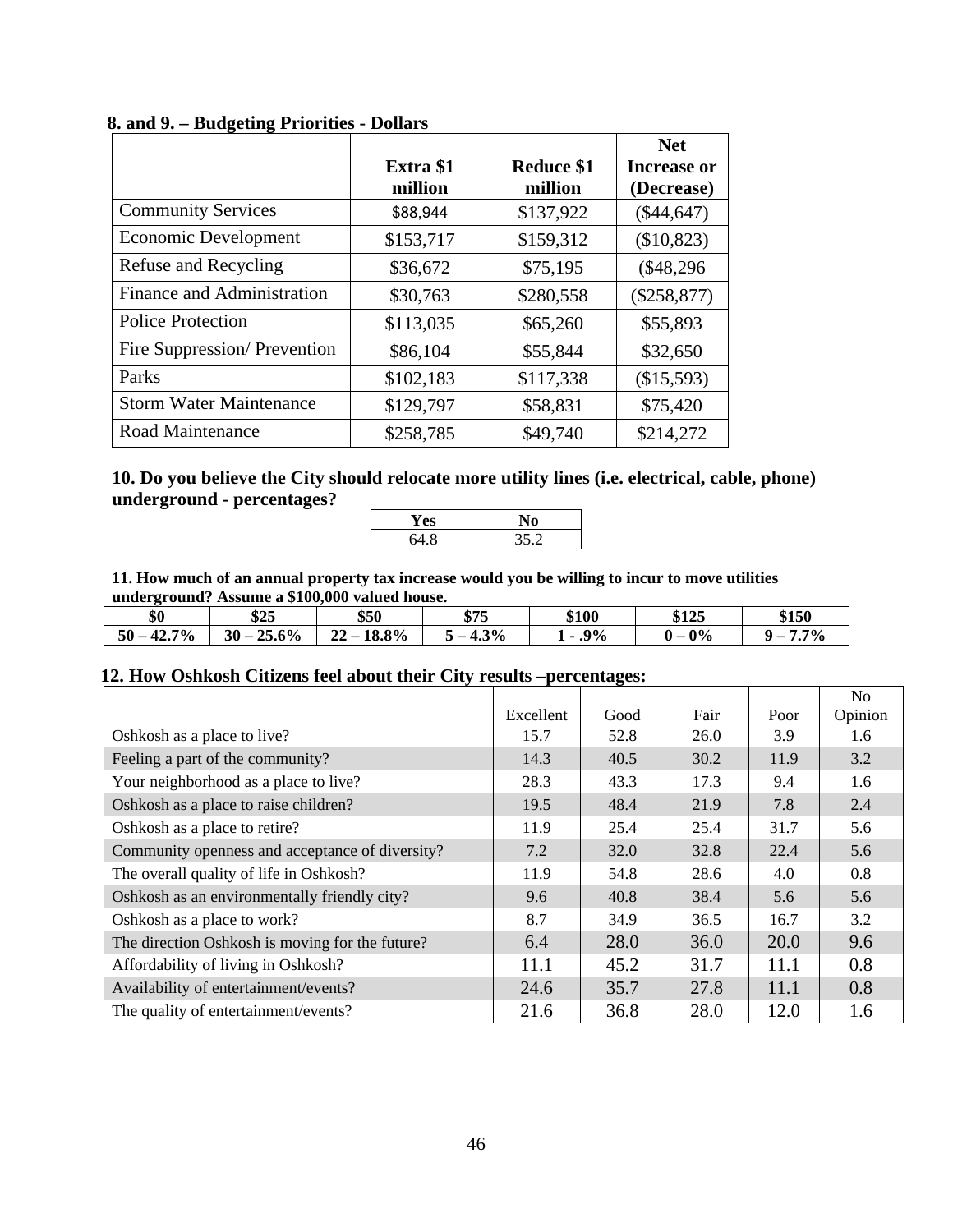|                       |                               | <b>Survey</b>  | <b>Survey</b> |
|-----------------------|-------------------------------|----------------|---------------|
|                       |                               | <b>Results</b> | ℅             |
| Gender                | Male                          | 65             | 34.2          |
|                       | Female                        | 64             | 33.7          |
|                       | Missing                       | 61             | 32.1          |
| Year Born             | 18 to 60                      | 89             | 47.1          |
|                       | Over 60                       | 32             | 16.9          |
|                       | Missing                       | 68             | 36.0          |
| <b>Marital Status</b> | Married                       | 92             | 48.4          |
|                       | Not Married                   | 33             | 17.4          |
|                       | Widowed                       | $\overline{2}$ | 1.1           |
|                       | Missing                       | 63             | 33.2          |
| Time Lived in         | 5 or less                     | 10             | 5.3           |
| Oshkosh               | 6 to 20                       | 29             | 15.3          |
|                       | >20                           | 87             | 45.8          |
|                       | Missing                       | 64             | 34.0          |
| Own or Rent           | Own                           | 106            | 55.8          |
|                       | Rent                          | 20             | 10.5          |
|                       | Missing                       | 64             | 33.7          |
| Number of             | None                          | 77             | 40.5          |
| Children              | 1                             | $\overline{0}$ | $\mathbf 0$   |
|                       | 2                             | 27             | 14.2          |
|                       | 3 or More                     | $\overline{7}$ | 3.7           |
|                       | Missing                       | 79             | 41.6          |
| Place of              | North of Fox                  | 60             | 31.6          |
| Residence             | South of Fox/East of 41       | 43             | 22.6          |
|                       | South of Fox/West of 41       | 24             | 12.6          |
|                       | Missing                       | 63             | 33.2          |
| Income                | Under 24,999                  | 10             | 5.3           |
|                       | 25k to 49,999                 | 37             | 19.5          |
|                       | 50k to 74,999                 | 30             | 15.8          |
|                       | 75k to 99,999                 | 22             | 11.6          |
|                       | Over 100k                     | 19             | 10.0          |
|                       | Missing                       | 69             | 36.3          |
| Employment            | <b>Employed Full Time</b>     | 76             | 40.0          |
| Status                | <b>Employed Part Time</b>     | 13             | 6.8           |
|                       | Self Employed                 | 3              | 1.6           |
|                       | Presently Unemployed          | 9              | 4.7           |
|                       | Student                       | $\overline{2}$ | 1.1           |
|                       | Retired                       | 24             | 12.6          |
|                       | Missing                       | 63             | 33.2          |
| Occupation            | Homemaker                     | 7              | 3.7           |
|                       | <b>Service Occupations</b>    | $\overline{7}$ | 3.7           |
|                       | Sales                         | 9              | 4.7           |
|                       | Education                     | 10             | 5.3           |
|                       | Professional Management       | 34             | 17.9          |
|                       | Farming, Fishing, or Forestry | 0              | 0             |
|                       | Construction, Maintenance     | 7              | 3.7           |
|                       | Production/Transportation     | 9              | 4.7           |
|                       | Other                         | 19             | 10.0          |

# **Question 14 – Analysis of Survey Demographic Results**